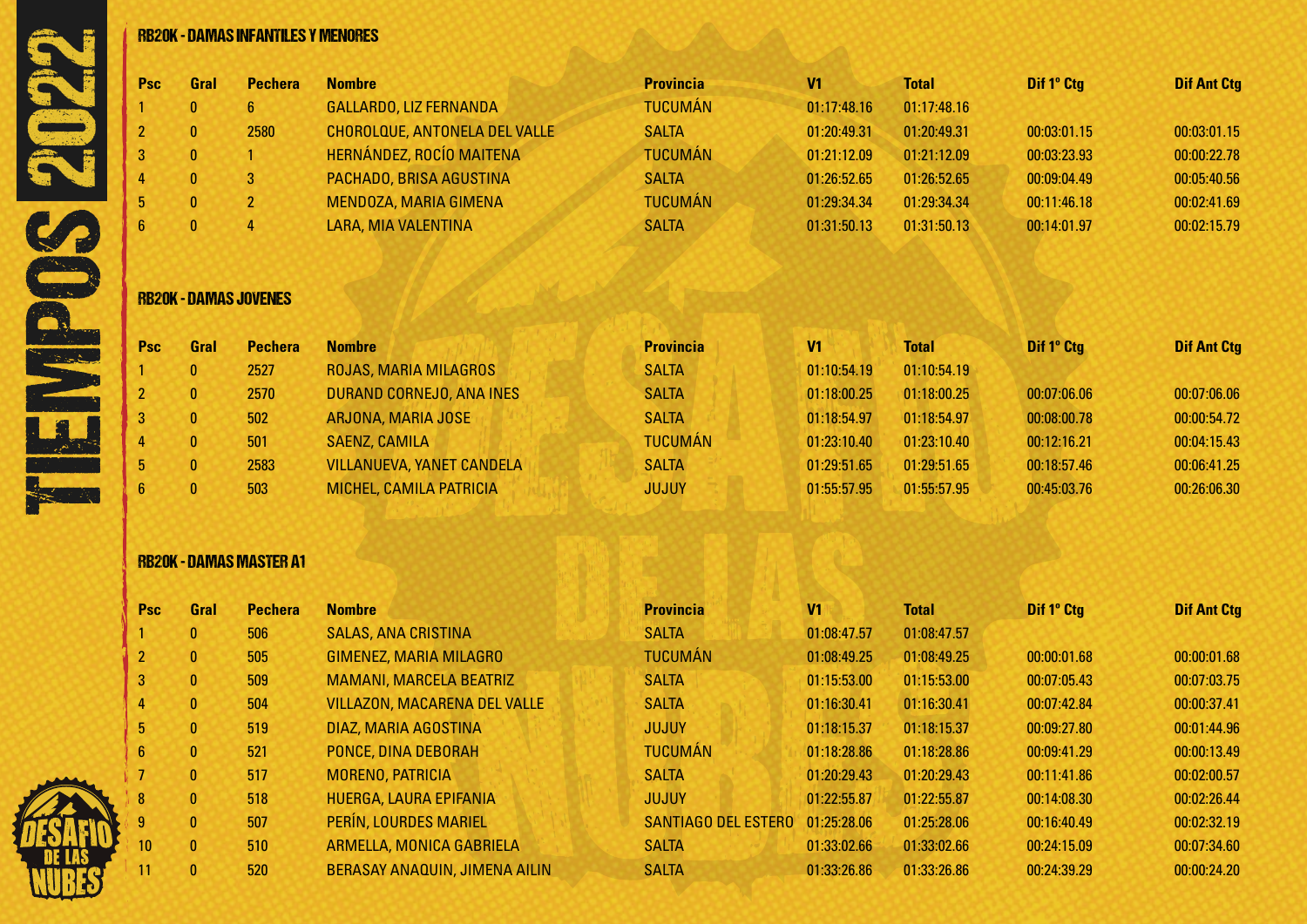|  | 13 <sup>°</sup><br>14<br>15 | $\mathbf{0}$<br>$\bf{0}$<br>$\mathbf{0}$<br>0. | 524<br>508<br>516<br>525       | ROMANO CARABAJAL, CANDELA<br><b>CORREJIDOR, VANESA</b><br>PANIGUTTI, MARIA CARLA<br>LAGOS TORINO, EMMA | SANTIAGO DEL ESTERO<br><b>SALTA</b><br><b>SALTA</b><br><b>SALTA</b> | 01:34:27.30<br>02:13:03.56 | 01:34:27.30<br>02:13:03.56 | 00:25:39.73<br>01:04:15.99 | 00:01:00.44<br>00:38:36.26 |
|--|-----------------------------|------------------------------------------------|--------------------------------|--------------------------------------------------------------------------------------------------------|---------------------------------------------------------------------|----------------------------|----------------------------|----------------------------|----------------------------|
|  |                             |                                                | <b>RB20K - DAMAS MASTER A2</b> |                                                                                                        |                                                                     |                            |                            |                            |                            |

### RB20K - DAMAS MASTER A2

| <b>Psc</b>      | Gral         | <b>Pechera</b> | <b>Nombre</b>                          | <b>Provincia</b>    | V <sub>1</sub> | <b>Total</b> | Dif 1° Ctg  | <b>Dif Ant Ctg</b> |
|-----------------|--------------|----------------|----------------------------------------|---------------------|----------------|--------------|-------------|--------------------|
|                 | $\mathbf{0}$ | 539            | <b>HESSLING, GISEL</b>                 | <b>SALTA</b>        | 01:12:30.13    | 01:12:30.13  |             |                    |
| 2               | $\mathbf{0}$ | 540            | QUIROGA, PAOLA                         | <b>CHACO</b>        | 01:14:26.62    | 01:14:26.62  | 00:01:56.49 | 00:01:56.49        |
| 3               | $\mathbf{0}$ | 537            | <b>MAMANI, LOURDES</b>                 | <b>SALTA</b>        | 01:14:56.89    | 01:14:56.89  | 00:02:26.76 | 00:00:30.27        |
| $\overline{4}$  | $\mathbf{0}$ | 532            | <b>YBIRE, ELIANA</b>                   | <b>SALTA</b>        | 01:18:06.28    | 01:18:06.28  | 00:05:36.15 | 00:03:09.39        |
| 5               | $\mathbf{0}$ | 535            | ALBERTINI, FATIMA MARIA DE LOS ANGELES | <b>JUJUY</b>        | 01:21:25.49    | 01:21:25.49  | 00:08:55.36 | 00:03:19.21        |
| 6               | $\mathbf{0}$ | 531            | <b>VELEIZAN, NATALIA</b>               | <b>SALTA</b>        | 01:21:38.03    | 01:21:38.03  | 00:09:07.90 | 00:00:12.54        |
|                 | $\mathbf{0}$ | 541            | <b>CERQUEIRO, MARIA SOL</b>            | <b>SALTA</b>        | 01:23:02.84    | 01:23:02.84  | 00:10:32.71 | 00:01:24.81        |
| 8               | $\mathbf{0}$ | 533            | RENFIJES, SONIA                        | <b>SALTA</b>        | 01:23:28.68    | 01:23:28.68  | 00:10:58.55 | 00:00:25.84        |
| 9               | $\mathbf{0}$ | 536            | <b>CISNEROS, RITA</b>                  | <b>SALTA</b>        | 01:29:32.87    | 01:29:32.87  | 00:17:02.74 | 00:06:04.19        |
| 10 <sup>°</sup> | $\mathbf{0}$ | 534            | ROSAS, VICTORIA RAQUEL                 | <b>SALTA</b>        | 01:48:36.79    | 01:48:36.79  | 00:36:06.66 | 00:19:03.92        |
| 11              | $\mathbf{0}$ | 538            | <b>GARCÍA AMUCHÁSTEGUI, ISABEL</b>     | <b>BUENOS AIRES</b> |                |              |             |                    |

## RB20K - DAMAS MASTER B1

| <b>Psc</b>      | Gral         | <b>Pechera</b> | <b>Nombre</b>                   | <b>Provincia</b> | V1          | <b>Total</b> | Dif 1° Ctg  | <b>Dif Ant Ctg</b> |
|-----------------|--------------|----------------|---------------------------------|------------------|-------------|--------------|-------------|--------------------|
|                 | $\mathbf{0}$ | 126            | SALAS, CLAUDIA ALEJANDRA        | <b>SALTA</b>     | 01:10:52.88 | 01:10:52.88  |             |                    |
| $\overline{2}$  | $\mathbf{0}$ | 124            | <b>TERAN ULLOA, SOFIA INES</b>  | <b>TUCUMÁN</b>   | 01:11:09.63 | 01:11:09.63  | 00:00:16.75 | 00:00:16.75        |
| 3               | $\mathbf{0}$ | 125            | <b>STANEFF, MARIA LAURA</b>     | <b>TUCUMÁN</b>   | 01:13:19.69 | 01:13:19.69  | 00:02:26.81 | 00:02:10.06        |
| 4               | $\mathbf{0}$ | 114            | LAGUNA DÍAZ, MARÍA LAURA        | <b>SALTA</b>     | 01:13:40.66 | 01:13:40.66  | 00:02:47.78 | 00:00:20.97        |
| 5               | $\mathbf{0}$ | 112            | <b>OSORES, MARÍA</b>            | <b>TUCUMAN</b>   | 01:17:35.05 | 01:17:35.05  | 00:06:42.17 | 00:03:54.39        |
| 6               | $\mathbf{0}$ | 113            | <b>ASTUN, MARIA MERCEDES</b>    | <b>SALTA</b>     | 01:18:36.19 | 01:18:36.19  | 00:07:43.31 | 00:01:01.14        |
|                 | $\mathbf{0}$ | 119            | <b>GALLO, NATALIA DEL VALLE</b> | <b>TUCUMÁN</b>   | 01:20:06.72 | 01:20:06.72  | 00:09:13.84 | 00:01:30.53        |
| 8               | $\mathbf{0}$ | 123            | <b>CASTILLO, PAULA CAROLINA</b> | <b>TUCUMÁN</b>   | 01:22:27.44 | 01:22:27.44  | 00:11:34.56 | 00:02:20.72        |
| $9^{\circ}$     | $\mathbf{0}$ | 117            | <b>TERRADEZ, MARIA CELESTE</b>  | <b>JUJUY</b>     | 01:23:57.25 | 01:23:57.25  | 00:13:04.37 | 00:01:29.81        |
| 10 <sup>°</sup> | $\mathbf{0}$ | 115            | ADORNI, CALUDIA                 | <b>TUCUMÁN</b>   | 01:24:11.75 | 01:24:11.75  | 00:13:18.87 | 00:00:14.50        |
| 11              | $\mathbf{0}$ | 122            | <b>HOYOS, NURIA SOLEDAD</b>     | <b>SALTA</b>     | 01:25:22.25 | 01:25:22.25  | 00:14:29.37 | 00:01:10.50        |

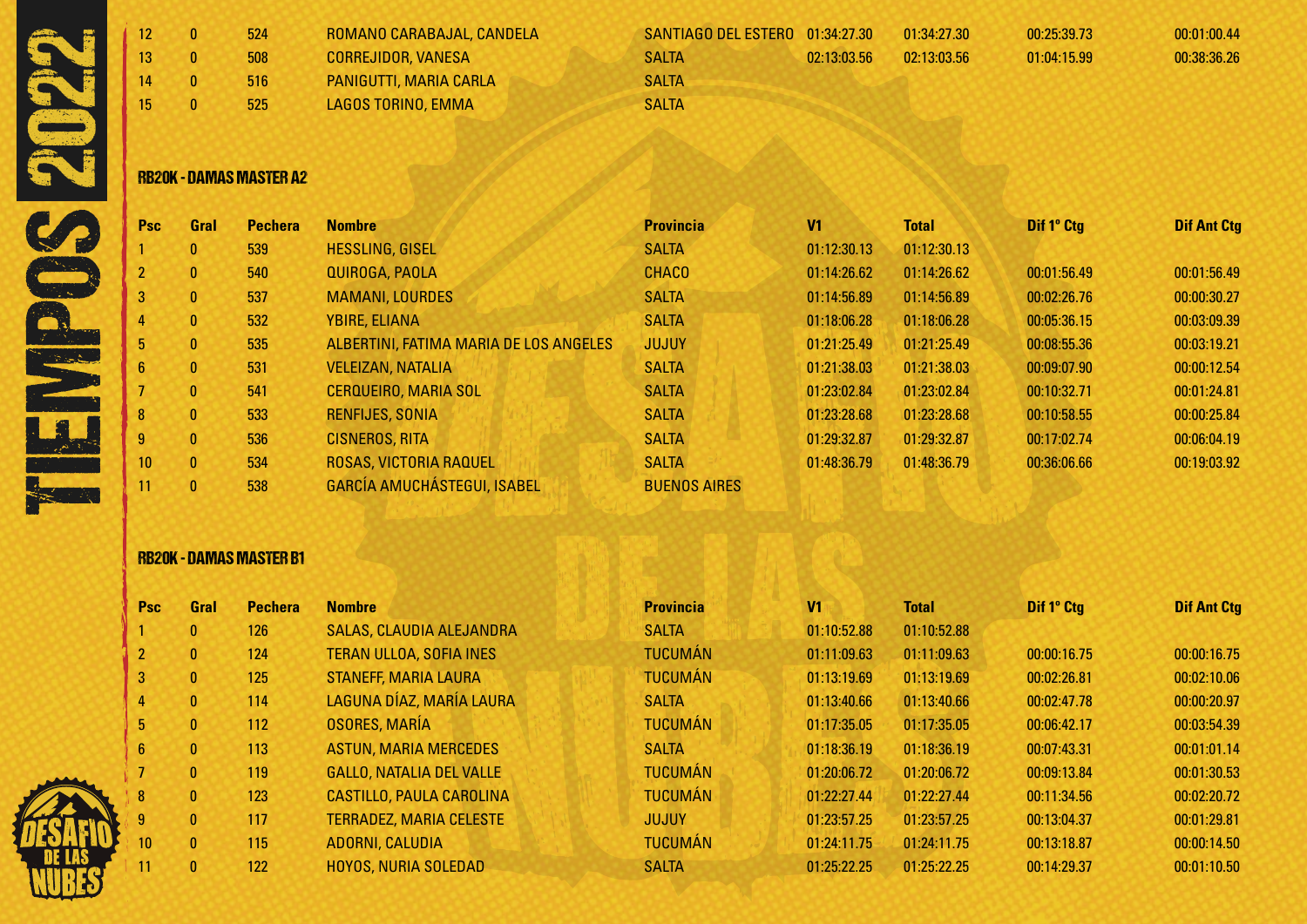|  | 116 | MARCELINO, MARIA JOSE                  | <b>TUCUMÁN</b> | 01:25:47.00 | 01:25:47.00 | 00:14:54.12 | 00:00:24.75 |
|--|-----|----------------------------------------|----------------|-------------|-------------|-------------|-------------|
|  | 127 | <b>GRANERO, NATALIA DE LOS ANGELES</b> | <b>SALTA</b>   | 01:28:40.74 | 01:28:40.74 | 00:17:47.86 | 00:02:53.74 |
|  | 120 | ZAMBRANO, LORENA                       | <b>SALTA</b>   | 01:29:04.15 | 01:29:04.15 | 00:18:11.27 | 00:00:23.41 |
|  | 118 | <b>BAEZ, ROMINA</b>                    | <b>SALTA</b>   | 01:36:51.74 | 01:36:51.74 | 00:25:58.86 | 00:07:47.59 |
|  | 111 | DEMARIA, MARIA GUADALUPE               | <b>SALTA</b>   | 01:46:49.61 | 01:46:49.61 | 00:35:56.73 | 00:09:57.87 |
|  | 121 | DEMARIA, MARIA GUADALUPE               | <b>SALTA</b>   |             |             |             |             |

### RB20K - DAMAS MASTER B2

| <b>Psc</b> | Gral         | <b>Pechera</b> | <b>Nombre</b>                     | <b>Provincia</b>    | V <sub>1</sub> | <b>Total</b> | Dif 1° Ctg  | <b>Dif Ant Ctg</b> |
|------------|--------------|----------------|-----------------------------------|---------------------|----------------|--------------|-------------|--------------------|
|            | $\mathbf{0}$ | 86             | <b>LOBO, ANA DEL CARMEN</b>       | <b>TUCUMÁN</b>      | 01:14:44.36    | 01:14:44.36  |             |                    |
|            | $\mathbf{0}$ | 59             | DI PASCUALE, MARIA JIMENA         | <b>TUCUMÁN</b>      | 01:16:33.25    | 01:16:33.25  | 00:01:48.89 | 00:01:48.89        |
| 3          | $\mathbf{0}$ | 79             | <b>BENAVIDEZ, ARIANA</b>          | <b>SALTA</b>        | 01:19:19.57    | 01:19:19.57  | 00:04:35.21 | 00:02:46.32        |
| 4          | $\mathbf{0}$ | 60             | FERNÁNDEZ ORDÓÑEZ, ELSA           | <b>SALTA</b>        | 01:19:50.47    | 01:19:50.47  | 00:05:06.11 | 00:00:30.90        |
| 5          | $\mathbf{0}$ | 85             | QUINTEROS, ANDREA NATALIA         | <b>TUCUMÁN</b>      | 01:25:27.18    | 01:25:27.18  | 00:10:42.82 | 00:05:36.71        |
| 6          | $\mathbf{0}$ | 80             | SANCHEZ, GABRIELA FERNANDA        | <b>TUCUMÁN</b>      | 01:28:09.39    | 01:28:09.39  | 00:13:25.03 | 00:02:42.21        |
|            | $\mathbf{0}$ | 84             | <b>GONZALEZ, MYRIAM DEL VALLE</b> | <b>TUCUMÁN</b>      | 01:28:26.28    | 01:28:26.28  | 00:13:41.92 | 00:00:16.89        |
| 8          | $\mathbf{0}$ | 76             | <b>BENITEZ, MARIA FEDERICA</b>    | <b>JUJUY</b>        | 01:29:03.18    | 01:29:03.18  | 00:14:18.82 | 00:00:36.90        |
| 9          | $\mathbf{0}$ | 87             | ARAMAYO, FABIANA                  | <b>SALTA</b>        | 01:30:11.53    | 01:30:11.53  | 00:15:27.17 | 00:01:08.35        |
| 10         | $\mathbf{0}$ | 58             | <b>JUAREZ, SOFIA CAROLINA</b>     | <b>TUCUMÁN</b>      | 01:38:03.40    | 01:38:03.40  | 00:23:19.04 | 00:07:51.87        |
| 11         | $\mathbf{0}$ | 2507           | FRETE, JUANA ANDREA BEATRIZ       | <b>CHACO</b>        | 01:42:30.77    | 01:42:30.77  | 00:27:46.41 | 00:04:27.37        |
| 12         | $\mathbf{0}$ | 77             | SERRANO, KARINA ELIZABETH         | SANTIAGO DEL ESTERO | 01:51:37.23    | 01:51:37.23  | 00:36:52.87 | 00:09:06.46        |
| 13         | $\mathbf{0}$ | 81             | CARMONA, MARÍA EUGENIA LOPEZ      | <b>SALTA</b>        |                |              |             |                    |
| 14         | $\mathbf{0}$ | 82             | ORSETTI, ANDREA ROMINA            | <b>SALTA</b>        |                |              |             |                    |
|            |              |                |                                   |                     |                |              |             |                    |

## RB20K - DAMAS MASTER C Y D

| <b>Psc</b> | Gral         | <b>Pechera</b> | <b>Nombre</b>                         | <b>Provincia</b>                | V1          | Total       | Dif 1° Ctg  | <b>Dif Ant Ctg</b> |
|------------|--------------|----------------|---------------------------------------|---------------------------------|-------------|-------------|-------------|--------------------|
|            |              | 68             | <b>GUDIÑO, HELVECIA LEONOR</b>        | <b>SALTA</b>                    | 01:28:05.37 | 01:28:05.37 |             |                    |
|            |              | 67             | <b>SACUNDO, NELIDA MARTA</b>          | SANTIAGO DEL ESTERO 01:28:38.65 |             | 01:28:38.65 | 00:00:33.28 | 00:00:33.28        |
|            | 0.           | 69             | LLANO, MARIA DEL PILAR                | <b>TUCUMÁN</b>                  | 01:34:04.30 | 01:34:04.30 | 00:05:58.93 | 00:05:25.65        |
|            | $\mathbf{0}$ | 61             | AGUIRRE OJEA, ANA SILVIA              | <b>CORRIENTES</b>               | 01:34:53.09 | 01:34:53.09 | 00:06:47.72 | 00:00:48.79        |
|            | $\mathbf{0}$ | 38             | <b>IBAÑEZ, ELVIRA DE LAS MERCEDES</b> | SANTIAGO DEL ESTERO 01:39:33.24 |             | 01:39:33.24 | 00:11:27.87 | 00:04:40.15        |
|            |              | 40             | PASAYO, MARCELA KARINA                | <b>SALTA</b>                    | 01:42:18.38 | 01:42:18.38 | 00:14:13.01 | 00:02:45.14        |

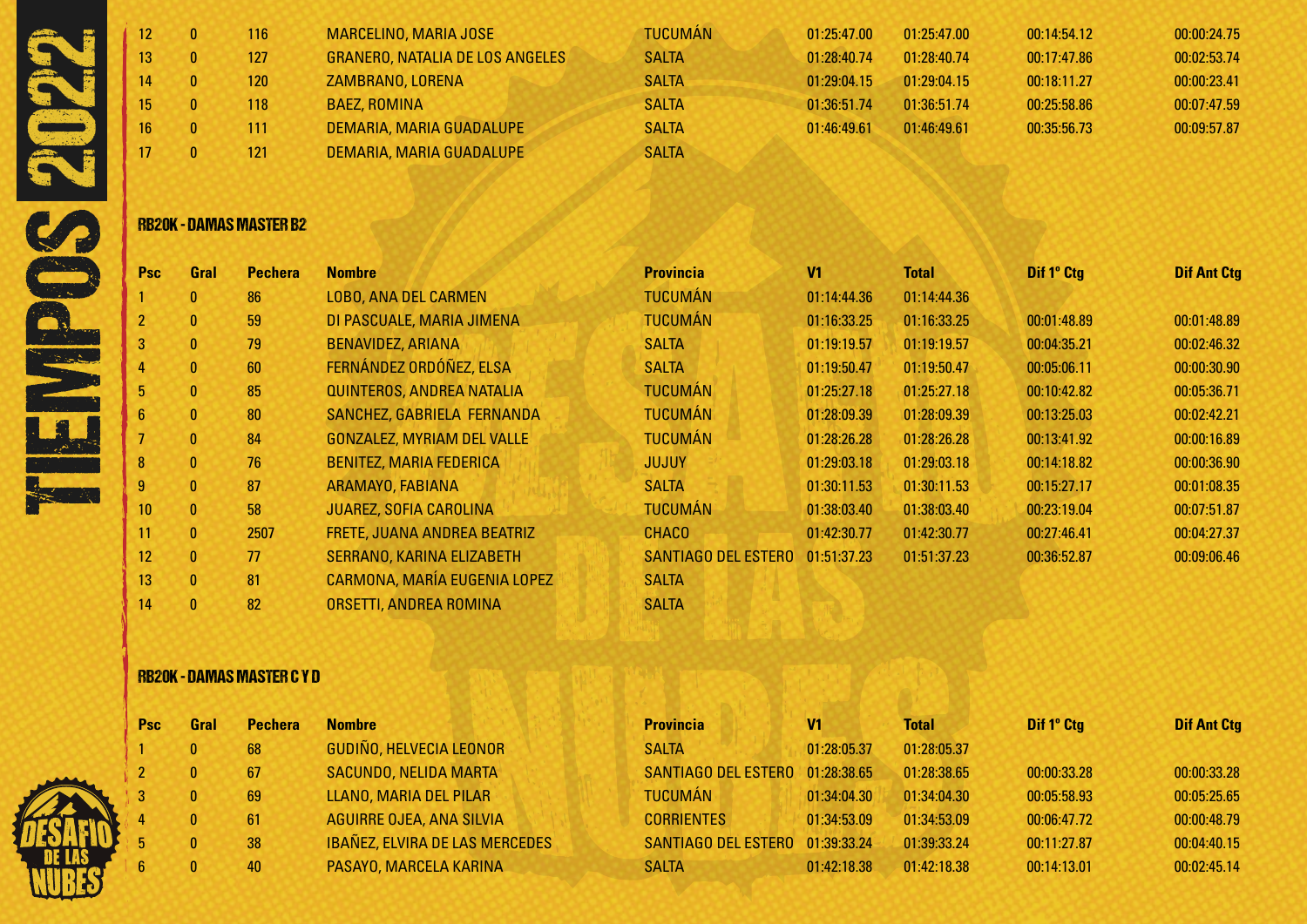

| التواد | 9 | 66<br><b>RB20K - INFANTILES Y MENORES</b> | <b>CONDORI, SILVIA CARINA</b> | <b>SALTA</b>   |
|--------|---|-------------------------------------------|-------------------------------|----------------|
| e.     | 8 | 56                                        | <b>NAVAL, NORMA MARIA</b>     | <b>TUCUMÁN</b> |
|        |   | 39                                        | IBÁÑEZ, SILVIA CAROLINA       | <b>TUCUMÁN</b> |

## RB20K - INFANTILES Y MENORES

| Psc            | Gral         | <b>Pechera</b> | <b>Nombre</b>                      | <b>Provincia</b> | V <sub>1</sub> | <b>Total</b> | Dif 1° Ctg  | <b>Dif Ant Ctg</b> |
|----------------|--------------|----------------|------------------------------------|------------------|----------------|--------------|-------------|--------------------|
|                | 0            |                | <b>PAREDES, LUCAS IGNACIO</b>      | <b>JUJUY</b>     | 01:02:14.29    | 01:02:14.29  |             |                    |
| $\overline{2}$ | $\bf{0}$     | 14             | <b>CORTINEZ, ULISES LEONARDO</b>   | <b>JUJUY</b>     | 01:02:15.20    | 01:02:15.20  | 00:00:00.91 | 00:00:00.91        |
| 3              | $\bf{0}$     | 2586           | <b>FREYTES, MATEO</b>              | <b>SALTA</b>     | 01:06:17.48    | 01:06:17.48  | 00:04:03.19 | 00:04:02.28        |
| 4              | $\mathbf{0}$ | 2585           | <b>NORRIS, SANTIAGO JOSE</b>       | <b>SALTA</b>     | 01:11:49.58    | 01:11:49.58  | 00:09:35.29 | 00:05:32.10        |
| 5              | $\bf{0}$     | 23             | PARDO, BALDOMERO                   | <b>SALTA</b>     | 01:12:14.94    | 01:12:14.94  | 00:10:00.65 | 00:00:25.36        |
| 6              | $\mathbf{0}$ | 36             | <b>DENCHAN, RODRIGO</b>            | <b>CHACO</b>     | 01:13:23.29    | 01:13:23.29  | 00:11:09.00 | 00:01:08.35        |
|                | $\bf{0}$     | $\overline{9}$ | RIEZNIK, GABRIEL                   | <b>TUCUMÁN</b>   | 01:13:58.94    | 01:13:58.94  | 00:11:44.65 | 00:00:35.65        |
| 8              | $\bf{0}$     | 30             | GARIN DÍAZ CRITELLI, MÁXIMO        | <b>SALTA</b>     | 01:14:22.80    | 01:14:22.80  | 00:12:08.51 | 00:00:23.86        |
| 9              | $\mathbf{0}$ | 29             | <b>BUBBOLINI NALLAR, BAUTISTA</b>  | <b>SALTA</b>     | 01:15:47.63    | 01:15:47.63  | 00:13:33.34 | 00:01:24.83        |
| 10             | $\bf{0}$     | 21             | ELIZALDE, HILARIO                  | <b>SALTA</b>     | 01:16:55.03    | 01:16:55.03  | 00:14:40.74 | 00:01:07.40        |
| 11             | $\mathbf{0}$ | 28             | <b>BANEGA POURRIEUX, MATEO</b>     | <b>TUCUMÁN</b>   | 01:17:28.28    | 01:17:28.28  | 00:15:13.99 | 00:00:33.25        |
| 12             | $\mathbf{0}$ | 8              | GARCIA JUAREZ, IGNACIO NICOLAS     | <b>TUCUMÁN</b>   | 01:20:08.63    | 01:20:08.63  | 00:17:54.34 | 00:02:40.35        |
| 13             | $\mathbf{0}$ | 13             | DE LA SERNA, FELIPER               | <b>SALTA</b>     | 01:21:08.88    | 01:21:08.88  | 00:18:54.59 | 00:01:00.25        |
| 14             | $\bf{0}$     | 11             | <b>CLEMENT URIBURU, JUAN PABLO</b> | <b>SALTA</b>     | 01:26:10.49    | 01:26:10.49  | 00:23:56.20 | 00:05:01.61        |
| 15             | $\mathbf{0}$ | 24             | <b>BALDI, TORIBIO JOSE</b>         | <b>SALTA</b>     | 01:26:11.93    | 01:26:11.93  | 00:23:57.64 | 00:00:01.44        |
| 16             | $\mathbf{0}$ | 27             | PATRON COSTAS, ALEJANDRO JOSE      | <b>SALTA</b>     | 01:28:53.81    | 01:28:53.81  | 00:26:39.52 | 00:02:41.88        |
| 17             | $\mathbf{0}$ | 26             | CRUZ LLAYA, MATEO                  | <b>SALTA</b>     | 01:29:43.52    | 01:29:43.52  | 00:27:29.23 | 00:00:49.71        |
| 18             | $\bf{0}$     | 25             | <b>BALDI, JUSTO ADRIAN</b>         | <b>SALTA</b>     | 01:34:26.46    | 01:34:26.46  | 00:32:12.17 | 00:04:42.94        |
| 19             | $\mathbf{0}$ | 10             | <b>ZUVIRIA, VICENTE</b>            | <b>SALTA</b>     | 01:36:11.74    | 01:36:11.74  | 00:33:57.45 | 00:01:45.28        |
| 20             | $\mathbf{0}$ | 37             | PATRON COSTAS, FRANCISCO JOSE      | <b>SALTA</b>     | 01:39:55.05    | 01:39:55.05  | 00:37:40.76 | 00:03:43.31        |
| 21             | $\mathbf{0}$ | 22             | <b>ISASMENDI, SEVERO</b>           | <b>SALTA</b>     | 01:42:16.40    | 01:42:16.40  | 00:40:02.11 | 00:02:21.35        |
| 22             | 0            | 12             | FERNÁNDEZ, LEONARDO EZEQUIEL       | <b>SALTA</b>     |                |              |             |                    |

RB20K - JOVENES

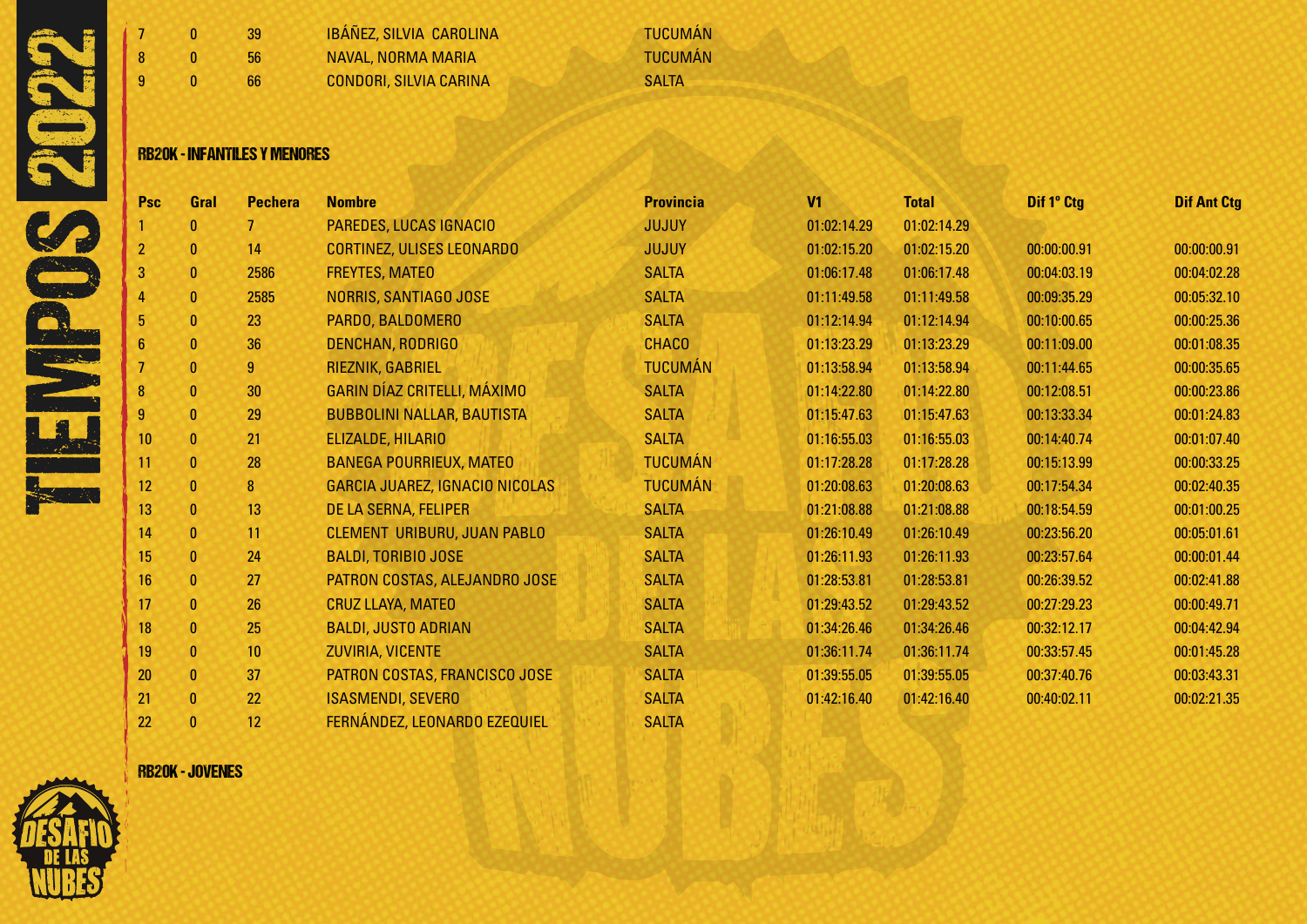| <b>Psc</b>      | Gral           | <b>Pechera</b> | <b>Nombre</b>                            | <b>Provincia</b> | V <sub>1</sub> | <b>Total</b> | Dif 1° Ctg  | <b>Dif Ant Ctg</b> |
|-----------------|----------------|----------------|------------------------------------------|------------------|----------------|--------------|-------------|--------------------|
|                 | 0              | 1542           | <b>AYARDE, LUCAS EMANUEL</b>             | <b>SALTA</b>     | 01:05:24.02    | 01:05:24.02  |             |                    |
|                 | 0              | 1545           | YBIRE, MAXIMILIANO ALBERTO               | <b>SALTA</b>     | 01:05:26.51    | 01:05:26.51  | 00:00:02.49 | 00:00:02.49        |
|                 | $\mathbf{0}$   | 1539           | <b>VEDIA FLORES, PABLO FEDERICO</b>      | <b>SALTA</b>     | 01:13:25.85    | 01:13:25.85  | 00:08:01.83 | 00:07:59.34        |
|                 | $\mathbf{0}$   | 1538           | <b>TRAVERSO IVETICH, JOAQUIN</b>         | <b>SALTA</b>     | 01:14:57.45    | 01:14:57.45  | 00:09:33.43 | 00:01:31.60        |
|                 | 0              | 1537           | MONTOYA ROMANO, BENJAMÍN GABRIEL         | <b>SALTA</b>     | 01:18:22.43    | 01:18:22.43  | 00:12:58.41 | 00:03:24.98        |
| $6^{\circ}$     | $\mathbf{0}$   | 1536           | <b>FERRIGNO, LUCIANO ANDRÉS</b>          | <b>CHACO</b>     | 01:22:20.00    | 01:22:20.00  | 00:16:55.98 | 00:03:57.57        |
|                 | $\mathbf{0}$   | 1540           | <b>TORREZ MOLINA, CRISTIAN FRANCISCO</b> | <b>SALTA</b>     | 01:32:36.33    | 01:32:36.33  | 00:27:12.31 | 00:10:16.33        |
| 8               | $\mathbf{0}$   | 1543           | MORALES, OCTAVIO JULIAN                  | <b>SALTA</b>     | 01:34:24.95    | 01:34:24.95  | 00:29:00.93 | 00:01:48.62        |
| 9               | $\overline{0}$ | 1544           | CONTE QUIROGA, PABLO FERNANDO            | <b>SALTA</b>     | 01:37:57.02    | 01:37:57.02  | 00:32:33.00 | 00:03:32.07        |
| 10 <sup>1</sup> | 0              | 1541           | <b>AVALOS, ULISES</b>                    | <b>SALTA</b>     |                |              |             |                    |

# RB20K - MASTER A1

| <b>Psc</b>      | Gral                    | <b>Pechera</b> | <b>Nombre</b>                       | <b>Provincia</b> | V <sub>1</sub> | <b>Total</b> | Dif 1º Ctg  | <b>Dif Ant Ctg</b> |
|-----------------|-------------------------|----------------|-------------------------------------|------------------|----------------|--------------|-------------|--------------------|
|                 | $\mathbf{0}$            | 1561           | <b>CARDOZO, LUCIO VIDAL</b>         | <b>SALTA</b>     | 01:06:01.91    | 01:06:01.91  |             |                    |
|                 | $\mathbf{0}$            | 1565           | <b>FIGUEROA, HECTOR ALEJANDRO</b>   | <b>SALTA</b>     | 01:06:29.97    | 01:06:29.97  | 00:00:28.06 | 00:00:28.06        |
| 3               | $\mathbf{0}$            | 1557           | BARRIONUEVO, JUAN MANUEL            | <b>SALTA</b>     | 01:13:52.31    | 01:13:52.31  | 00:07:50.40 | 00:07:22.34        |
| 4               | $\mathbf{0}$            | 1582           | <b>RAMIREZ, EDUARDO MATIAS</b>      | <b>TUCUMÁN</b>   | 01:20:29.40    | 01:20:29.40  | 00:14:27.49 | 00:06:37.09        |
| 5.              | $\mathbf{0}$            | 1556           | <b>CHIBILISCO, VICENTE ANTONIO</b>  | <b>TUCUMÁN</b>   | 01:20:33.59    | 01:20:33.59  | 00:14:31.68 | 00:00:04.19        |
| 6               | $\mathbf{0}$            | 1562           | NARVAEZ, GONZALO                    | <b>SALTA</b>     | 01:20:39.68    | 01:20:39.68  | 00:14:37.77 | 00:00:06.09        |
|                 | $\mathbf{0}$            | 1558           | <b>BARRIOS, ESTEBAN ROLANDO</b>     | <b>SALTA</b>     | 01:21:30.13    | 01:21:30.13  | 00:15:28.22 | 00:00:50.45        |
| 8               | $\mathbf{0}$            | 1564           | <b>GONZA FERNANDEZ, MAXIMILIANO</b> | <b>SALTA</b>     | 01:23:31.40    | 01:23:31.40  | 00:17:29.49 | 00:02:01.27        |
| 9               | $\mathbf{0}$            | 1560           | RODRIGUEZ, LEANDRO TOMAS            | <b>JUJUY</b>     | 01:24:45.65    | 01:24:45.65  | 00:18:43.74 | 00:01:14.25        |
| 10 <sup>°</sup> | $\overline{\mathbf{0}}$ | 1559           | PALMA, JORGE VIVIANO                | <b>SALTA</b>     | 01:37:22.80    | 01:37:22.80  | 00:31:20.89 | 00:12:37.15        |
| 11              | $\mathbf{0}$            | 1563           | MANDRINO, LUCIANO                   | <b>CABA</b>      |                |              |             |                    |

# RB20K - MASTER A2

| <b>Psc</b> | Gral | <b>Pechera</b> | <b>Nombre</b>                   | <b>Provincia</b> | V1          | Total       | Dif 1° Ctg  | <b>Dif Ant Ctg</b> |
|------------|------|----------------|---------------------------------|------------------|-------------|-------------|-------------|--------------------|
|            |      | 1590           | <b>HIDALGO, FERNANDO JAVIER</b> | <b>SALTA</b>     | 01:06:35.56 | 01:06:35.56 |             |                    |
|            |      | 1594           | <b>BURGOS, FEDERICO</b>         | <b>SALTA</b>     | 01:07:33.10 | 01:07:33.10 | 00:00:57.54 | 00:00:57.54        |
|            |      | 1593           | <b>SOLA, MANUEL</b>             | <b>SALTA</b>     | 01:07:36.06 | 01:07:36.06 | 00:01:00.50 | 00:00:02.96        |
|            |      | 1598           | <b>SORAIRE, ANDRÉS FELIPE</b>   | <b>SALTA</b>     | 01:09:21.59 | 01:09:21.59 | 00:02:46.03 | 00:01:45.53        |

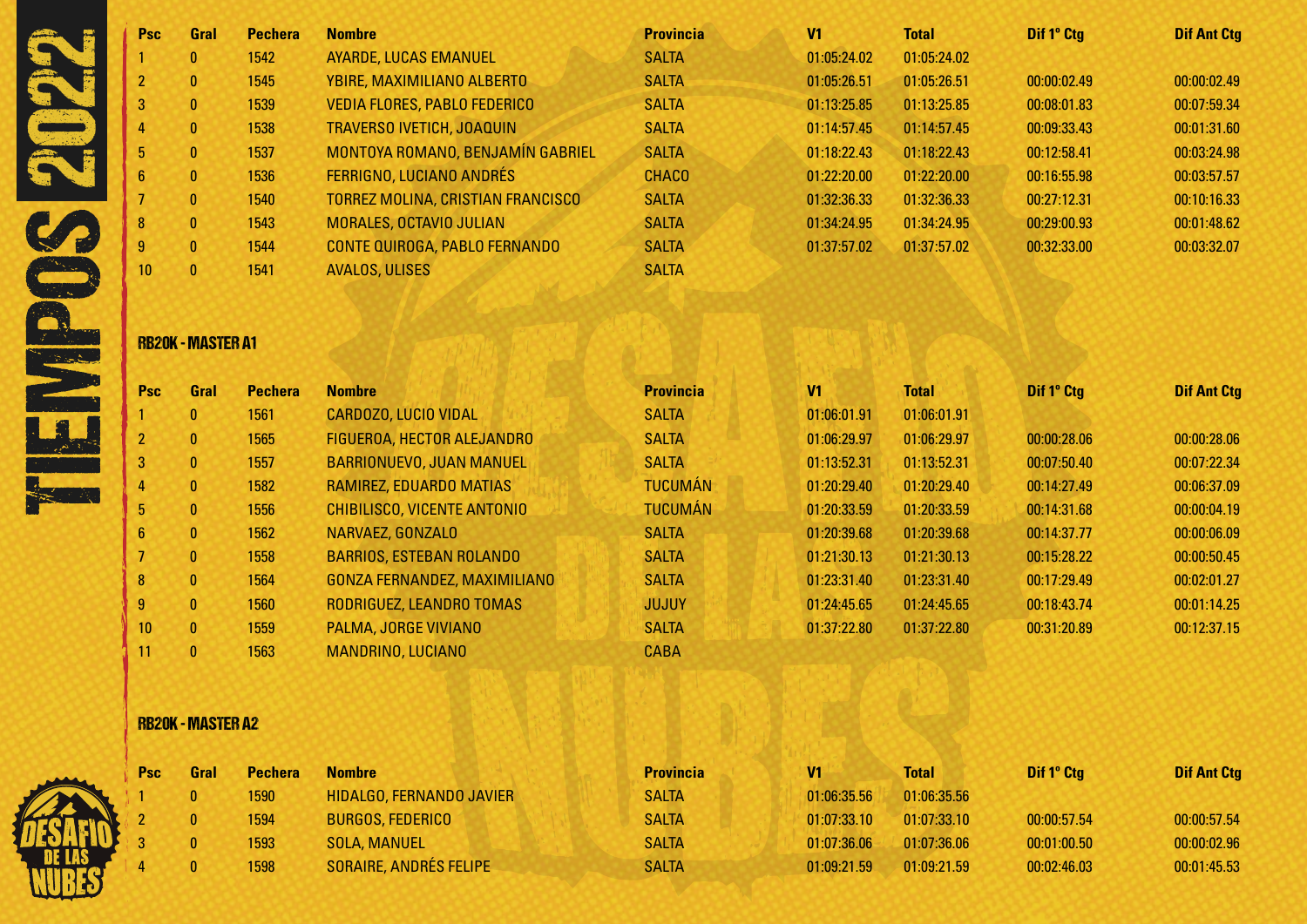| 5.              | 0              | 1587 | <b>AGUIRRE, GERARDO</b>                 | <b>CHACO</b>   | 01:10:50.70 | 01:10:50.70 | 00:04:15.14 | 00:01:29.11 |
|-----------------|----------------|------|-----------------------------------------|----------------|-------------|-------------|-------------|-------------|
| 6 <sup>1</sup>  | 0              | 1591 | FAMÁ MORAL, NICOLÁS ALEJANDRO           | <b>SALTA</b>   | 01:12:53.44 | 01:12:53.44 | 00:06:17.88 | 00:02:02.74 |
|                 | 0              | 1595 | AGUIERRE BORJA, SERGIO RICARDO CRISTIAN | <b>SALTA</b>   | 01:13:53.37 | 01:13:53.37 | 00:07:17.81 | 00:00:59.93 |
|                 | 0              | 1596 | SAJIA, JOSE ALBERTO                     | <b>SALTA</b>   | 01:14:14.75 | 01:14:14.75 | 00:07:39.19 | 00:00:21.38 |
| 9               | 0              | 1586 | DOUSDEBES, ALBERTO ANDRES               | <b>SALTA</b>   | 01:18:03.96 | 01:18:03.96 | 00:11:28.40 | 00:03:49.21 |
| 10 <sup>°</sup> | $\mathbf{0}$   | 1600 | <b>HABIB, KARIN EDUARDO</b>             | <b>TUCUMÁN</b> | 01:18:21.43 | 01:18:21.43 | 00:11:45.87 | 00:00:17.47 |
| 11              | 0              | 1599 | PERERA, JULIO CESAR                     | <b>SALTA</b>   | 01:20:17.46 | 01:20:17.46 | 00:13:41.90 | 00:01:56.03 |
| 12 <sup>°</sup> | $\mathbf{0}$   | 1597 | <b>VARGAS, JORGE LUIS</b>               | <b>SALTA</b>   | 01:28:00.15 | 01:28:00.15 | 00:21:24.59 | 00:07:42.69 |
| 13 <sup>°</sup> | $\mathbf{0}$   | 1589 | <b>GERALA, ANDRES SEBASTIAN</b>         | <b>SALTA</b>   | 01:29:06.08 | 01:29:06.08 | 00:22:30.52 | 00:01:05.93 |
| 14              | $\overline{0}$ | 1592 | RUIZ, ENZO GUSTAVO                      | <b>SALTA</b>   | 01:34:23.99 | 01:34:23.99 | 00:27:48.43 | 00:05:17.91 |
| 15              | 0.             | 1588 | <b>ALTAMIRA, FRANCISCO</b>              | <b>SALTA</b>   | 01:34:25.11 | 01:34:25.11 | 00:27:49.55 | 00:00:01.12 |
|                 |                |      |                                         |                |             |             |             |             |

# RB20K - MASTER B1

| <b>Psc</b>       | Gral         | <b>Pechera</b> | <b>Nombre</b>                         | <b>Provincia</b>                | V <sub>1</sub> | <b>Total</b> | Dif 1° Ctg  | <b>Dif Ant Ctg</b> |
|------------------|--------------|----------------|---------------------------------------|---------------------------------|----------------|--------------|-------------|--------------------|
|                  | $\mathbf{0}$ | 1502           | PEREZ, MILTON                         | <b>CHACO</b>                    | 01:00:15.76    | 01:00:15.76  |             |                    |
| $\overline{2}$   | $\mathbf{0}$ | 1503           | ANRIQUEZ, RICARDO DANIEL              | <b>SANTIAGO DEL ESTERO</b>      | 01:04:03.32    | 01:04:03.32  | 00:03:47.56 | 00:03:47.56        |
| 3                | $\mathbf{0}$ | 1511           | <b>MEDRANO, FRANCO</b>                | <b>TUCUMÁN</b>                  | 01:07:58.47    | 01:07:58.47  | 00:07:42.71 | 00:03:55.15        |
| 4                | $\mathbf{0}$ | 1579           | <b>GARCIA, CRISTIAN GERARDO</b>       | <b>TUCUMÁN</b>                  | 01:08:38.38    | 01:08:38.38  | 00:08:22.62 | 00:00:39.91        |
| 5 <sup>5</sup>   | $\mathbf{0}$ | 1578           | <b>VILCHEZ, RICARDO TOMÁS</b>         | <b>SALTA</b>                    | 01:13:31.87    | 01:13:31.87  | 00:13:16.11 | 00:04:53.49        |
| $6\phantom{.}$   | $\mathbf{0}$ | 1512           | <b>MANJARRES RUIZ, PABLO FEDERICO</b> | <b>SALTA</b>                    | 01:15:57.82    | 01:15:57.82  | 00:15:42.06 | 00:02:25.95        |
|                  | $\mathbf{0}$ | 1501           | <b>FERNANDEZ, JORGE DANIEL</b>        | <b>TUCUMÁN</b>                  | 01:16:28.56    | 01:16:28.56  | 00:16:12.80 | 00:00:30.74        |
| $\boldsymbol{8}$ | $\mathbf{0}$ | 1506           | ORTEGA, CRISTIAN ALEJANDRO            | <b>SANTIAGO DEL ESTERO</b>      | 01:19:07.64    | 01:19:07.64  | 00:18:51.88 | 00:02:39.08        |
| $9\phantom{.0}$  | $\mathbf{0}$ | 1507           | LAMI, HUGO SEBASTIAN                  | SANTIAGO DEL ESTERO 01:19:27.90 |                | 01:19:27.90  | 00:19:12.14 | 00:00:20.26        |
| 10 <sup>°</sup>  | $\mathbf{0}$ | 1513           | LEDESMA, SERGIO DAVID                 | <b>SALTA</b>                    | 01:19:32.22    | 01:19:32.22  | 00:19:16.46 | 00:00:04.32        |
| 11               | $\mathbf{0}$ | 1504           | CAPANDEGUY, MAURICIO ENRIQUE          | <b>CHUBUT</b>                   | 01:21:26.68    | 01:21:26.68  | 00:21:10.92 | 00:01:54.46        |
| 12               | $\mathbf{0}$ | 1505           | GUAYMAS, MAXIMO                       | <b>SALTA</b>                    | 01:25:43.40    | 01:25:43.40  | 00:25:27.64 | 00:04:16.72        |
| 13               | $\mathbf{0}$ | 1510           | GONZALEZ, PABLO RODRIGO               | <b>SALTA</b>                    | 01:28:15.43    | 01:28:15.43  | 00:27:59.67 | 00:02:32.03        |
| 14               | $\mathbf{0}$ | 1514           | AGUERO, DANIEL                        | <b>BUENOS AIRES</b>             | 01:30:19.74    | 01:30:19.74  | 00:30:03.98 | 00:02:04.31        |
| 15               | $\mathbf{0}$ | 1509           | <b>AGUILAR, MARIO</b>                 | <b>SALTA</b>                    | 01:31:35.02    | 01:31:35.02  | 00:31:19.26 | 00:01:15.28        |
| 16               | $\mathbf{0}$ | 1508           | <b>CARATE, CARLOS JAVIER</b>          | <b>SALTA</b>                    | 01:34:24.14    | 01:34:24.14  | 00:34:08.38 | 00:02:49.12        |
| 17               | $\mathbf{0}$ | 1580           | PAEZ OCANTO, MATIAS RAMON             | <b>SALTA</b>                    | 01:34:24.44    | 01:34:24.44  | 00:34:08.68 | 00:00:00.30        |

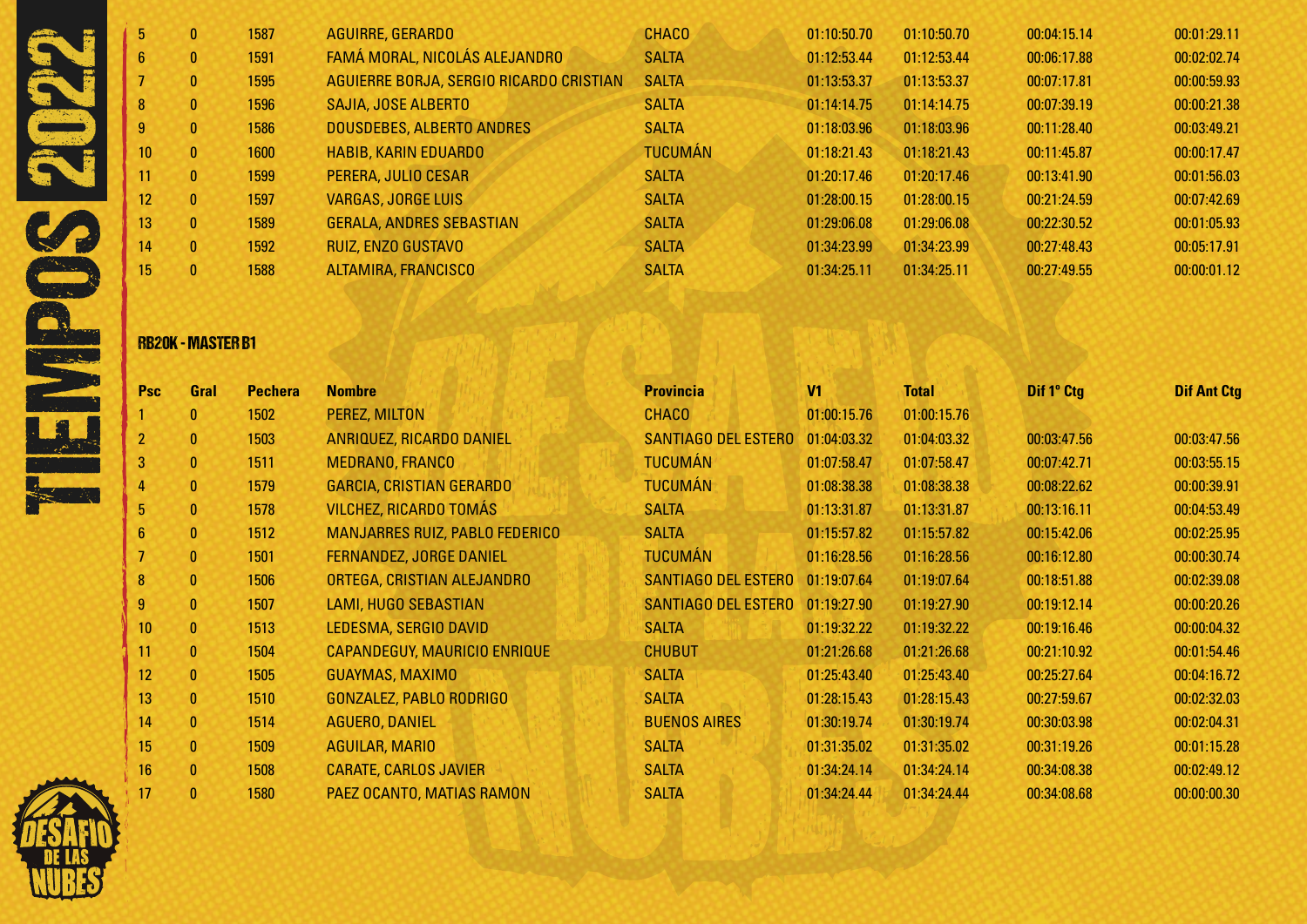

|          |                  | <b>RB20K - MASTER B2</b> |                |                                   |                            |             |              |             |                    |
|----------|------------------|--------------------------|----------------|-----------------------------------|----------------------------|-------------|--------------|-------------|--------------------|
|          | Psc              | Gral                     | <b>Pechera</b> | <b>Nombre</b>                     | <b>Provincia</b>           | V1          | <b>Total</b> | Dif 1° Ctg  | <b>Dif Ant Ctg</b> |
|          |                  | $\mathbf{0}$             | 612            | <b>BONILLA, SEBASTIÁN ORLANDO</b> | <b>TUCUMÁN</b>             | 01:02:23.69 | 01:02:23.69  |             |                    |
|          | $\overline{2}$   | $\theta$                 | 607            | <b>GANDARA, GUSTAVO DARIO</b>     | <b>TUCUMÁN</b>             | 01:11:37.44 | 01:11:37.44  | 00:09:13.75 | 00:09:13.75        |
|          | 3                | $\bf{0}$                 | 611            | HERRERA, CARLOS ANTONIO           | <b>SALTA</b>               | 01:14:36.41 | 01:14:36.41  | 00:12:12.72 | 00:02:58.97        |
|          |                  | $\bf{0}$                 | 626            | HERRERA, JUAN CARLOS              | <b>TUCUMÁN</b>             | 01:14:51.66 | 01:14:51.66  | 00:12:27.97 | 00:00:15.25        |
|          | 5                | $\mathbf{0}$             | 621            | PEREZ LANGE, JOSE ARNALDO         | SANTIAGO DEL ESTERO        | 01:15:51.81 | 01:15:51.81  | 00:13:28.12 | 00:01:00.15        |
|          | 6                | $\bf{0}$                 | 625            | <b>RIOS, JUAN CARLOS</b>          | <b>SALTA</b>               | 01:17:24.87 | 01:17:24.87  | 00:15:01.18 | 00:01:33.06        |
|          |                  | $\bf{0}$                 | 619            | <b>CARRERAS, NESTOR</b>           | <b>SALTA</b>               | 01:18:21.53 | 01:18:21.53  | 00:15:57.84 | 00:00:56.66        |
|          | 8                | $\mathbf{0}$             | 606            | <b>BARBOZA, HECTOR MARCELO</b>    | <b>SALTA</b>               | 01:18:51.50 | 01:18:51.50  | 00:16:27.81 | 00:00:29.97        |
|          | 9                | $\mathbf{0}$             | 609            | REYNA, GUSTAVO ALEJANDRO          | <b>TUCUMÁN</b>             | 01:19:13.74 | 01:19:13.74  | 00:16:50.05 | 00:00:22.24        |
|          | 10               | $\mathbf{0}$             | 618            | ALBARRACIN, JULIO MARIO           | SANTIAGO DEL ESTERO        | 01:22:20.17 | 01:22:20.17  | 00:19:56.48 | 00:03:06.43        |
|          | 11               | $\mathbf{0}$             | 608            | ORTEGA, SERGIO ROLANDO            | <b>SANTIAGO DEL ESTERO</b> | 01:22:22.17 | 01:22:22.17  | 00:19:58.48 | 00:00:02.00        |
| 10 miles | 12               | $\mathbf{0}$             | 610            | <b>SERRANO, JORGE ARIEL</b>       | <b>SALTA</b>               | 01:24:35.72 | 01:24:35.72  | 00:22:12.03 | 00:02:13.55        |
|          | 13 <sup>°</sup>  | $\mathbf{0}$             | 615            | <b>SCHANZ, SEBASTIAN</b>          | <b>SALTA</b>               | 01:25:13.90 | 01:25:13.90  | 00:22:50.21 | 00:00:38.18        |
|          | 14               | $\mathbf{0}$             | 622            | <b>SANCHEZ, VICTOR HUGO</b>       | <b>SANTIAGO DEL ESTERO</b> | 01:25:46.39 | 01:25:46.39  | 00:23:22.70 | 00:00:32.49        |
|          | 15 <sub>15</sub> | $\mathbf{0}$             | 614            | <b>GARÓFALI, CARLOS</b>           | <b>SALTA</b>               | 01:26:28.13 | 01:26:28.13  | 00:24:04.44 | 00:00:41.74        |
|          | 16               | $\mathbf{0}$             | 623            | PASTRANA, JORGE                   | <b>SALTA</b>               | 01:27:10.00 | 01:27:10.00  | 00:24:46.31 | 00:00:41.87        |
|          | 17               | $\mathbf{0}$             | 624            | <b>MERCADO, DANIEL JESUS</b>      | <b>SALTA</b>               | 01:28:00.22 | 01:28:00.22  | 00:25:36.53 | 00:00:50.22        |
|          | 18               | $\mathbf{0}$             | 620            | DIAZ, PABLO                       | <b>SALTA</b>               | 01:28:00.30 | 01:28:00.30  | 00:25:36.61 | 00:00:00.08        |
|          | 19               | $\mathbf{0}$             | 613            | JAUREGUI, HORACIO                 | <b>SALTA</b>               | 01:30:54.71 | 01:30:54.71  | 00:28:31.02 | 00:02:54.41        |
|          | 20               | $\mathbf{0}$             | 616            | <b>GROSVALD, MATIAS</b>           | <b>TUCUMÁN</b>             |             |              |             |                    |
|          | 21               | $\mathbf{0}$             | 617            | RODRÍGUEZ, LUIS ANTONIO           | <b>SALTA</b>               |             |              |             |                    |

### RB20K - MASTER C1

|    | <b>Psc</b> | Gral         | <b>Pechera</b> | <b>Nombre</b>                        | <b>Provincia</b> | V <sub>1</sub> | <b>Total</b> | Dif 1° Ctg  | <b>Dif Ant Ctg</b> |
|----|------------|--------------|----------------|--------------------------------------|------------------|----------------|--------------|-------------|--------------------|
|    |            | 0            | 602            | DI GIANANTONIO, FEDERICO DINO        | <b>SALTA</b>     | 01:05:26.16    | 01:05:26.16  |             |                    |
|    |            | $\mathbf{0}$ | 598            | <b>SALIM, SLIMAN</b>                 | <b>SALTA</b>     | 01:06:00.72    | 01:06:00.72  | 00:00:34.56 | 00:00:34.56        |
| -3 |            | 0            | 581            | <b>STUNF, MIGUEL ANGEL</b>           | <b>SALTA</b>     | 01:06:33.76    | 01:06:33.76  | 00:01:07.60 | 00:00:33.04        |
|    |            | 0.           | 584            | ALEGRE, JOSÉ ALFREDO                 | <b>CHACO</b>     | 01:09:45.86    | 01:09:45.86  | 00:04:19.70 | 00:03:12.10        |
|    | 5          | 0            | 595            | ALPERVICH, NAUM NOE SERGIO           | <b>TUCUMÁN</b>   | 01:10:29.75    | 01:10:29.75  | 00:05:03.59 | 00:00:43.89        |
|    | 6          | 0            | 599            | <b>ERMINI, CRISTIAN LUIS ANTONIO</b> | <b>SALTA</b>     | 01:11:53.85    | 01:11:53.85  | 00:06:27.69 | 00:01:24.10        |
|    |            | 0.           | 601            | <b>GUTIERREZ, LUIS MARCELO</b>       | <b>SALTA</b>     | 01:13:23.78    | 01:13:23.78  | 00:07:57.62 | 00:01:29.93        |

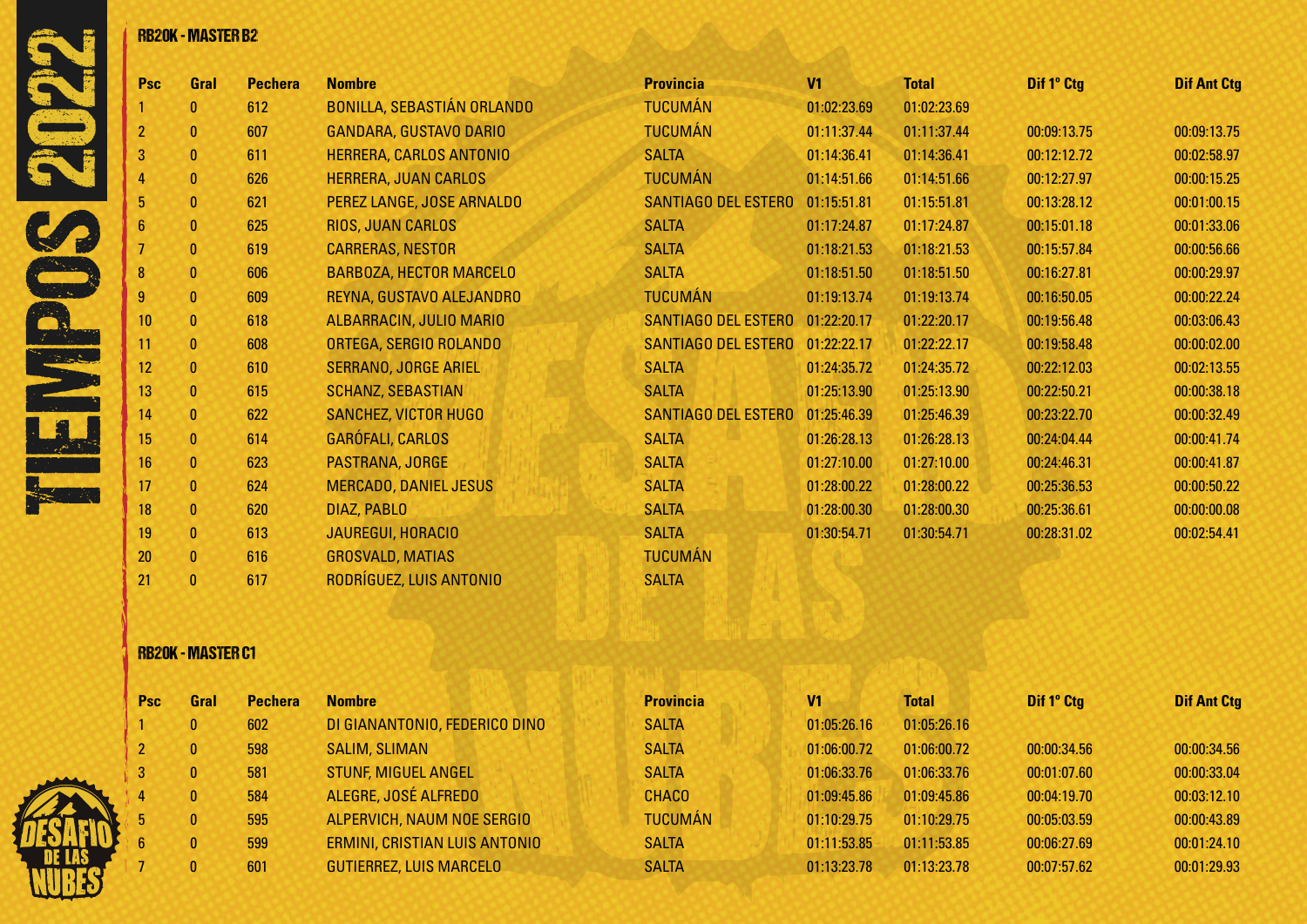| 8 <sup>°</sup>  | 0              | 592 | ACOSTA, ALDO SEGIO              | <b>TUCUMÁN</b> | 01:14:16.06 | 01:14:16.06 | 00:08:49.90 | 00:00:52.28 |
|-----------------|----------------|-----|---------------------------------|----------------|-------------|-------------|-------------|-------------|
| 9 <sup>°</sup>  | 0              | 585 | ARGAÑARAZ, RAMÓN                | <b>SALTA</b>   | 01:16:43.59 | 01:16:43.59 | 00:11:17.43 | 00:02:27.53 |
| 10 <sup>°</sup> | 0              | 594 | <b>MERCADO, JOSE MARIA</b>      | <b>SALTA</b>   | 01:16:58.56 | 01:16:58.56 | 00:11:32.40 | 00:00:14.97 |
| 11              | $\bf{0}$       | 600 | <b>SEGURA, FERNANDO MARCELO</b> | <b>SALTA</b>   | 01:17:44.75 | 01:17:44.75 | 00:12:18.59 | 00:00:46.19 |
| 12 <sub>2</sub> | $\mathbf{0}$   | 587 | QUIPILDOR, JOSÉ ROLANDO         | <b>SALTA</b>   | 01:19:48.12 | 01:19:48.12 | 00:14:21.96 | 00:02:03.37 |
| 13              | 0              | 586 | SARAVIA, LUIS MARCELO           | <b>SALTA</b>   | 01:19:49.80 | 01:19:49.80 | 00:14:23.64 | 00:00:01.68 |
| 14              | 0              | 596 | <b>CLEMENT, GUSTAVO</b>         | <b>SALTA</b>   | 01:20:23.21 | 01:20:23.21 | 00:14:57.05 | 00:00:33.41 |
| 15              | 0              | 589 | <b>GOMEZ ALMARAS, LUIS</b>      | <b>SALTA</b>   | 01:24:05.93 | 01:24:05.93 | 00:18:39.77 | 00:03:42.72 |
| 16              | $\mathbf{0}$   | 588 | <b>MELGAR, GUILLERMO</b>        | <b>SALTA</b>   | 01:25:15.34 | 01:25:15.34 | 00:19:49.18 | 00:01:09.41 |
| 17              | $\overline{0}$ | 597 | <b>BLANCO, HECTOR EDUARDO</b>   | <b>TUCUMÁN</b> | 01:32:36.93 | 01:32:36.93 | 00:27:10.77 | 00:07:21.59 |
| 18              | 0              | 593 | PEREYRA, JOSE RAFAEL            | <b>SALTA</b>   | 01:34:24.49 | 01:34:24.49 | 00:28:58.33 | 00:01:47.56 |
| 19              | 0              | 591 | <b>BALDI, MARTIN ADOLFO</b>     | <b>SALTA</b>   | 01:34:55.93 | 01:34:55.93 | 00:29:29.77 | 00:00:31.44 |
| 20              | $\mathbf{0}$   | 590 | AMOROSO, ALEJANDRO              | <b>SALTA</b>   | 01:37:19.14 | 01:37:19.14 | 00:31:52.98 | 00:02:23.21 |
| 21              | $\mathbf{0}$   | 582 | <b>ZENTENO DAY, PABLO</b>       | <b>SALTA</b>   | 01:51:55.76 | 01:51:55.76 | 00:46:29.60 | 00:14:36.62 |
| 22              | $\mathbf{0}$   | 583 | LÓPEZ FLEMING, RICARDO JERONIMO | <b>SALTA</b>   |             |             |             |             |
| 23              | 0              | 603 | <b>URIBURU, SEBASTIAN</b>       | <b>SALTA</b>   |             |             |             |             |

### RB20K - MASTER C2

| <b>Psc</b>      | Gral         | <b>Pechera</b> | <b>Nombre</b>                    | <b>Provincia</b>    | V <sub>1</sub> | <b>Total</b> | Dif 1° Ctg  | <b>Dif Ant Ctg</b> |
|-----------------|--------------|----------------|----------------------------------|---------------------|----------------|--------------|-------------|--------------------|
|                 | $\mathbf{0}$ | 561            | MORENO, JORGE ANTONIO            | <b>SALTA</b>        | 01:08:45.88    | 01:08:45.88  |             |                    |
| 2 <sup>2</sup>  | $\mathbf{0}$ | 563            | ZORRILLA, NESTOR ADOLFO          | <b>SALTA</b>        | 01:09:01.32    | 01:09:01.32  | 00:00:15.44 | 00:00:15.44        |
| 3 <sup>1</sup>  | $\mathbf{0}$ | 558            | CORRADO RONCAGLIA ABRAM, ANTONIO | <b>SALTA</b>        | 01:13:43.63    | 01:13:43.63  | 00:04:57.75 | 00:04:42.31        |
| 4               | $\mathbf{0}$ | 557            | COLODRO, MARCELO LUIS FERNANDO   | <b>SALTA</b>        | 01:15:00.40    | 01:15:00.40  | 00:06:14.52 | 00:01:16.77        |
| 5 <sub>1</sub>  | $\mathbf{0}$ | 560            | CARDOZO, JUAN LEONARDO           | <b>SALTA</b>        | 01:16:53.31    | 01:16:53.31  | 00:08:07.43 | 00:01:52.91        |
| 6 <sup>1</sup>  | $\mathbf{0}$ | 565            | GONZALES, LAZARO NICOLAS         | <b>SALTA</b>        | 01:18:27.56    | 01:18:27.56  | 00:09:41.68 | 00:01:34.25        |
|                 | $\mathbf{0}$ | 564            | DELGADO, HUGO FRANCISCO          | <b>SALTA</b>        | 01:20:46.75    | 01:20:46.75  | 00:12:00.87 | 00:02:19.19        |
| 8               | $\mathbf{0}$ | 566            | VARELA, RAMIRO                   | <b>SALTA</b>        | 01:26:40.13    | 01:26:40.13  | 00:17:54.25 | 00:05:53.38        |
| 9 <sup>°</sup>  | $\mathbf{0}$ | 559            | ESTRADA, SERGIO                  | <b>BUENOS AIRES</b> | 01:29:41.93    | 01:29:41.93  | 00:20:56.05 | 00:03:01.80        |
| 10 <sup>°</sup> | $\mathbf{0}$ | 562            | <b>ELIZALDE, GERARDO</b>         | <b>CORRIENTES</b>   | 01:31:36.46    | 01:31:36.46  | 00:22:50.58 | 00:01:54.53        |
|                 | $\mathbf{0}$ | 556            | PEREZ GELMETTI, MANUEL ERNESTO   | <b>SALTA</b>        | 01:48:29.89    | 01:48:29.89  | 00:39:44.01 | 00:16:53.43        |

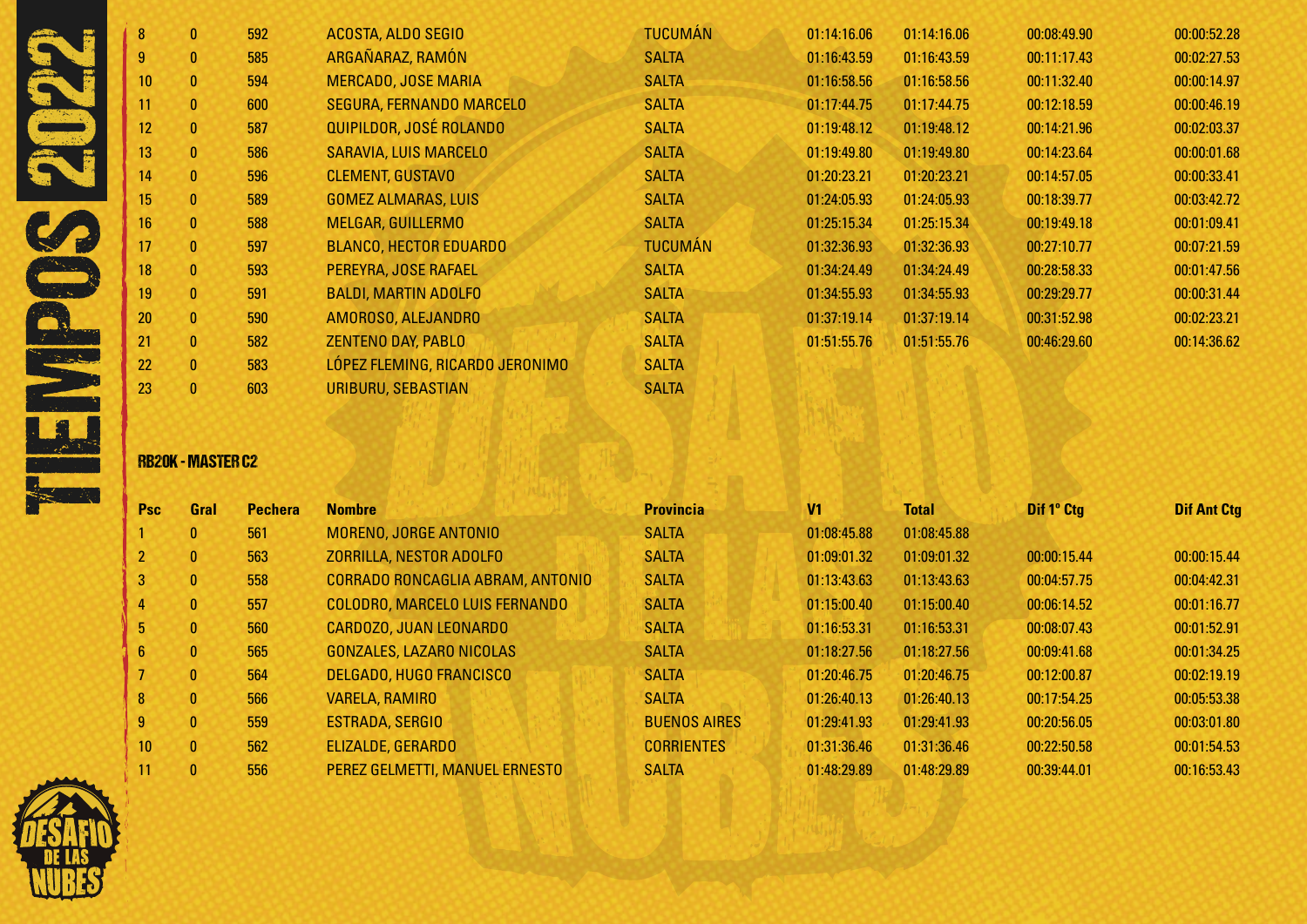| Psc            | Gral                       | <b>Pechera</b> | <b>Nombre</b>                    | <b>Provincia</b> | V <sub>1</sub> | <b>Total</b> | Dif 1° Ctg  | <b>Dif Ant Ctg</b> |
|----------------|----------------------------|----------------|----------------------------------|------------------|----------------|--------------|-------------|--------------------|
|                | $\mathbf{0}$               | 2546           | <b>FLORES, NORMANDO</b>          | <b>SALTA</b>     | 01:09:11.63    | 01:09:11.63  |             |                    |
| 2              | $\bf{0}$                   | 555            | PALAVECINO, HIPOLITO             | <b>SALTA</b>     | 01:16:19.50    | 01:16:19.50  | 00:07:07.87 | 00:07:07.87        |
| 3              | $\bf{0}$                   | 553            | <b>DOUSDEBES, ALBERTO</b>        | <b>SALTA</b>     | 01:20:33.96    | 01:20:33.96  | 00:11:22.33 | 00:04:14.46        |
|                | $\bf{0}$                   | 2571           | SEIDAN, RICARDO PABLO            | <b>TUCUMÁN</b>   | 01:31:48.64    | 01:31:48.64  | 00:22:37.01 | 00:11:14.68        |
| 5              | $\mathbf{0}$               | 552            | RECCHIUTO, RICARDO               | <b>SALTA</b>     | 01:35:11.30    | 01:35:11.30  | 00:25:59.67 | 00:03:22.66        |
| $6\phantom{.}$ | $\bf{0}$                   | 554            | <b>SAN MILLAN, ROBERTO</b>       | <b>SALTA</b>     | 01:35:29.52    | 01:35:29.52  | 00:26:17.89 | 00:00:18.22        |
|                | $\bf{0}$                   | 551            | GARCÍA PILOTTO, ALEJANDRO        | <b>CABA</b>      | 01:36:33.86    | 01:36:33.86  | 00:27:22.23 | 00:01:04.34        |
|                | <b>RB70K - DAMAS ELITE</b> |                |                                  |                  |                |              |             |                    |
| Psc            | Gral                       | <b>Pechera</b> | <b>Nombre</b>                    | <b>Provincia</b> | V1             | <b>Total</b> | Dif 1° Ctg  | <b>Dif Ant Ctg</b> |
|                | $\mathbf{2}$               | 389            | <b>AGUIRRE, PIA AGUSTINA</b>     | <b>SALTA</b>     | 03:36:00.59    | 03:36:00.59  |             |                    |
|                | 20                         | 387            | <b>GARAY, MERCEDES GUADALUPE</b> | <b>TUCUMÁN</b>   | 04:19:11.69    | 04:19:11.69  | 00:43:11.10 | 00:43:11.10        |
|                | 61                         | 388            | BECKRICH CARDOZO, MERY ABIGAIL   | <b>BOLIVIA</b>   |                |              |             |                    |

## RB70K - DAMAS ELITE

| <b>Psc</b> | Gral | <b>Pechera</b> | <b>Nombre</b>                         | <b>Provincia</b> | V1          | <b>Total</b> | Dif 1° Ctg  | <b>Dif Ant Ctg</b> |
|------------|------|----------------|---------------------------------------|------------------|-------------|--------------|-------------|--------------------|
|            |      | 389            | AGUIRRE, PIA AGUSTINA                 | <b>SALTA</b>     | 03:36:00.59 | 03:36:00.59  |             |                    |
|            | 20   | 387            | <b>GARAY, MERCEDES GUADALUPE</b>      | <b>TUCUMAN</b>   | 04:19:11.69 | 04:19:11.69  | 00:43:11.10 | 00:43:11.10        |
|            | 61   | 388            | <b>BECKRICH CARDOZO, MERY ABIGAIL</b> | <b>BOLIVIA</b>   |             |              |             |                    |

# RB70K - DAMAS MASTER A1

| <b>Psc</b> | Gral            | <b>Pechera</b> | <b>Nombre</b>                   | <b>Provincia</b>           | V <sub>1</sub> | <b>Total</b> | Dif 1° Ctg  | <b>Dif Ant Ctg</b> |
|------------|-----------------|----------------|---------------------------------|----------------------------|----------------|--------------|-------------|--------------------|
|            | 8               | 394            | <b>ESCAÑO, MARÍA BELEN</b>      | <b>TUCUMÁN</b>             | 04:00:52.86    | 04:00:52.86  |             |                    |
|            | 10 <sup>°</sup> | 377            | LE FAVI, TATIANA                | <b>SALTA</b>               | 04:03:17.98    | 04:03:17.98  | 00:02:25.12 | 00:02:25.12        |
| 3          | 15              | 395            | CAINZO, MARÍA LUCÍA             | <b>TUCUMÁN</b>             | 04:11:13.04    | 04:11:13.04  | 00:10:20.18 | 00:07:55.06        |
| 4          | 23              | 2539           | <b>GARCIA, ROSARIO</b>          | <b>TUCUMÁN</b>             | 04:22:19.25    | 04:22:19.25  | 00:21:26.39 | 00:11:06.21        |
| 5          | 27              | 391            | ORGAZ, AGUSTINA                 | <b>SALTA</b>               | 04:30:03.60    | 04:30:03.60  | 00:29:10.74 | 00:07:44.35        |
| 6          | 35              | 392            | <b>GALVAN, VICTORIA ARACELI</b> | <b>TUCUMÁN</b>             | 04:40:09.93    | 04:40:09.93  | 00:39:17.07 | 00:10:06.33        |
|            | 45              | 2522           | <b>FATTOR, MARINA</b>           | <b>SANTIAGO DEL ESTERO</b> | 05:47:31.08    | 05:47:31.08  | 01:46:38.22 | 01:07:21.15        |
| 8          | 56              | 2550           | LASCOMBES, VICTORIA             | <b>SALTA</b>               | 05:49:57.01    | 05:49:57.01  | 01:49:04.15 | 00:02:25.93        |
| 9          | 62              | 2563           | <b>SBARDELLA, PAOLA</b>         | <b>FORMOSA</b>             |                |              |             |                    |



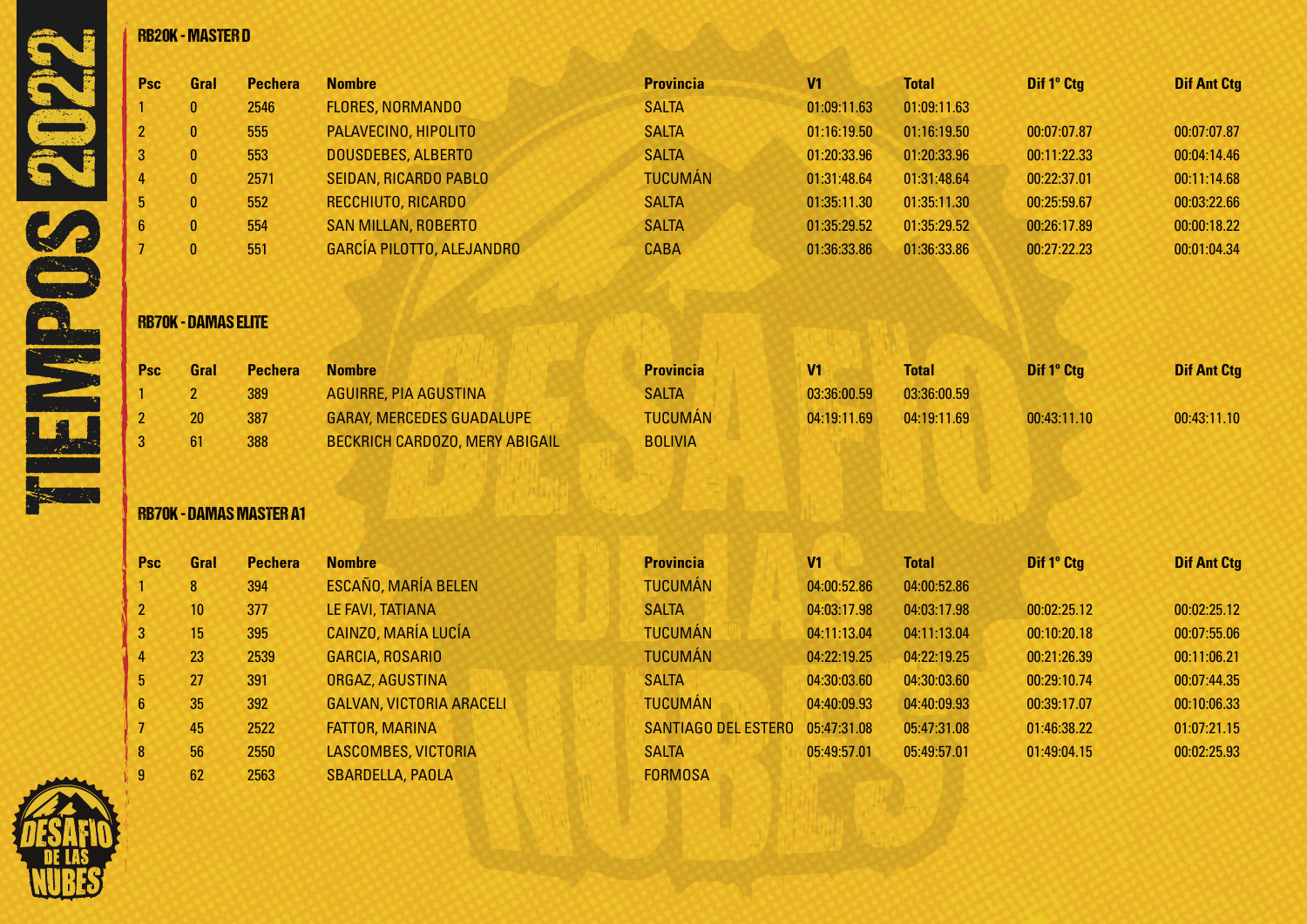|            |                 | <b>RB70K - DAMAS MASTER A2</b> |                                 |                  |                |              |             |                    |
|------------|-----------------|--------------------------------|---------------------------------|------------------|----------------|--------------|-------------|--------------------|
| Psc        | Gral            | <b>Pechera</b>                 | <b>Nombre</b>                   | <b>Provincia</b> | V <sub>1</sub> | <b>Total</b> | Dif 1° Ctg  | <b>Dif Ant Ctg</b> |
|            |                 | 2540                           | <b>OJEDA, MARIANA</b>           | <b>CHUBUT</b>    | 03:31:05.39    | 03:31:05.39  |             |                    |
|            | 3               | 2526                           | <b>MARTINEZ IOTTI, LUCIANA</b>  | <b>TUCUMÁN</b>   | 03:40:52.59    | 03:40:52.59  | 00:09:47.20 | 00:09:47.20        |
| 3          | 4               | 2514                           | POSSE, NATACHA                  | <b>TUCUMÁN</b>   | 03:46:56.80    | 03:46:56.80  | 00:15:51.41 | 00:06:04.21        |
|            | 5 <sub>5</sub>  | 398                            | <b>GOMEZ CASTAÑON, AGUSTINA</b> | <b>SALTA</b>     | 03:47:53.82    | 03:47:53.82  | 00:16:48.43 | 00:00:57.02        |
|            | 9               | 396                            | <b>MANCILLA, PATRICIA</b>       | <b>SALTA</b>     | 04:01:59.36    | 04:01:59.36  | 00:30:53.97 | 00:14:05.54        |
| 6          | 17              | 2531                           | <b>TOLOZA, DAVINA CELESTE</b>   | <b>CHACO</b>     | 04:12:13.29    | 04:12:13.29  | 00:41:07.90 | 00:10:13.93        |
|            | 18              | 397                            | <b>SANTANDER, SONIA ISABEL</b>  | <b>FORMOSA</b>   | 04:12:17.01    | 04:12:17.01  | 00:41:11.62 | 00:00:03.72        |
| 8          | 24              | 399                            | RIVERO, MARÍA NOEL              | <b>TUCUMÁN</b>   | 04:25:40.47    | 04:25:40.47  | 00:54:35.08 | 00:13:23.46        |
| 9          | 43              | 382                            | LOPEZ SILVA, JULIANA            | <b>TUCUMÁN</b>   | 04:49:35.92    | 04:49:35.92  | 01:18:30.53 | 00:23:55.45        |
| 10         | 60              | 2509                           | <b>SCHMITKE, YANINA ANABEL</b>  | <b>MISIONES</b>  | 06:06:02.23    | 06:06:02.23  | 02:34:56.84 | 01:16:26.31        |
|            | 63              | 400                            | <b>TORRES, MARIANA</b>          | <b>TUCUMÁN</b>   |                |              |             |                    |
|            |                 | <b>RB70K - DAMAS MASTER B1</b> |                                 |                  |                |              |             |                    |
| <b>Psc</b> | Gral            | <b>Pechera</b>                 | <b>Nombre</b>                   | <b>Provincia</b> | V <sub>1</sub> | <b>Total</b> | Dif 1° Ctg  | <b>Dif Ant Ctg</b> |
|            | 12 <sup>2</sup> | 407                            | ALONSO, AGUSTINA                | <b>SALTA</b>     | 04:08:02.51    | 04:08:02.51  |             |                    |
|            | 10 <sup>1</sup> | <b>OEOO</b>                    | DOZZED ADEVALO MAADIA EVA       | PIIOP            | $0.4.11.01$ OF | 0.4.11.01.05 | 0.000000000 | 0.000000000        |

### RB70K - DAMAS MASTER B1

| <b>Psc</b>      | Gral            | <b>Pechera</b> | <b>Nombre</b>                    | <b>Provincia</b>           | V <sub>1</sub> | <b>Total</b> | Dif 1° Ctg  | <b>Dif Ant Ctg</b> |
|-----------------|-----------------|----------------|----------------------------------|----------------------------|----------------|--------------|-------------|--------------------|
|                 | 12 <sup>2</sup> | 407            | ALONSO, AGUSTINA                 | <b>SALTA</b>               | 04:08:02.51    | 04:08:02.51  |             |                    |
| $\overline{2}$  | 13              | 2533           | <b>BOZZER ARÉVALO, MARÍA EVA</b> | <b>CHACO</b>               | 04:11:01.35    | 04:11:01.35  | 00:02:58.84 | 00:02:58.84        |
| 3               | 19              | 2556           | <b>CORONEL, ALICIA</b>           | SANTIAGO DEL ESTERO        | 04:12:56.69    | 04:12:56.69  | 00:04:54.18 | 00:01:55.34        |
| 4               | 21              | 408            | LEON, PATRICIA                   | <b>SALTA</b>               | 04:19:14.22    | 04:19:14.22  | 00:11:11.71 | 00:06:17.53        |
| 5 <sub>5</sub>  | 22              | 406            | RUIZ, ANDREA FABIANA             | <b>TUCUMÁN</b>             | 04:19:20.10    | 04:19:20.10  | 00:11:17.59 | 00:00:05.88        |
| $6\phantom{.}6$ | 30              | 2561           | <b>SALVA, ANA</b>                | <b>SALTA</b>               | 04:33:46.62    | 04:33:46.62  | 00:25:44.11 | 00:14:26.52        |
|                 | 32              | 2565           | <b>BENITEZ, MYRIAN BEATRIZ</b>   | <b>FORMOSA</b>             | 04:34:55.81    | 04:34:55.81  | 00:26:53.30 | 00:01:09.19        |
| 8               | 33              | 450            | MONTOYA, MIRIAM MAGDALENA        | <b>SALTA</b>               | 04:37:51.56    | 04:37:51.56  | 00:29:49.05 | 00:02:55.75        |
| 9               | 36              | 401            | MIRANDA, CAROLINA DEL CARMEN     | <b>SALTA</b>               | 04:40:14.27    | 04:40:14.27  | 00:32:11.76 | 00:02:22.71        |
| 10              | 38              | 2554           | COLOMBO, ROMINA NATALIA          | <b>CORRIENTES</b>          | 04:42:10.46    | 04:42:10.46  | 00:34:07.95 | 00:01:56.19        |
| 11              | 41              | 404            | LOPEZ ROMERO, SUSANA VERÓNICA    | SANTIAGO DEL ESTERO        | 04:45:06.61    | 04:45:06.61  | 00:37:04.10 | 00:02:56.15        |
| 12              | 42              | 2547           | <b>GONZALEZ, YOLANDA</b>         | <b>SANTIAGO DEL ESTERO</b> | 04:47:59.83    | 04:47:59.83  | 00:39:57.32 | 00:02:53.22        |
| 13              | 50              | 2566           | MIÑO, ALICIA MARINA              | <b>CHACO</b>               | 05:47:33.86    | 05:47:33.86  | 01:39:31.35 | 00:59:34.03        |
| 14              | 55              | 2505           | MINERVA, YANNINA                 | <b>FORMOSA</b>             | 05:49:42.27    | 05:49:42.27  | 01:41:39.76 | 00:02:08.41        |
| 15              | 64              | 402            | <b>VIANA CABRAL, LOURDES</b>     | <b>CORRIENTES</b>          |                |              |             |                    |
| 16              | 65              | 410            | PERDIGUERO, RITA ELIZABETH       | <b>TUCUMÁN</b>             |                |              |             |                    |
| 17              | 66              | 449            | <b>RIUS, LUISINA</b>             | <b>CÓRDOBA</b>             |                |              |             |                    |

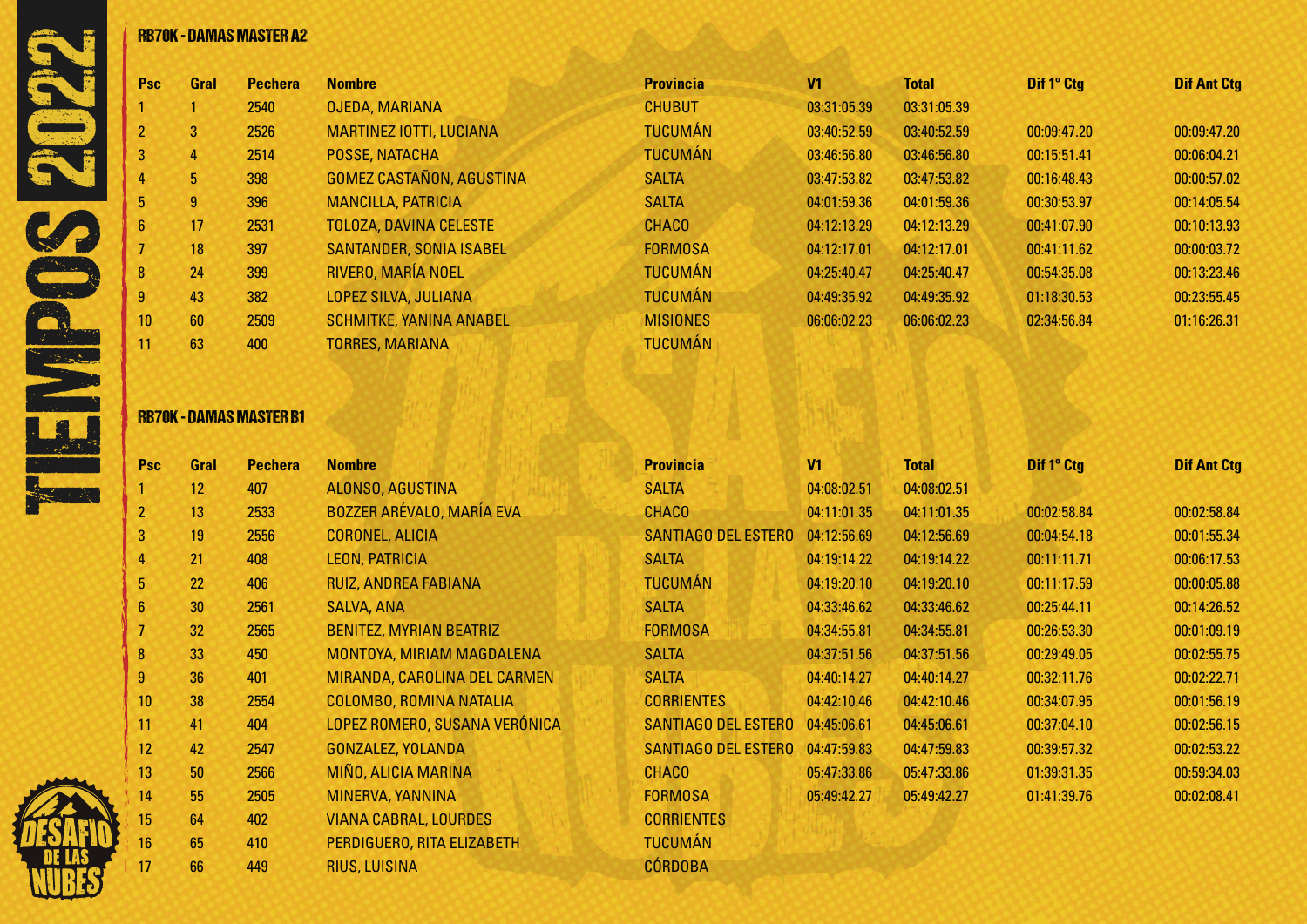|                |                | <b>RB70K - DAMAS MASTER B2</b> |
|----------------|----------------|--------------------------------|
| Psc            | Gral           | <b>Pechera</b>                 |
| 1              | 6              | 415                            |
| $\overline{2}$ | $\overline{7}$ | 2521                           |
| 3              | 11             | 433                            |
| 4              | 14             | 2558                           |
| 5              | 16             | 2559                           |
| 6              | 25             | 2525                           |
| $\overline{1}$ | 26             | 2530                           |
| 8              | 28             | 412                            |
| 9              | 37             | 2528                           |
| 10             | 39             | 414                            |
| 11             | 44             | 2548                           |
| 12             | 49             | 2541                           |
| 13             | 50             | 2513                           |
| 14             | 53             | 2524                           |
| 15             | 54             | 411                            |
| 16             | 59             | 432                            |
| 17             | 60             | 2520                           |

| <b>Psc</b>      | Gral | <b>Pechera</b> | <b>Nombre</b>                  | <b>Provincia</b>           | V <sub>1</sub> | <b>Total</b> |  |
|-----------------|------|----------------|--------------------------------|----------------------------|----------------|--------------|--|
| 1               | 6    | 415            | <b>SIMON, ERIKA</b>            | <b>NEUQUÉN</b>             | 03:49:38.38    | 03:49:38.38  |  |
| $\overline{2}$  | 7.   | 2521           | <b>AMELLA, MARCELA</b>         | <b>SALTA</b>               | 03:49:39.88    | 03:49:39.88  |  |
| 3               | 11   | 433            | FORNABAIO, LUCILA              | <b>BUENOS AIRES</b>        | 04:05:56.87    | 04:05:56.87  |  |
| 4               | 14   | 2558           | ARNAU, MONICA                  | <b>JUJUY</b>               | 04:11:06.82    | 04:11:06.82  |  |
| 5               | 16   | 2559           | <b>SILVANI, MARIA GABRIELA</b> | <b>ENTRE RÍOS</b>          | 04:12:11.01    | 04:12:11.01  |  |
| $6\phantom{.}6$ | 25   | 2525           | CIVIT, MARIA FLORENCIA         | <b>CORRIENTES</b>          | 04:25:40.62    | 04:25:40.62  |  |
| 7               | 26   | 2530           | PÉREZ TESEYRA, MIRIAM BETIANA  | <b>SALTA</b>               | 04:27:19.34    | 04:27:19.34  |  |
| $\bf{8}$        | 28   | 412            | LEVATTI, NATALIA               | <b>CORRIENTES</b>          | 04:30:44.53    | 04:30:44.53  |  |
| 9               | 37   | 2528           | CHEHUAN, MARÍA CECILIA         | <b>TUCUMÁN</b>             | 04:40:32.36    | 04:40:32.36  |  |
| 10              | 39   | 414            | LUNA, SILVINA                  | <b>TUCUMÁN</b>             | 04:42:55.93    | 04:42:55.93  |  |
| 11              | 44   | 2548           | PRADO, LORENA GRISEL           | <b>SANTIAGO DEL ESTERO</b> | 04:58:02.67    | 04:58:02.67  |  |
| 12              | 49   | 2541           | SORIA AYBAR, MARÍA LUJAN       | <b>TUCUMÁN</b>             | 05:01:38.15    | 05:01:38.15  |  |
| 13              | 50   | 2513           | <b>CABEZA CABANELA, CARME</b>  | <b>TUCUMÁN</b>             | 05:02:33.15    | 05:02:33.15  |  |
| 14              | 53   | 2524           | <b>FATTOR, CECILIA PAULINA</b> | <b>SANTIAGO DEL ESTERO</b> | 05:09:36.11    | 05:09:36.11  |  |
| 15              | 54   | 411            | LÓPEZ VALLEJOS, MARÍA JULIA    | <b>CORRIENTES</b>          | 05:09:39.11    | 05:09:39.11  |  |
| 16              | 59   | 432            | LECLERC, GRACIELA              | <b>CHACO</b>               | 05:41:20.14    | 05:41:20.14  |  |
| 17              | 60   | 2520           | YBBA, FABIANA ELIZABETH        | <b>SALTA</b>               | 05:43:09.54    | 05:43:09.54  |  |
| 18              | 68   | 413            | AREQUIPA, CLAUDIA ALEJANDRA    | <b>SALTA</b>               |                |              |  |
| 19              | 69   | 2523           | <b>TORRES, MARCIA VERÓNICA</b> | <b>SANTIAGO DEL ESTERO</b> |                |              |  |

| Psc | Gral           | <b>Pechera</b> | <b>Nombre</b>                  | <b>Provincia</b>           | V <sub>1</sub> | <b>Total</b> | Dif 1° Ctg  | <b>Dif Ant Ctg</b> |
|-----|----------------|----------------|--------------------------------|----------------------------|----------------|--------------|-------------|--------------------|
|     | $6\phantom{1}$ | 415            | SIMON, ERIKA                   | <b>NEUQUÉN</b>             | 03:49:38.38    | 03:49:38.38  |             |                    |
|     | 7              | 2521           | <b>AMELLA, MARCELA</b>         | <b>SALTA</b>               | 03:49:39.88    | 03:49:39.88  | 00:00:01.50 | 00:00:01.50        |
| 3   | 11             | 433            | <b>FORNABAIO, LUCILA</b>       | <b>BUENOS AIRES</b>        | 04:05:56.87    | 04:05:56.87  | 00:16:18.49 | 00:16:16.99        |
|     | 14             | 2558           | ARNAU, MONICA                  | <b>JUJUY</b>               | 04:11:06.82    | 04:11:06.82  | 00:21:28.44 | 00:05:09.95        |
|     | 16             | 2559           | <b>SILVANI, MARIA GABRIELA</b> | <b>ENTRE RÍOS</b>          | 04:12:11.01    | 04:12:11.01  | 00:22:32.63 | 00:01:04.19        |
|     | 25             | 2525           | CIVIT, MARIA FLORENCIA         | <b>CORRIENTES</b>          | 04:25:40.62    | 04:25:40.62  | 00:36:02.24 | 00:13:29.61        |
|     | 26             | 2530           | PÉREZ TESEYRA, MIRIAM BETIANA  | <b>SALTA</b>               | 04:27:19.34    | 04:27:19.34  | 00:37:40.96 | 00:01:38.72        |
| 8   | 28             | 412            | LEVATTI, NATALIA               | <b>CORRIENTES</b>          | 04:30:44.53    | 04:30:44.53  | 00:41:06.15 | 00:03:25.19        |
| 9   | 37             | 2528           | CHEHUAN, MARÍA CECILIA         | <b>TUCUMÁN</b>             | 04:40:32.36    | 04:40:32.36  | 00:50:53.98 | 00:09:47.83        |
| 10  | 39             | 414            | LUNA, SILVINA                  | <b>TUCUMÁN</b>             | 04:42:55.93    | 04:42:55.93  | 00:53:17.55 | 00:02:23.57        |
| 11  | 44             | 2548           | PRADO, LORENA GRISEL           | <b>SANTIAGO DEL ESTERO</b> | 04:58:02.67    | 04:58:02.67  | 01:08:24.29 | 00:15:06.74        |
| 12  | 49             | 2541           | SORIA AYBAR, MARÍA LUJAN       | <b>TUCUMÁN</b>             | 05:01:38.15    | 05:01:38.15  | 01:11:59.77 | 00:03:35.48        |
| 13  | 50             | 2513           | <b>CABEZA CABANELA, CARME</b>  | <b>TUCUMÁN</b>             | 05:02:33.15    | 05:02:33.15  | 01:12:54.77 | 00:00:55.00        |
| 14  | 53             | 2524           | <b>FATTOR, CECILIA PAULINA</b> | <b>SANTIAGO DEL ESTERO</b> | 05:09:36.11    | 05:09:36.11  | 01:19:57.73 | 00:07:02.96        |
| 15  | 54             | 411            | LÓPEZ VALLEJOS, MARÍA JULIA    | <b>CORRIENTES</b>          | 05:09:39.11    | 05:09:39.11  | 01:20:00.73 | 00:00:03.00        |
| 16  | 59             | 432            | LECLERC, GRACIELA              | <b>CHACO</b>               | 05:41:20.14    | 05:41:20.14  | 01:51:41.76 | 00:31:41.03        |
| 17  | 60             | 2520           | YBBA, FABIANA ELIZABETH        | <b>SALTA</b>               | 05:43:09.54    | 05:43:09.54  | 01:53:31.16 | 00:01:49.40        |
| 18  | 68             | 413            | AREQUIPA, CLAUDIA ALEJANDRA    | <b>SALTA</b>               |                |              |             |                    |

# RB70K - DAMAS MASTER C Y D

| Gral | <b>Pechera</b> |                                  |
|------|----------------|----------------------------------|
|      |                | <b>Nombre</b>                    |
| 29   | 420            | BERGAGNO, CARINA                 |
| 31   | 2519           | <b>GENTILE, MARÍA PAULA</b>      |
| 34   | 2517           | <b>BOSSINI, ANGELINA</b>         |
| 40   | 417            | <b>MATTIACCI, MARIA VICTORIA</b> |
| 45   | 421            | <b>BRANDAN, MARIA SANDRA</b>     |
| 47   | 2529           | <b>CURTI, ROMINA PAOLA</b>       |
| 48   | 426            | <b>GIACCHE, ROSANA</b>           |
| 52   | 422            | AGÜERO, CAROLINA                 |
| 55   | 2537           | <b>GENTILINI, FABIOLA</b>        |

| Psc | Gral | <b>Pechera</b> | <b>Nombre</b>                | <b>Provincia</b>    | V <sub>1</sub> | <b>Total</b> | Dif 1° Ctg  | <b>Dif Ant Ctg</b> |
|-----|------|----------------|------------------------------|---------------------|----------------|--------------|-------------|--------------------|
|     | 29   | 420            | <b>BERGAGNO, CARINA</b>      | <b>CHACO</b>        | 04:33:25.06    | 04:33:25.06  |             |                    |
|     | 31   | 2519           | <b>GENTILE, MARÍA PAULA</b>  | <b>TUCUMÁN</b>      | 04:33:50.43    | 04:33:50.43  | 00:00:25.37 | 00:00:25.37        |
|     | 34   | 2517           | <b>BOSSINI, ANGELINA</b>     | <b>TUCUMÁN</b>      | 04:38:52.21    | 04:38:52.21  | 00:05:27.15 | 00:05:01.78        |
|     | 40   | 417            | MATTIACCI, MARIA VICTORIA    | <b>TUCUMÁN</b>      | 04:43:35.11    | 04:43:35.11  | 00:10:10.05 | 00:04:42.90        |
|     | 45   | 421            | <b>BRANDAN, MARIA SANDRA</b> | <b>SALTA</b>        | 04:58:04.89    | 04:58:04.89  | 00:24:39.83 | 00:14:29.78        |
|     | 47   | 2529           | <b>CURTI, ROMINA PAOLA</b>   | <b>TUCUMÁN</b>      | 04:58:11.15    | 04:58:11.15  | 00:24:46.09 | 00:00:06.26        |
|     | 48   | 426            | <b>GIACCHE, ROSANA</b>       | <b>BUENOS AIRES</b> | 05:00:51.15    | 05:00:51.15  | 00:27:26.09 | 00:02:40.00        |
|     | 52   | 422            | AGÜERO, CAROLINA             | <b>FORMOSA</b>      | 05:08:24.11    | 05:08:24.11  | 00:34:59.05 | 00:07:32.96        |
|     | 55   | 2537           | <b>GENTILINI, FABIOLA</b>    | <b>TUCUMÁN</b>      | 05:17:54.10    | 05:17:54.10  | 00:44:29.04 | 00:09:29.99        |
|     |      |                |                              |                     |                |              |             |                    |



K.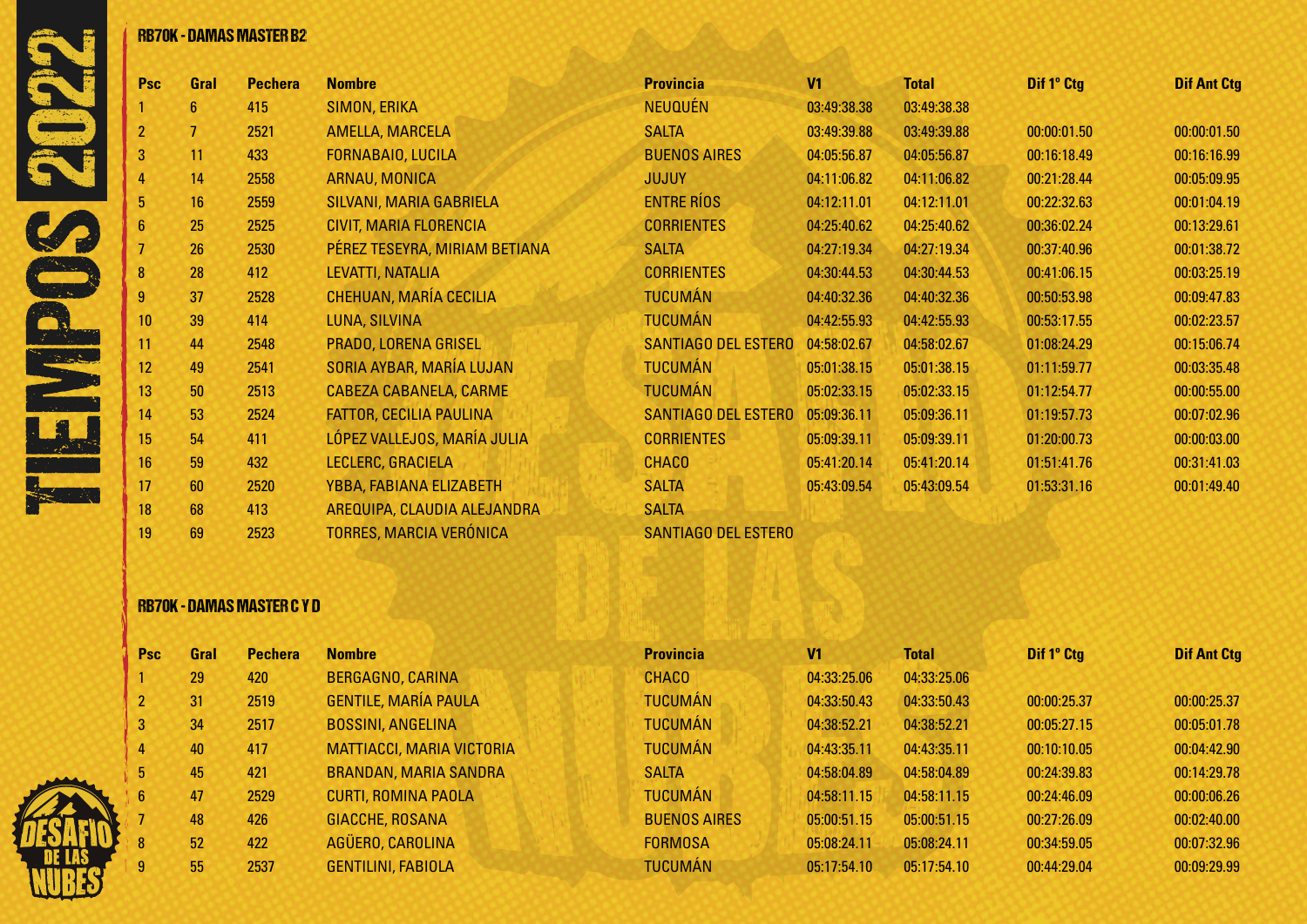| 10<br>12<br>13 | 58<br>70<br>71<br>72 | 418<br>416<br>419<br>423 | RODRIGUEZ, MARIA TERESA<br>ORELLANO, MARIA LAURA<br><b>ISASMENDI, CAROLINA</b><br>ORTIZ, KAREN VERONICA | <b>SALTA</b><br><b>CHACO</b><br><b>SALTA</b><br><b>SALTA</b> | 05:35:19.15 | 05:35:19.15 | 01:01:54.09 | 00:17:25.05 |
|----------------|----------------------|--------------------------|---------------------------------------------------------------------------------------------------------|--------------------------------------------------------------|-------------|-------------|-------------|-------------|
|                | <b>RB70K - ELITE</b> |                          |                                                                                                         |                                                              |             |             |             |             |

| <b>Psc</b>      | Gral | <b>Pechera</b> | <b>Nombre</b>                     | <b>Provincia</b>           | V <sub>1</sub> | <b>Total</b> | Dif 1° Ctg  | <b>Dif Ant Ctg</b> |
|-----------------|------|----------------|-----------------------------------|----------------------------|----------------|--------------|-------------|--------------------|
|                 |      | 1968           | REYNOSO, NICOLAS                  | <b>SALTA</b>               | 03:09:03.09    | 03:09:03.09  |             |                    |
| $\overline{2}$  | 11   | 1961           | <b>GARCIA VILLANUEVA, GONZALO</b> | <b>TUCUMÁN</b>             | 03:11:43.78    | 03:11:43.78  | 00:02:40.69 | 00:02:40.69        |
| 3               | 14   | 1960           | <b>BELMONTE, JUAN ANDRÉS</b>      | <b>TUCUMÁN</b>             | 03:13:37.79    | 03:13:37.79  | 00:04:34.70 | 00:01:54.01        |
| 4               | 15   | 1969           | RIOJA MATORRAS, FACUNDO ANDRES    | <b>SALTA</b>               | 03:14:53.39    | 03:14:53.39  | 00:05:50.30 | 00:01:15.60        |
| 5               | 36   | 1964           | MARTINEZ, RICARDO ALEJANDRO       | <b>SALTA</b>               | 03:35:11.67    | 03:35:11.67  | 00:26:08.58 | 00:20:18.28        |
| 6               | 54   | 1963           | CAMPAGNOLA, JUAN JOSE             | <b>CHACO</b>               | 03:44:02.89    | 03:44:02.89  | 00:34:59.80 | 00:08:51.22        |
|                 | 143  | 1957           | DIAZ, ELIAS FACUNDO EXEQUIEL      | SANTIAGO DEL ESTERO        | 04:20:12.15    | 04:20:12.15  | 01:11:09.06 | 00:36:09.26        |
| 8               | 168  | 1959           | SANTANA, FACUNDO JOSÉ             | <b>SALTA</b>               | 05:27:33.08    | 05:27:33.08  | 02:18:29.99 | 01:07:20.93        |
| 9               | 174  | 1966           | RUIZ BRAVO, FACUNDO MATÍAS        | SANTIAGO DEL ESTERO        | 05:29:48.77    | 05:29:48.77  | 02:20:45.68 | 00:02:15.69        |
| 10 <sup>°</sup> | 176  | 1956           | <b>VILLAR, SANTIAGO</b>           | <b>SANTIAGO DEL ESTERO</b> | 05:30:09.08    | 05:30:09.08  | 02:21:05.99 | 00:00:20.31        |
| 11              | 177  | 1967           | PEREYRA, JUAN MARTIN              | SANTIAGO DEL ESTERO        | 05:30:11.73    | 05:30:11.73  | 02:21:08.64 | 00:00:02.65        |
| 12              | 188  | 1965           | <b>JAIMES, AGUSTIN NICOLAS</b>    | SANTIAGO DEL ESTERO        | 05:44:43.14    | 05:44:43.14  | 02:35:40.05 | 00:14:31.41        |
| 13              | 200  | 1958           | <b>BARRIOS, FRANCIS FERNANDO</b>  | <b>CHACO</b>               | 05:54:27.19    | 05:54:27.19  | 02:45:24.10 | 00:09:44.05        |
| 14              | 203  | 1962           | <b>CANO CARPI, AGUSTIN</b>        | <b>SANTIAGO DEL ESTERO</b> |                |              |             |                    |

## RB70K - JUVENILES Y SUB 23

| <b>Psc</b> | Gral | <b>Pechera</b> | <b>Nombre</b>                          | <b>Provincia</b>  | V1          | <b>Total</b> | Dif 1° Ctg  | <b>Dif Ant Ctg</b> |
|------------|------|----------------|----------------------------------------|-------------------|-------------|--------------|-------------|--------------------|
|            | 25   | 1977           | SÁNCHEZ GAROZZO, LUCAS ENRIQUE         | <b>SALTA</b>      | 03:27:32.49 | 03:27:32.49  |             |                    |
|            | 32   | 448            | <b>AGUIRRE LEON, JUAN DAVID</b>        | <b>SALTA</b>      | 03:33:18.49 | 03:33:18.49  | 00:05:46.00 | 00:05:46.00        |
| 3          | 43   | 1979           | SEGOVIA, JAIRO NAHUEL                  | <b>SALTA</b>      | 03:40:40.82 | 03:40:40.82  | 00:13:08.33 | 00:07:22.33        |
| 4          | 66   | 447            | <b>GARCIA JUAREZ, CRISTIAN ALBERTO</b> | <b>TUCUMÁN</b>    | 03:48:48.88 | 03:48:48.88  | 00:21:16.39 | 00:08:08.06        |
| 5.         | 68   | 1978           | <b>ARANDA, NESTOR FABIO</b>            | <b>FORMOSA</b>    | 03:49:15.32 | 03:49:15.32  | 00:21:42.83 | 00:00:26.44        |
| 6.         |      | 1976           | ROMERO, RODRIGO ANTONIO                | <b>CORRIENTES</b> | 03:50:20.76 | 03:50:20.76  | 00:22:48.27 | 00:01:05.44        |
|            | 79   | 1980           | <b>CHAVEZ, PABLO GERMAN</b>            | <b>CHACO</b>      | 03:54:45.54 | 03:54:45.54  | 00:27:13.05 | 00:04:24.78        |
|            |      |                |                                        |                   |             |              |             |                    |

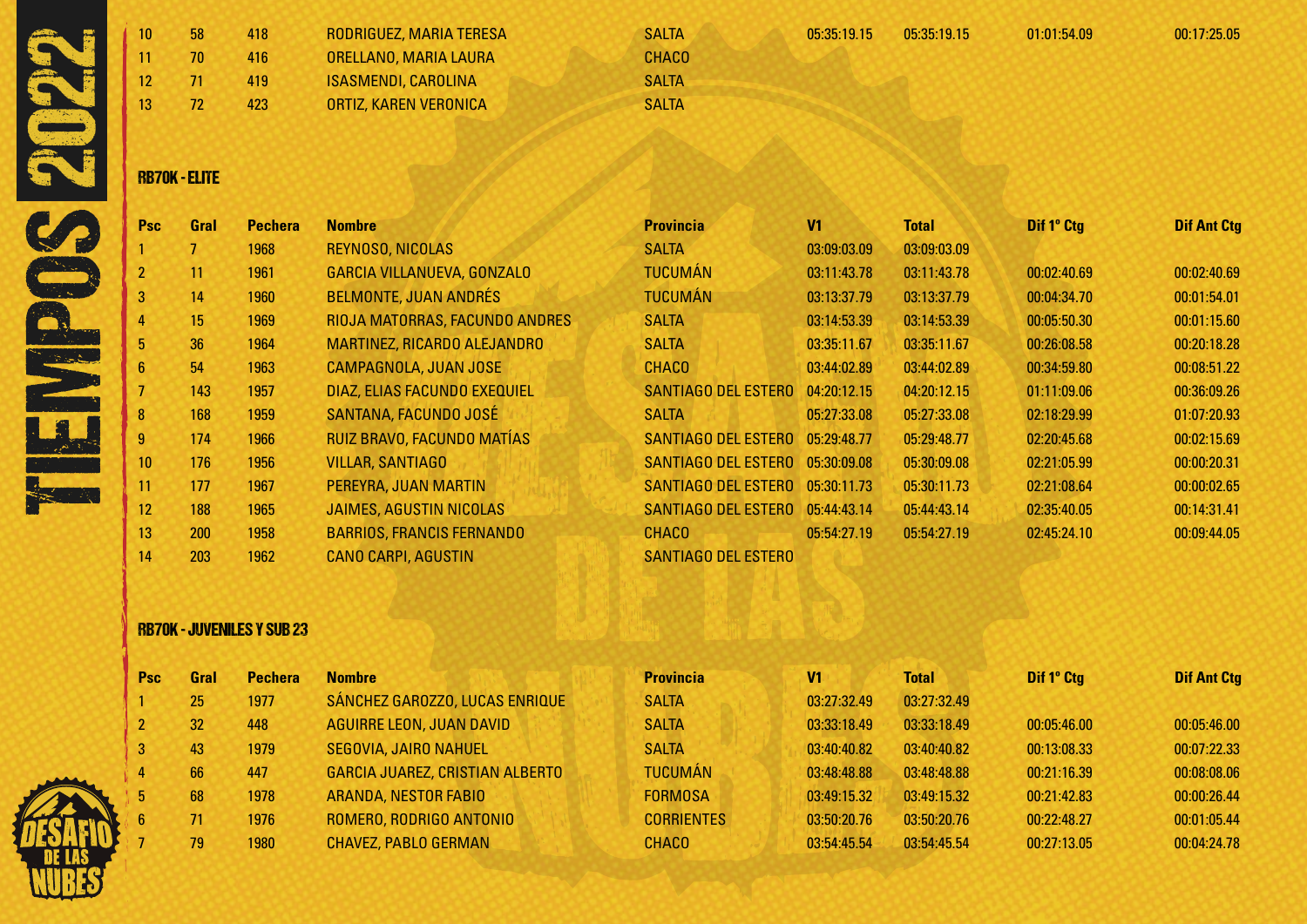|   |                  | <b>RB70K - MASTER A1</b> |                |                                   |                            |                |              |             |                    |
|---|------------------|--------------------------|----------------|-----------------------------------|----------------------------|----------------|--------------|-------------|--------------------|
|   | Psc              | Gral                     | <b>Pechera</b> | <b>Nombre</b>                     | <b>Provincia</b>           | V <sub>1</sub> | <b>Total</b> | Dif 1° Ctg  | <b>Dif Ant Ctg</b> |
|   |                  |                          | 1937           | <b>ALCOCER, MIGUEL</b>            | <b>SALTA</b>               | 02:56:36.38    | 02:56:36.38  |             |                    |
|   | $\overline{2}$   | $\overline{2}$           | 1925           | MORA, JOSE                        | <b>SALTA</b>               | 03:00:26.50    | 03:00:26.50  | 00:03:50.12 | 00:03:50.12        |
|   | 3                | 3                        | 1938           | <b>VERA, JOSE EDUARDO</b>         | <b>TUCUMÁN</b>             | 03:04:22.44    | 03:04:22.44  | 00:07:46.06 | 00:03:55.94        |
|   |                  | 13                       | 1929           | LEDESMA ABDALA, IGNACIO SEBASTIAN | <b>SANTIAGO DEL ESTERO</b> | 03:12:52.43    | 03:12:52.43  | 00:16:16.05 | 00:08:29.99        |
|   | 5                | 20                       | 1935           | GONZALES AILLÓN, PAOLO ENRIQUE    | <b>BOLIVIA</b>             | 03:20:27.02    | 03:20:27.02  | 00:23:50.64 | 00:07:34.59        |
|   | $6\phantom{1}6$  | 22                       | 1922           | <b>BUSSO, JUAN IGNACIO</b>        | <b>TUCUMÁN</b>             | 03:21:00.56    | 03:21:00.56  | 00:24:24.18 | 00:00:33.54        |
|   | $\overline{7}$   | 24                       | 1926           | ROZADA, BRIAN                     | <b>SANTA FE</b>            | 03:25:56.71    | 03:25:56.71  | 00:29:20.33 | 00:04:56.15        |
|   | 8                | 30                       | 1939           | <b>ABACA DIAMBRA, RODRIGO</b>     | <b>TUCUMÁN</b>             | 03:31:51.64    | 03:31:51.64  | 00:35:15.26 | 00:05:54.93        |
|   | 9                | 33                       | 1932           | <b>BENITEZ, CRISTIAN</b>          | <b>SALTA</b>               | 03:33:21.49    | 03:33:21.49  | 00:36:45.11 | 00:01:29.85        |
|   | 10 <sup>°</sup>  | 64                       | 1928           | PACHECO, JUAN CARLOS              | <b>SALTA</b>               | 03:47:58.17    | 03:47:58.17  | 00:51:21.79 | 00:14:36.68        |
|   | 11               | 88                       | 1917           | DAMILANO, ALEXIS                  | <b>CHACO</b>               | 03:58:00.38    | 03:58:00.38  | 01:01:24.00 | 00:10:02.21        |
| 2 | 12 <sup>2</sup>  | 108                      | 1936           | <b>GOMEZ, DARIO JORGE</b>         | <b>BUENOS AIRES</b>        | 04:05:40.15    | 04:05:40.15  | 01:09:03.77 | 00:07:39.77        |
|   | 13               | 134                      | 1921           | SEQUEIRA, MARTIN ALEJANDRO        | <b>SANTIAGO DEL ESTERO</b> | 04:17:27.46    | 04:17:27.46  | 01:20:51.08 | 00:11:47.31        |
|   | 14               | 140                      | 1919           | <b>TRULLENQUE, OSCAR HERNAN</b>   | <b>SANTIAGO DEL ESTERO</b> | 04:18:53.46    | 04:18:53.46  | 01:22:17.08 | 00:01:26.00        |
|   | 15 <sup>15</sup> | 166                      | 1930           | <b>CALIVA, HUGO DANIEL</b>        | <b>SALTA</b>               | 05:27:32.58    | 05:27:32.58  | 02:30:56.20 | 01:08:39.12        |
|   | 16               | 170                      | 1927           | RESINA, EDUARDO MAXIMILIANO       | <b>SALTA</b>               | 05:27:33.60    | 05:27:33.60  | 02:30:57.22 | 00:00:01.02        |
|   | 17               | 171                      | 1923           | DI RUCCIO, JUAN PABLO             | <b>TUCUMÁN</b>             | 05:27:35.09    | 05:27:35.09  | 02:30:58.71 | 00:00:01.49        |
|   | 18               | 173                      | 1924           | ARMELLA, FRANCO ALEXANDER         | <b>SALTA</b>               | 05:29:46.80    | 05:29:46.80  | 02:33:10.42 | 00:02:11.71        |
|   | 19               | 175                      | 1933           | <b>CACERES, NELSON DANIEL</b>     | <b>SANTIAGO DEL ESTERO</b> | 05:30:00.08    | 05:30:00.08  | 02:33:23.70 | 00:00:13.28        |
|   | 20               | 204                      | 1918           | ACUÑA, BENJAMÍN                   | <b>TUCUMÁN</b>             |                |              |             |                    |
|   | 21               | 205                      | 1931           | <b>VARELA, RUBEN DARIO</b>        | <b>BUENOS AIRES</b>        |                |              |             |                    |
|   | 22               | 206                      | 1934           | <b>ALVAREZ, JOSE MARIA</b>        | <b>TUCUMÁN</b>             |                |              |             |                    |

# RB70K - MASTER A2



| ral | <b>Pechera</b> | <b>Nombre</b>               |
|-----|----------------|-----------------------------|
|     | 1881           | NAVARRO, MAURICIO           |
|     | 1872           | <b>GIMENEZ, JOSÉ MIGUEL</b> |
|     | 1890           | <b>SABBADINI, LUIS</b>      |
|     | 1880           | <b>CASTELUCHI, BRUNO</b>    |
| ĩ   | 1892           | <b>GALVAN, MARCELO</b>      |
| ī   | 1954           | <b>AZARLOZA, JUAN MARI</b>  |

| <b>Psc</b> | Gral | <b>Pechera</b> | <b>Nombre</b>               | <b>Provincia</b> | V <sub>1</sub> | <b>Total</b> | Dif 1° Ctg  | <b>Dif Ant Ctg</b> |
|------------|------|----------------|-----------------------------|------------------|----------------|--------------|-------------|--------------------|
|            | 4    | 1881           | NAVARRO, MAURICIO           | <b>TUCUMÁN</b>   | 03:04:23.94    | 03:04:23.94  |             |                    |
|            | 17   | 1872           | <b>GIMENEZ, JOSÉ MIGUEL</b> | <b>SALTA</b>     | 03:15:12.42    | 03:15:12.42  | 00:10:48.48 | 00:10:48.48        |
|            | 21   | 1890           | <b>SABBADINI, LUIS</b>      | <b>CÓRDOBA</b>   | 03:20:50.27    | 03:20:50.27  | 00:16:26.33 | 00:05:37.85        |
|            | 23   | 1880           | <b>CASTELUCHI, BRUNO</b>    | <b>SALTA</b>     | 03:25:56.58    | 03:25:56.58  | 00:21:32.64 | 00:05:06.31        |
|            | 35   | 1892           | <b>GALVAN, MARCELO</b>      | <b>SANTA FE</b>  | 03:34:37.95    | 03:34:37.95  | 00:30:14.01 | 00:08:41.37        |
|            | 45   | 1954           | AZARLOZA, JUAN MARIA        | <b>SALTA</b>     | 03:42:38.44    | 03:42:38.44  | 00:38:14.50 | 00:08:00.49        |
|            |      |                |                             |                  |                |              |             |                    |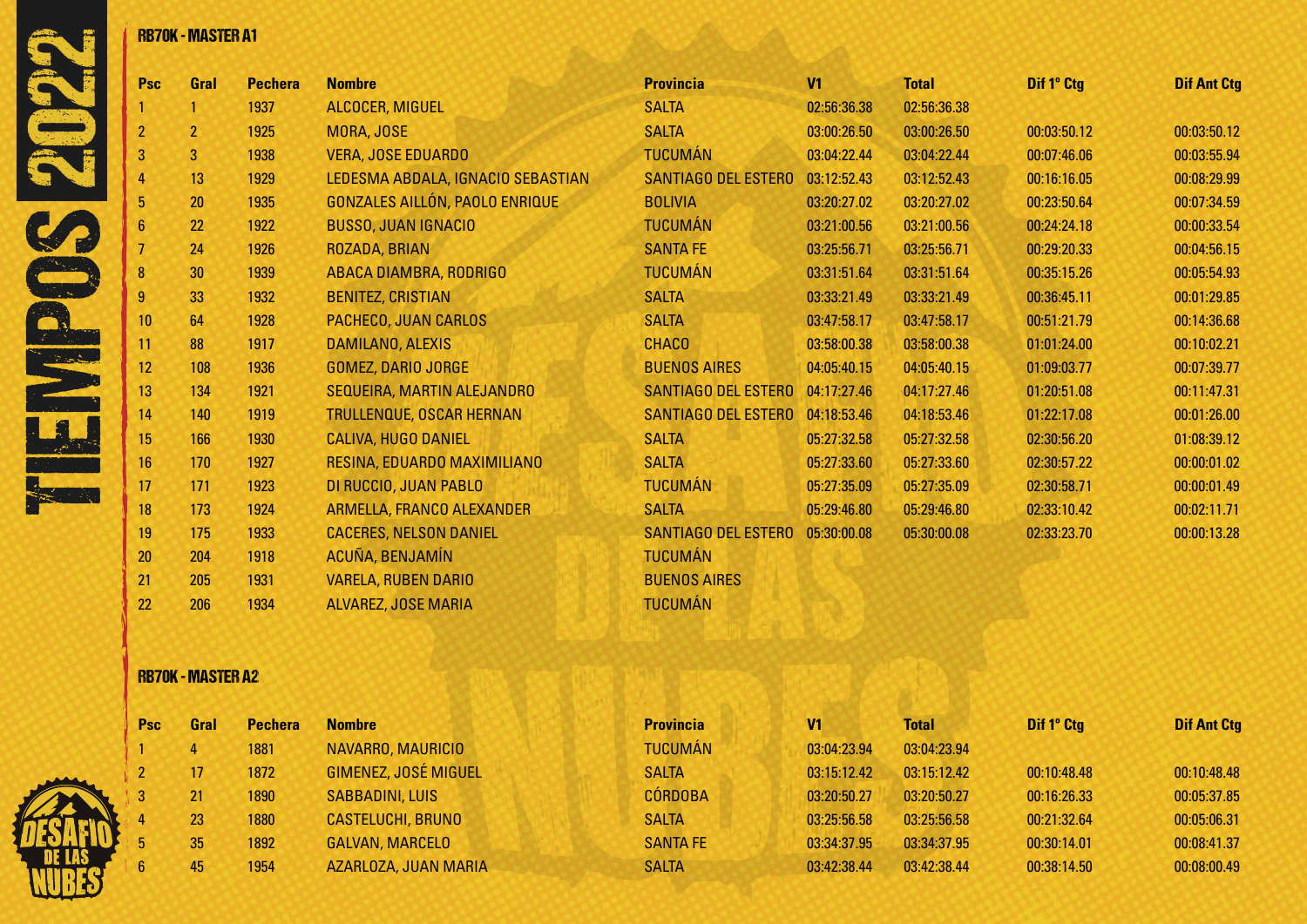|              |    | 46  | 1875 | <b>VARELA BAINO, CESAR ULISES</b> | <b>TUCUMÁN</b>             | 03:42:39.73 | 03:42:39.73 | 00:38:15.79 | 00:00:01.29 |
|--------------|----|-----|------|-----------------------------------|----------------------------|-------------|-------------|-------------|-------------|
|              | 8  | 55  | 1883 | <b>MOSQUERA, JOSÉ MANUEL</b>      | <b>SALTA</b>               | 03:45:29.27 | 03:45:29.27 | 00:41:05.33 | 00:02:49.54 |
|              |    | 56  | 1891 | LUIS, EDUARDO MARCELO             | <b>SALTA</b>               | 03:45:31.48 | 03:45:31.48 | 00:41:07.54 | 00:00:02.21 |
|              | 10 | 67  | 1884 | <b>VARGAS, RAFAEL FRANCISCO</b>   | <b>SALTA</b>               | 03:49:08.22 | 03:49:08.22 | 00:44:44.28 | 00:03:36.74 |
|              | 11 | 74  | 1894 | <b>GONZALEZ, ALFREDO JESUS</b>    | <b>CHACO</b>               | 03:52:03.85 | 03:52:03.85 | 00:47:39.91 | 00:02:55.63 |
|              | 12 | 81  | 1887 | ECHEVERRIA, FERNANDO              | <b>CORRIENTES</b>          | 03:56:08.41 | 03:56:08.41 | 00:51:44.47 | 00:04:04.56 |
|              | 13 | 89  | 1876 | ORTIZ, CLAUDIO DIEGO              | SANTIAGO DEL ESTERO        | 03:58:37.26 | 03:58:37.26 | 00:54:13.32 | 00:02:28.85 |
|              | 14 | 103 | 1888 | <b>VIZCARRA, HUGO</b>             | SANTIAGO DEL ESTERO        | 04:04:14.59 | 04:04:14.59 | 00:59:50.65 | 00:05:37.33 |
|              | 15 | 118 | 1889 | <b>RUIZ, AGUSTIN</b>              | <b>SALTA</b>               | 04:10:45.50 | 04:10:45.50 | 01:06:21.56 | 00:06:30.91 |
|              | 16 | 123 | 1953 | <b>RUIZ, ISMAEL</b>               | <b>SALTA</b>               | 04:12:17.06 | 04:12:17.06 | 01:07:53.12 | 00:01:31.56 |
|              | 17 | 125 | 1952 | <b>GONZALES, WALTER JAVIER</b>    | <b>SALTA</b>               | 04:13:00.87 | 04:13:00.87 | 01:08:36.93 | 00:00:43.81 |
|              | 18 | 135 | 1882 | RIOS, MATIAS                      | <b>SANTIAGO DEL ESTERO</b> | 04:17:28.93 | 04:17:28.93 | 01:13:04.99 | 00:04:28.06 |
|              | 19 | 155 | 1893 | OVEJERO, JOSÉ LUIS                | <b>TUCUMÁN</b>             | 04:29:37.27 | 04:29:37.27 | 01:25:13.33 | 00:12:08.34 |
|              | 20 | 167 | 1886 | DALESSANDRO, SERGIO MARTIN        | <b>CHACO</b>               | 05:27:32.89 | 05:27:32.89 | 02:23:08.95 | 00:57:55.62 |
| التي التعادل | 21 | 169 | 1878 | <b>GARCIA, CRISTIAN ESTEBAN</b>   | <b>TUCUMÁN</b>             | 05:27:33.20 | 05:27:33.20 | 02:23:09.26 | 00:00:00.31 |
|              | 22 | 172 | 1871 | <b>VEGA, MARTÍN ALEJANDRO</b>     | <b>SALTA</b>               | 05:29:43.45 | 05:29:43.45 | 02:25:19.51 | 00:02:10.25 |
|              | 23 | 178 | 1877 | SEQUEIRA, RAMIRO SEBASTIÁN        | <b>SANTIAGO DEL ESTERO</b> | 05:33:09.28 | 05:33:09.28 | 02:28:45.34 | 00:03:25.83 |
|              | 24 | 207 | 1873 | UNCOS, RENATO EXEQUIEL            | <b>SALTA</b>               |             |             |             |             |
|              | 25 | 208 | 1879 | <b>HEREDIA, SAMUEL</b>            | <b>TUCUMÁN</b>             |             |             |             |             |
|              | 26 | 209 | 1885 | MAIDANA, PABLO LEANDRO            | <b>CHACO</b>               |             |             |             |             |
|              |    |     |      |                                   |                            |             |             |             |             |

# RB70K - MASTER B1

|                | Gral<br><b>Psc</b> |     | <b>Pechera</b> | <b>Nombre</b>                   | <b>Provincia</b>  | V <sub>1</sub> | <b>Total</b> | Dif 1° Ctg  | <b>Dif Ant Ctg</b> |
|----------------|--------------------|-----|----------------|---------------------------------|-------------------|----------------|--------------|-------------|--------------------|
|                | 5                  | 984 |                | <b>KALEÑUK, SERGIO</b>          | <b>TUCUMÁN</b>    | 03:07:27.10    | 03:07:27.10  |             |                    |
|                | $6^{\circ}$        | 987 |                | <b>VALENZUELA, RAUL ALBERTO</b> | <b>CORRIENTES</b> | 03:08:31.54    | 03:08:31.54  | 00:01:04.44 | 00:01:04.44        |
| $\overline{3}$ | 8                  | 954 |                | <b>VALLE, EMILIANO</b>          | <b>CÓRDOBA</b>    | 03:09:42.25    | 03:09:42.25  | 00:02:15.15 | 00:01:10.71        |
| 4              | 9                  | 983 |                | <b>TRAPANI, GABRIEL</b>         | <b>TUCUMÁN</b>    | 03:10:09.88    | 03:10:09.88  | 00:02:42.78 | 00:00:27.63        |
| 5              | 10                 | 947 |                | <b>PORTUESE, JOSE LUIS</b>      | <b>TUCUMAN</b>    | 03:10:11.35    | 03:10:11.35  | 00:02:44.25 | 00:00:01.47        |
| $6^{\circ}$    | 12                 | 986 |                | DIAZ, ROBERTO SEBASTIAN         | <b>CORRIENTES</b> | 03:12:20.03    | 03:12:20.03  | 00:04:52.93 | 00:02:08.68        |
|                | 27                 | 936 |                | <b>FROMM, FEDERICO</b>          | <b>TUCUMÁN</b>    | 03:30:23.15    | 03:30:23.15  | 00:22:56.05 | 00:18:03.12        |
| 8              | 31                 | 951 |                | <b>RIOS, LUCAS FABIAN</b>       | <b>MISIONES</b>   | 03:32:12.59    | 03:32:12.59  | 00:24:45.49 | 00:01:49.44        |
| 9              | 39                 | 971 |                | AMUCHASTEGUI, CRISTIAN          | <b>SANTA FE</b>   | 03:37:47.02    | 03:37:47.02  | 00:30:19.92 | 00:05:34.43        |
| 10             | 42                 | 939 |                | <b>HENNER, SEBASTIAN</b>        | <b>CHACO</b>      | 03:40:34.33    | 03:40:34.33  | 00:33:07.23 | 00:02:47.31        |
| 11             | 49                 | 985 |                | <b>BELUCCI, PABLO ANDRES</b>    | <b>CORRIENTES</b> | 03:43:14.36    | 03:43:14.36  | 00:35:47.26 | 00:02:40.03        |
| 12             | 53                 | 938 |                | <b>FORNASARI, MARIO CARLOS</b>  | <b>CORRIENTES</b> | 03:43:30.42    | 03:43:30.42  | 00:36:03.32 | 00:00:16.06        |

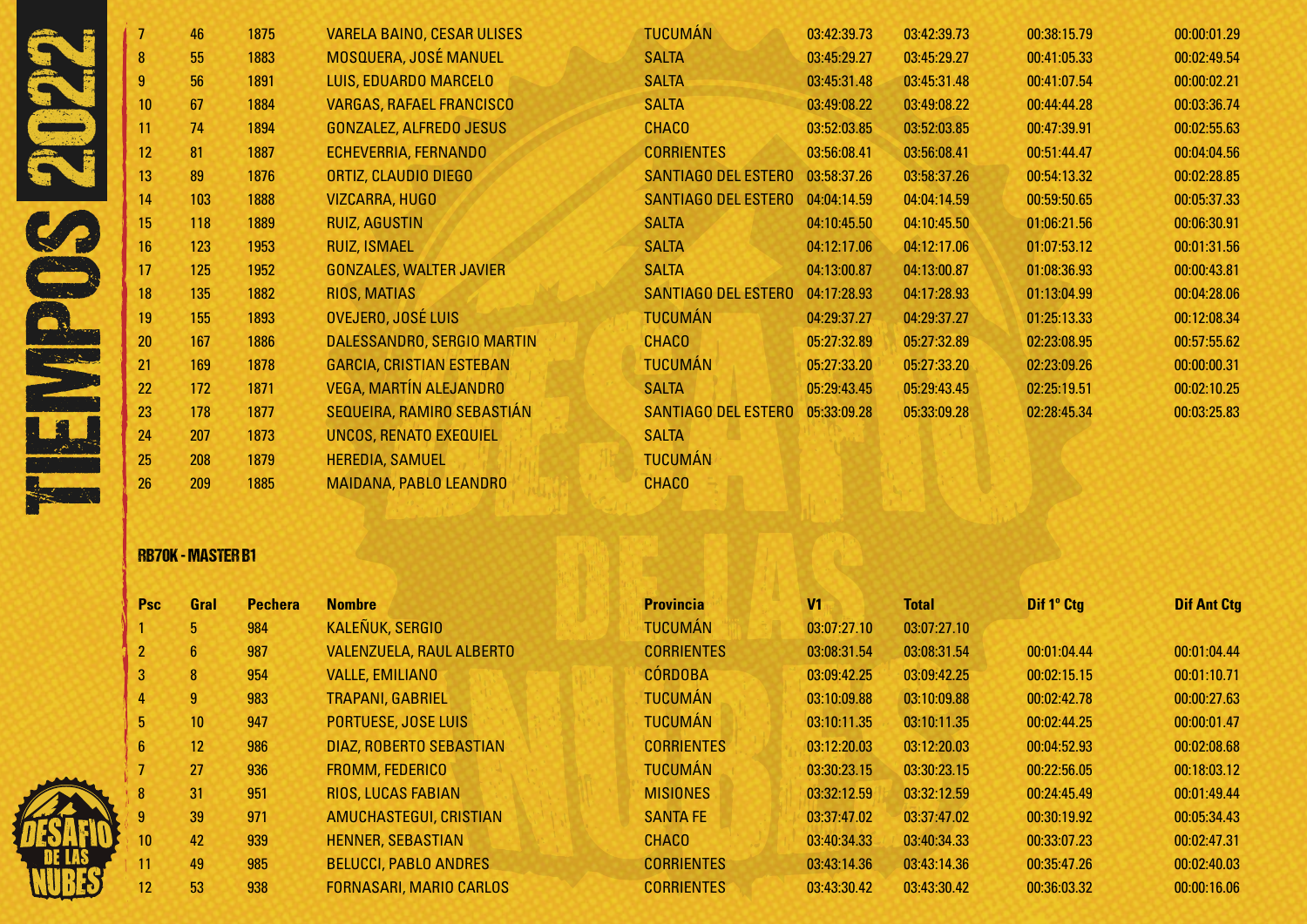| 13<br>14<br>15<br>16<br>17<br>18<br>19<br>20<br>21<br>22<br>23 | 59<br>61<br>65<br>75<br>76<br>83<br>84<br>93<br>95<br>105 | 978<br>968<br>952<br>975<br>989<br>963<br>979<br>948<br>942 | <b>DIAZ, MATIAS</b><br>ALBORNOZ COLOMO, JUAN PABLO<br>FILI, NICOLÁS ANTONIO<br>GONZÁLEZ, RODRIGO<br><b>MERLO, GABRIEL</b><br>PELUFFO, GUIDO AGUSTIN<br>LOPEZ, RODRIGO JOSE<br>PIZARRO, FRANCO SEBASTIAN | <b>SALTA</b><br><b>SANTIAGO DEL ESTERO</b><br><b>SALTA</b><br><b>CÓRDOBA</b><br><b>TUCUMÁN</b><br><b>TUCUMÁN</b><br><b>SALTA</b> | 03:46:59.27<br>03:47:08.33<br>03:48:14.27<br>03:52:12.17<br>03:52:13.67<br>03:56:43.64<br>03:56:57.69 | 03:46:59.27<br>03:47:08.33<br>03:48:14.27<br>03:52:12.17<br>03:52:13.67<br>03:56:43.64 | 00:39:32.17<br>00:39:41.23<br>00:40:47.17<br>00:44:45.07<br>00:44:46.57<br>00:49:16.54 | 00:03:28.85<br>00:00:09.06<br>00:01:05.94<br>00:03:57.90<br>00:00:01.50<br>00:04:29.97 |
|----------------------------------------------------------------|-----------------------------------------------------------|-------------------------------------------------------------|---------------------------------------------------------------------------------------------------------------------------------------------------------------------------------------------------------|----------------------------------------------------------------------------------------------------------------------------------|-------------------------------------------------------------------------------------------------------|----------------------------------------------------------------------------------------|----------------------------------------------------------------------------------------|----------------------------------------------------------------------------------------|
|                                                                |                                                           |                                                             |                                                                                                                                                                                                         |                                                                                                                                  |                                                                                                       |                                                                                        |                                                                                        |                                                                                        |
|                                                                |                                                           |                                                             |                                                                                                                                                                                                         |                                                                                                                                  |                                                                                                       |                                                                                        |                                                                                        |                                                                                        |
|                                                                |                                                           |                                                             |                                                                                                                                                                                                         |                                                                                                                                  |                                                                                                       |                                                                                        |                                                                                        |                                                                                        |
|                                                                |                                                           |                                                             |                                                                                                                                                                                                         |                                                                                                                                  |                                                                                                       |                                                                                        |                                                                                        |                                                                                        |
|                                                                |                                                           |                                                             |                                                                                                                                                                                                         |                                                                                                                                  |                                                                                                       |                                                                                        |                                                                                        |                                                                                        |
|                                                                |                                                           |                                                             |                                                                                                                                                                                                         |                                                                                                                                  |                                                                                                       |                                                                                        |                                                                                        |                                                                                        |
|                                                                |                                                           |                                                             |                                                                                                                                                                                                         |                                                                                                                                  |                                                                                                       | 03:56:57.69                                                                            | 00:49:30.59                                                                            | 00:00:14.05                                                                            |
|                                                                |                                                           |                                                             |                                                                                                                                                                                                         | <b>TUCUMÁN</b>                                                                                                                   | 03:59:11.54                                                                                           | 03:59:11.54                                                                            | 00:51:44.44                                                                            | 00:02:13.85                                                                            |
|                                                                |                                                           |                                                             | <b>ANDJEL, DIEGO</b>                                                                                                                                                                                    | <b>TUCUMÁN</b>                                                                                                                   | 04:00:18.69                                                                                           | 04:00:18.69                                                                            | 00:52:51.59                                                                            | 00:01:07.15                                                                            |
|                                                                |                                                           | 969                                                         | JORDÁN, FERNANDO                                                                                                                                                                                        | <b>CORRIENTES</b>                                                                                                                | 04:05:04.69                                                                                           | 04:05:04.69                                                                            | 00:57:37.59                                                                            | 00:04:46.00                                                                            |
|                                                                | 106                                                       | 972                                                         | SARAVIA, EMILIANO                                                                                                                                                                                       | <b>SALTA</b>                                                                                                                     | 04:05:14.50                                                                                           | 04:05:14.50                                                                            | 00:57:47.40                                                                            | 00:00:09.81                                                                            |
| 24                                                             | 111                                                       | 941                                                         | BRUNO, GONZALO JOSE                                                                                                                                                                                     | <b>SALTA</b>                                                                                                                     | 04:06:38.69                                                                                           | 04:06:38.69                                                                            | 00:59:11.59                                                                            | 00:01:24.19                                                                            |
| 25                                                             | 112                                                       | 940                                                         | ARROYO, JORGE ALBERTO                                                                                                                                                                                   | <b>TUCUMÁN</b>                                                                                                                   | 04:07:14.91                                                                                           | 04:07:14.91                                                                            | 00:59:47.81                                                                            | 00:00:36.22                                                                            |
| 26                                                             | 122                                                       | 946                                                         | <b>IBARRA, RAUL ARIEL</b>                                                                                                                                                                               | <b>SALTA</b>                                                                                                                     | 04:12:11.22                                                                                           | 04:12:11.22                                                                            | 01:04:44.12                                                                            | 00:04:56.31                                                                            |
| 27                                                             | 126                                                       | 961                                                         | <b>NERI, EMILIO SEBASTIAN</b>                                                                                                                                                                           | <b>SALTA</b>                                                                                                                     | 04:13:45.78                                                                                           | 04:13:45.78                                                                            | 01:06:18.68                                                                            | 00:01:34.56                                                                            |
| 28                                                             | 127                                                       | 974                                                         | <b>SALAZAR, MARCOS</b>                                                                                                                                                                                  | <b>SALTA</b>                                                                                                                     | 04:14:13.09                                                                                           | 04:14:13.09                                                                            | 01:06:45.99                                                                            | 00:00:27.31                                                                            |
| 29                                                             | 130                                                       | 950                                                         | <b>CONFORTI, JUAN PABLO</b>                                                                                                                                                                             | <b>CHACO</b>                                                                                                                     | 04:15:45.34                                                                                           | 04:15:45.34                                                                            | 01:08:18.24                                                                            | 00:01:32.25                                                                            |
| 30                                                             | 132                                                       | 943                                                         | LÓPEZ CASTRO, DANIEL ALEJANDRO                                                                                                                                                                          | <b>SANTIAGO DEL ESTERO</b>                                                                                                       | 04:17:19.18                                                                                           | 04:17:19.18                                                                            | 01:09:52.08                                                                            | 00:01:33.84                                                                            |
| 31                                                             | 137                                                       | 967                                                         | <b>GARCÉ, ALFREDO LUIS</b>                                                                                                                                                                              | <b>SALTA</b>                                                                                                                     | 04:17:46.59                                                                                           | 04:17:46.59                                                                            | 01:10:19.49                                                                            | 00:00:27.41                                                                            |
| 32                                                             | 142                                                       | 953                                                         | LASCANO, MARTIN                                                                                                                                                                                         | <b>SANTIAGO DEL ESTERO</b>                                                                                                       | 04:19:28.15                                                                                           | 04:19:28.15                                                                            | 01:12:01.05                                                                            | 00:01:41.56                                                                            |
| 33                                                             | 145                                                       | 965                                                         | <b>GARCIA, JUAN PABLO</b>                                                                                                                                                                               | <b>TUCUMÁN</b>                                                                                                                   | 04:24:28.09                                                                                           | 04:24:28.09                                                                            | 01:17:00.99                                                                            | 00:04:59.94                                                                            |
| 34                                                             | 149                                                       | 962                                                         | GUTIÉRREZ, LUIS ALFREDO                                                                                                                                                                                 | <b>SALTA</b>                                                                                                                     | 04:25:51.09                                                                                           | 04:25:51.09                                                                            | 01:18:23.99                                                                            | 00:01:23.00                                                                            |
| 35                                                             | 162                                                       | 966                                                         | PATIÑO, ARIEL                                                                                                                                                                                           | <b>JUJUY</b>                                                                                                                     | 04:37:33.39                                                                                           | 04:37:33.39                                                                            | 01:30:06.29                                                                            | 00:11:42.30                                                                            |
| 36                                                             | 179                                                       | 980                                                         | RÍOS, FACUNDO JAVIER                                                                                                                                                                                    | <b>SANTIAGO DEL ESTERO</b>                                                                                                       | 05:37:30.58                                                                                           | 05:37:30.58                                                                            | 02:30:03.48                                                                            | 00:59:57.19                                                                            |
| 37                                                             | 180                                                       | 982                                                         | <b>BARRERA, GUILLERMO</b>                                                                                                                                                                               | <b>SALTA</b>                                                                                                                     | 05:37:31.39                                                                                           | 05:37:31.39                                                                            | 02:30:04.29                                                                            | 00:00:00.81                                                                            |
| 38                                                             | 183                                                       | 937                                                         | <b>WINTER, SEBASTIÁN</b>                                                                                                                                                                                | <b>CHACO</b>                                                                                                                     | 05:37:34.36                                                                                           | 05:37:34.36                                                                            | 02:30:07.26                                                                            | 00:00:02.97                                                                            |
| 39                                                             | 184                                                       | 970                                                         | <b>COLMAN, DIEGO</b>                                                                                                                                                                                    | <b>CHACO</b>                                                                                                                     | 05:39:51.48                                                                                           | 05:39:51.48                                                                            | 02:32:24.38                                                                            | 00:02:17.12                                                                            |
| 40                                                             | 185                                                       | 945                                                         | <b>GARAY, JORGE ALBERTO</b>                                                                                                                                                                             | <b>TUCUMÁN</b>                                                                                                                   | 05:40:04.11                                                                                           | 05:40:04.11                                                                            | 02:32:37.01                                                                            | 00:00:12.63                                                                            |
| 41                                                             | 186                                                       | 958                                                         | <b>REYES, SEBASTIAN</b>                                                                                                                                                                                 | <b>SALTA</b>                                                                                                                     | 05:40:52.95                                                                                           | 05:40:52.95                                                                            | 02:33:25.85                                                                            | 00:00:48.84                                                                            |
| 42                                                             | 187                                                       | 977                                                         | <b>CONTRERAS, FRANCISCO</b>                                                                                                                                                                             | <b>CHACO</b>                                                                                                                     | 05:43:19.26                                                                                           | 05:43:19.26                                                                            | 02:35:52.16                                                                            | 00:02:26.31                                                                            |
| 43                                                             | 191                                                       | 944                                                         | <b>VILLAR, RICARDO</b>                                                                                                                                                                                  | <b>SANTIAGO DEL ESTERO</b>                                                                                                       | 05:47:32.13                                                                                           | 05:47:32.13                                                                            | 02:40:05.03                                                                            | 00:04:12.87                                                                            |
| 44                                                             | 197                                                       | 976                                                         | <b>SCUDIERO, PABLO</b>                                                                                                                                                                                  | <b>TUCUMÁN</b>                                                                                                                   | 05:50:38.35                                                                                           | 05:50:38.35                                                                            | 02:43:11.25                                                                            | 00:03:06.22                                                                            |
| 45                                                             | 201                                                       | 956                                                         | <b>GONZALEZ, MAURO SEBASTIAN</b>                                                                                                                                                                        | <b>CHACO</b>                                                                                                                     | 06:00:10.82                                                                                           | 06:00:10.82                                                                            | 02:52:43.72                                                                            | 00:09:32.47                                                                            |
| 46                                                             | 210                                                       | 955                                                         | <b>CHAVEZ, OMAR EDUARDO</b>                                                                                                                                                                             | <b>CHACO</b>                                                                                                                     |                                                                                                       |                                                                                        |                                                                                        |                                                                                        |
| 47                                                             | 211                                                       | 959                                                         | FEMENÍA CLEMENTI, MARCOS                                                                                                                                                                                | <b>CHACO</b>                                                                                                                     |                                                                                                       |                                                                                        |                                                                                        |                                                                                        |
| 48                                                             | 212                                                       | 960                                                         | GAMPEL, JOSÉ                                                                                                                                                                                            | <b>SALTA</b>                                                                                                                     |                                                                                                       |                                                                                        |                                                                                        |                                                                                        |
| 49                                                             | 213                                                       | 988                                                         | ALBARRACIN, MARIO ALBERTO                                                                                                                                                                               | <b>SANTIAGO DEL ESTERO</b>                                                                                                       |                                                                                                       |                                                                                        |                                                                                        |                                                                                        |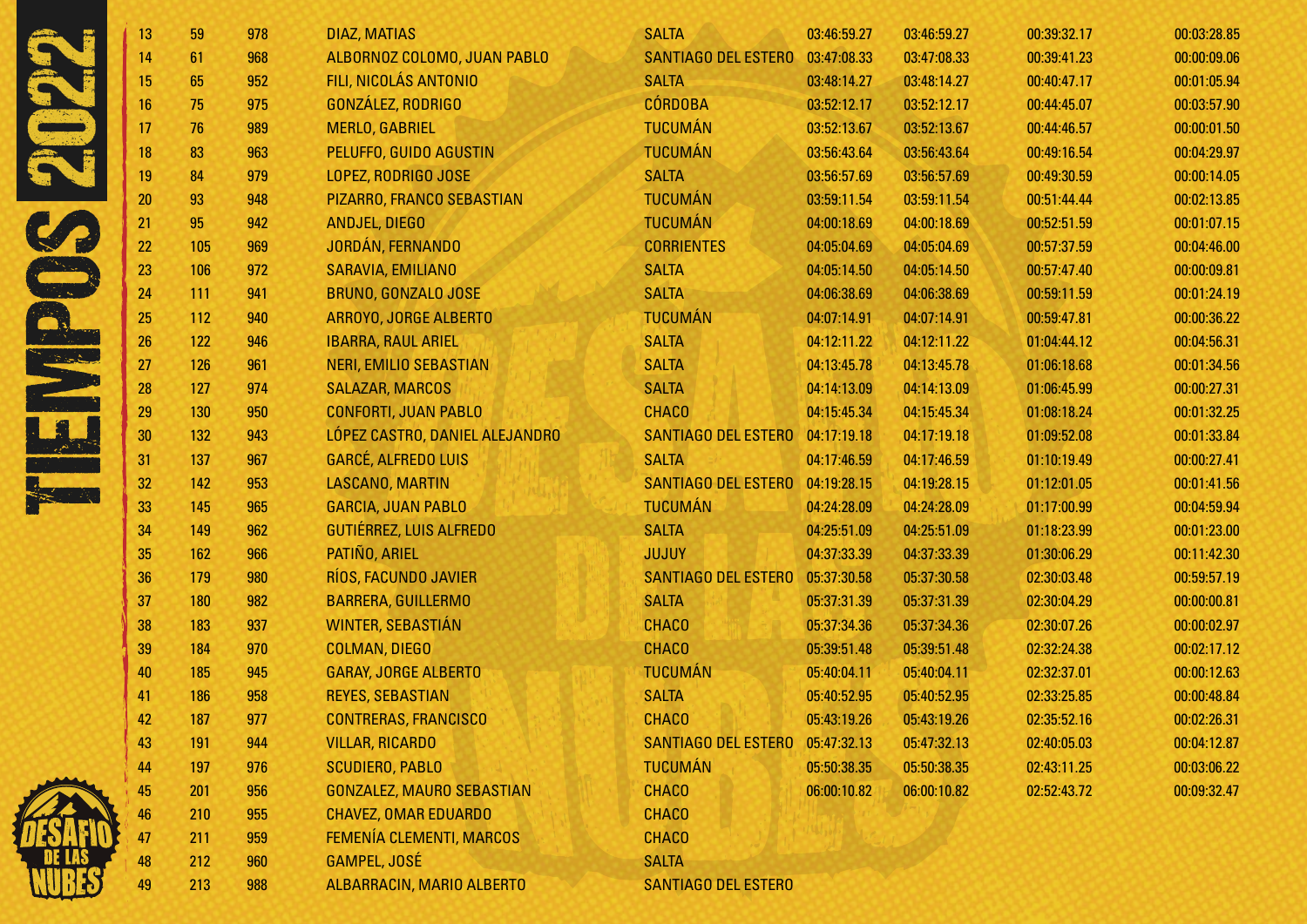

|                 | <b>RB70K - MASTER B2</b> |                |                                  |                                        |                |              |             |                    |
|-----------------|--------------------------|----------------|----------------------------------|----------------------------------------|----------------|--------------|-------------|--------------------|
| Psc             | Gral                     | <b>Pechera</b> | <b>Nombre</b>                    | <b>Provincia</b>                       | V <sub>1</sub> | <b>Total</b> | Dif 1° Ctg  | <b>Dif Ant Ctg</b> |
|                 | 19                       | 887            | MIGOYA, PABLO ALBERTO            | <b>SANTIAGO DEL ESTERO</b>             | 03:18:32.62    | 03:18:32.62  |             |                    |
| 2               | 26                       | 902            | OLAS, DIEGO ROBERTO              | <b>TUCUMÁN</b>                         | 03:30:22.16    | 03:30:22.16  | 00:11:49.54 | 00:11:49.54        |
| 3               | 38                       | 904            | MUZIO, MARCELO ENRIQUE           | <b>SALTA</b>                           | 03:36:09.90    | 03:36:09.90  | 00:17:37.28 | 00:05:47.74        |
|                 | 40                       | 891            | LIZARRAGA, SEBASTIAN             | <b>TUCUMÁN</b>                         | 03:39:57.96    | 03:39:57.96  | 00:21:25.34 | 00:03:48.06        |
| 5               | 47                       | 911            | FERNANDEZ, HECTOR FEDERICO       | <b>SALTA</b>                           | 03:43:08.27    | 03:43:08.27  | 00:24:35.65 | 00:03:10.31        |
| 6               | 48                       | 910            | <b>TERRASA, MIGUEL EDUARDO</b>   | <b>CORRIENTES</b>                      | 03:43:09.79    | 03:43:09.79  | 00:24:37.17 | 00:00:01.52        |
|                 | 52                       | 918            | <b>ACOSTA, LIBER</b>             | <b>CORRIENTES</b>                      | 03:43:24.14    | 03:43:24.14  | 00:24:51.52 | 00:00:14.35        |
| 8               | 69                       | 909            | <b>VERA, RAMON</b>               | <b>CHACO</b>                           | 03:49:39.80    | 03:49:39.80  | 00:31:07.18 | 00:06:15.66        |
| 9               | 70                       | 886            | <b>ABDOLHAY, RICARDO</b>         | <b>SALTA</b>                           | 03:49:56.89    | 03:49:56.89  | 00:31:24.27 | 00:00:17.09        |
| 10              | 82                       | 893            | GOYTEA, JORGE                    | <b>SALTA</b>                           | 03:56:13.20    | 03:56:13.20  | 00:37:40.58 | 00:06:16.31        |
| 11              | 90                       | 916            | LOTURCO, LUIS DANIEL             | <b>SANTIAGO DEL ESTERO</b>             | 03:58:40.85    | 03:58:40.85  | 00:40:08.23 | 00:02:27.65        |
| 12 <sub>2</sub> | 94                       | 901            | <b>TRESSENS, JOSE ALEJO</b>      | <b>CORRIENTES</b>                      | 03:59:25.38    | 03:59:25.38  | 00:40:52.76 | 00:00:44.53        |
| 13              | 96                       | 919            | <b>BRAVO, ROQUE ELIAS</b>        | <b>SALTA</b>                           | 04:00:19.66    | 04:00:19.66  | 00:41:47.04 | 00:00:54.28        |
| 14              | 97                       | 898            | <b>GARCÍA, LUIS RUBÉN</b>        | <b>TUCUMÁN</b>                         | 04:01:05.48    | 04:01:05.48  | 00:42:32.86 | 00:00:45.82        |
| 15              | 98                       | 907            | TRIVIÑO, GONZALO MARTIN          | <b>TUCUMÁN</b>                         | 04:01:11.88    | 04:01:11.88  | 00:42:39.26 | 00:00:06.40        |
| 16              | 99                       | 900            | ERRO, JOSE ANTONIO               | <b>CORRIENTES</b>                      | 04:01:15.28    | 04:01:15.28  | 00:42:42.66 | 00:00:03.40        |
| 17              | 100                      | 991            | <b>GONZALEZ, JUAN MANUEL</b>     | <b>JUJUY</b>                           | 04:01:19.60    | 04:01:19.60  | 00:42:46.98 | 00:00:04.32        |
| 18              | 109                      | 914            | <b>INFULESKI, EMILIO DARÍO</b>   | <b>CORRIENTES</b>                      | 04:06:07.35    | 04:06:07.35  | 00:47:34.73 | 00:04:47.75        |
| 19              | 113                      | 913            | SORIA PEREYRA, ÓSCAR ENRIQUE     | <b>SANTIAGO DEL ESTERO</b>             | 04:07:33.60    | 04:07:33.60  | 00:49:00.98 | 00:01:26.25        |
| 20              | 114                      | 992            | LIENDO, JULIAN SANTIAGO          | <b>SALTA</b>                           | 04:08:36.85    | 04:08:36.85  | 00:50:04.23 | 00:01:03.25        |
| 21              | 115                      | 912            | <b>MEZA, HERNAN DARIO</b>        | <b>BUENOS AIRES</b>                    | 04:09:33.69    | 04:09:33.69  | 00:51:01.07 | 00:00:56.84        |
| 22              | 121                      | 915            | <b>GONZALEZ, RAMIRO</b>          | <b>SALTA</b>                           | 04:12:00.40    | 04:12:00.40  | 00:53:27.78 | 00:02:26.71        |
| 23              | 128                      | 890            | <b>TORRES, RODRIGO IGNACIO</b>   | <b>CÓRDOBA</b>                         | 04:15:40.40    | 04:15:40.40  | 00:57:07.78 | 00:03:40.00        |
| 24              | 129                      | 906            | MC LOUGHLIN, GUILLERMO           | <b>CHACO</b>                           | 04:15:44.31    | 04:15:44.31  | 00:57:11.69 | 00:00:03.91        |
| 25              | 136                      | 908            | <b>OBEID, ENRIQUE ALEJANDRO</b>  | <b>SALTA</b>                           | 04:17:29.09    | 04:17:29.09  | 00:58:56.47 | 00:01:44.78        |
| 26              | 138                      | 889            | <b>CAPELLÁN, MARCOS ALBERTO</b>  | <b>SALTA</b>                           | 04:18:07.59    | 04:18:07.59  | 00:59:34.97 | 00:00:38.50        |
| 27              | 147                      | 896            | SANSIERRA, DANIEL EDUARDO        | SANTIAGO DEL ESTERO 04:25:16.84        |                | 04:25:16.84  | 01:06:44.22 | 00:07:09.25        |
| 28              | 156                      | 895            | <b>CUKLA, ORLANDO CÉSAR</b>      | SANTIAGO DEL ESTERO                    | 04:32:32.49    | 04:32:32.49  | 01:13:59.87 | 00:07:15.65        |
| 29              | 161                      | 892            | ARMELLA, ALEJANDRO               | <b>SALTA</b>                           | 04:36:05.15    | 04:36:05.15  | 01:17:32.53 | 00:03:32.66        |
| 30              | <b>181</b>               | 894            | ALVARADO, GREGORIO               | <b>SALTA</b>                           | 05:37:31.57    | 05:37:31.57  | 02:18:58.95 | 01:01:26.42        |
| 31              | 182                      | 917            | ORELLANO, DIEGO RAFAEL           | <b>SANTIAGO DEL ESTERO 05:37:32.36</b> |                | 05:37:32.36  | 02:18:59.74 | 00:00:00.79        |
| 32              | 214                      | 888            | <b>GONZALEZ, RAMIRO ADRIAN</b>   | <b>SALTA</b>                           |                |              |             |                    |
| 33              | 215                      | 897            | <b>BARRIONUEVO, CESAR DANIEL</b> | <b>SANTIAGO DEL ESTERO</b>             |                |              |             |                    |
| 34              | 216                      | 899            | FA, FEDERICO                     | <b>CORRIENTES</b>                      |                |              |             |                    |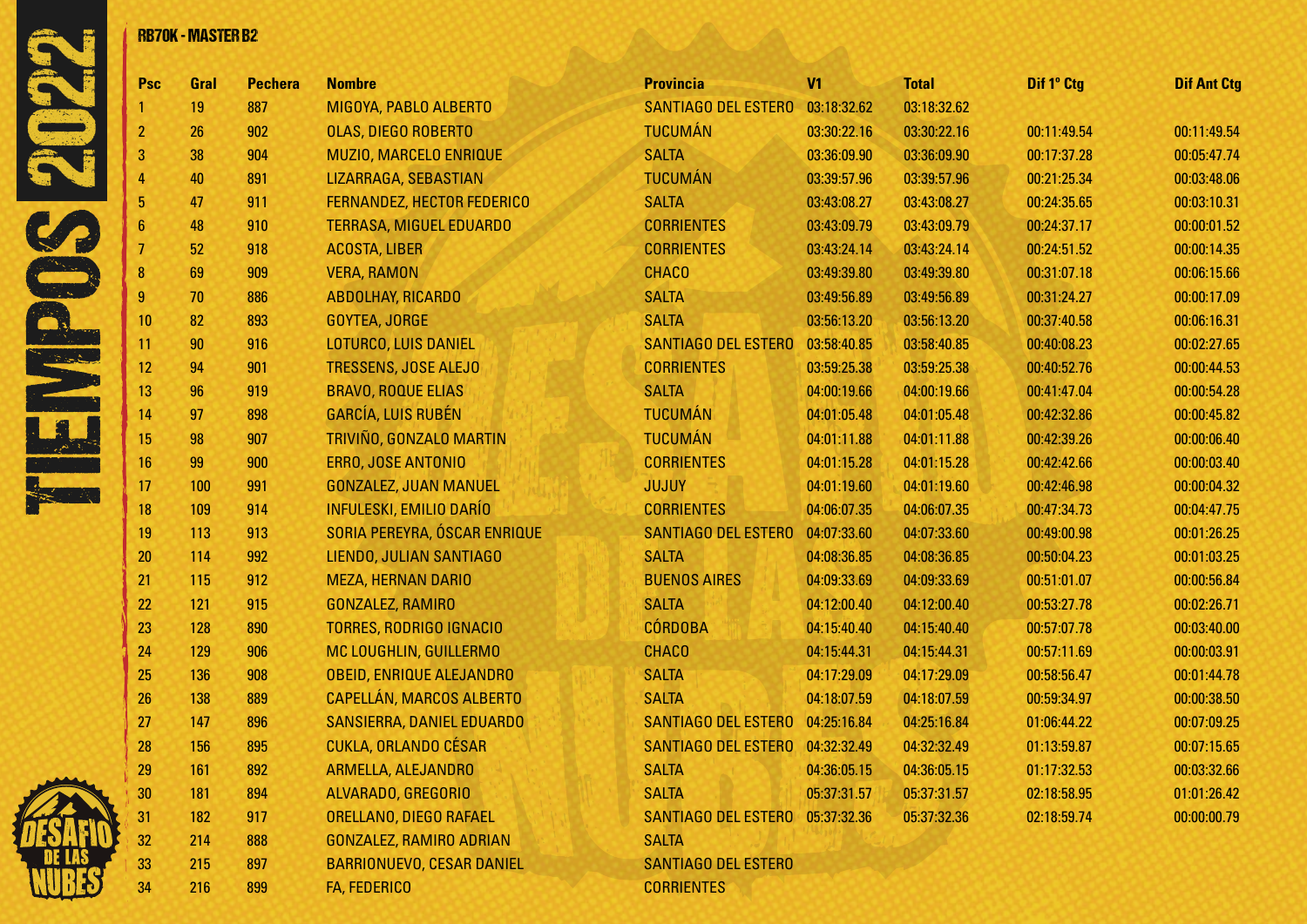



| 35 217 |              | 903 | BARBOZA, ARIEL RAMON | <b>SALTA</b> |
|--------|--------------|-----|----------------------|--------------|
| 36 -   | $\sqrt{218}$ | 905 | <b>MARIN, DANIEL</b> | SALTA        |

### RB70K - MASTER C1

| Psc            | Gral | <b>Pechera</b> | <b>Nombre</b>                      | <b>Provincia</b>                | V <sub>1</sub> | <b>Total</b> | Dif 1° Ctg  | <b>Dif Ant Ctg</b> |
|----------------|------|----------------|------------------------------------|---------------------------------|----------------|--------------|-------------|--------------------|
|                | 16   | 479            | <b>VILLANUEVA, JOSE</b>            | <b>TUCUMÁN</b>                  | 03:14:54.82    | 03:14:54.82  |             |                    |
| $\overline{2}$ | 18   | 473            | <b>TOUCEDA, DANIEL ANIBAL</b>      | <b>BUENOS AIRES</b>             | 03:18:13.32    | 03:18:13.32  | 00:03:18.50 | 00:03:18.50        |
| 3              | 29   | 2557           | <b>GRANARA, NICOLAS</b>            | <b>JUJUY</b>                    | 03:31:44.84    | 03:31:44.84  | 00:16:50.02 | 00:13:31.52        |
| 4              | 37   | 497            | GOYA, GERARDO A.                   | <b>CHACO</b>                    | 03:35:51.21    | 03:35:51.21  | 00:20:56.39 | 00:04:06.37        |
| 5              | 41   | 486            | <b>ENRIQUEZ, JUAN DE DIOS</b>      | <b>SANTIAGO DEL ESTERO</b>      | 03:40:25.96    | 03:40:25.96  | 00:25:31.14 | 00:04:34.75        |
| 6              | 51   | 2544           | <b>BARBOZA, SERGIO RENÉ</b>        | SANTIAGO DEL ESTERO 03:43:19.52 |                | 03:43:19.52  | 00:28:24.70 | 00:02:53.56        |
|                | 58   | 477            | ARGAÑARAZ, LUIS JAVIER             | <b>SALTA</b>                    | 03:46:10.65    | 03:46:10.65  | 00:31:15.83 | 00:02:51.13        |
| 8              | 63   | 498            | <b>TABOADA, FEDERICO</b>           | <b>SALTA</b>                    | 03:47:56.99    | 03:47:56.99  | 00:33:02.17 | 00:01:46.34        |
| 9              | 72   | 491            | PEREYRA, DANIEL ENRIQUE            | SANTIAGO DEL ESTERO             | 03:50:24.33    | 03:50:24.33  | 00:35:29.51 | 00:02:27.34        |
| 10             | 73   | 2516           | <b>VACA, JAIME</b>                 | <b>BOLIVIA</b>                  | 03:51:54.45    | 03:51:54.45  | 00:36:59.63 | 00:01:30.12        |
| 11             | 91   | 2535           | <b>VILLALBA, JORGE LUIS</b>        | SANTIAGO DEL ESTERO 03:58:54.06 |                | 03:58:54.06  | 00:43:59.24 | 00:06:59.61        |
| 12             | 92   | 478            | DIAZ, GUSTAVO ALBERTO              | <b>SALTA</b>                    | 03:59:05.89    | 03:59:05.89  | 00:44:11.07 | 00:00:11.83        |
| 13             | 101  | 2551           | ACUÑA, JOSÉ CARLOS                 | <b>SANTIAGO DEL ESTERO</b>      | 04:01:21.36    | 04:01:21.36  | 00:46:26.54 | 00:02:15.47        |
| 14             | 104  | 492            | <b>ALDERETE SANCHEZ, FEDERICO</b>  | <b>TUCUMÁN</b>                  | 04:04:21.17    | 04:04:21.17  | 00:49:26.35 | 00:02:59.81        |
| 15             | 107  | 2542           | ROJAS, HUGO ANTONIO                | <b>SALTA</b>                    | 04:05:14.68    | 04:05:14.68  | 00:50:19.86 | 00:00:53.51        |
| 16             | 110  | 500            | LOPEZ, CARLOS H                    | <b>BUENOS AIRES</b>             | 04:06:11.79    | 04:06:11.79  | 00:51:16.97 | 00:00:57.11        |
| 17             | 116  | 496            | <b>GAY, ALEJANDRO</b>              | <b>CHACO</b>                    | 04:10:26.79    | 04:10:26.79  | 00:55:31.97 | 00:04:15.00        |
| 18             | 117  | 2543           | FERNÁNDEZ, HUGO ALBERTO            | <b>CHACO</b>                    | 04:10:27.08    | 04:10:27.08  | 00:55:32.26 | 00:00:00.29        |
| 19             | 119  | 476            | <b>WASSNER, PABLO</b>              | <b>BUENOS AIRES</b>             | 04:11:02.79    | 04:11:02.79  | 00:56:07.97 | 00:00:35.71        |
| 20             | 120  | 483            | PORTILLO, GUSTAVO MARCELO          | <b>TUCUMÁN</b>                  | 04:11:04.44    | 04:11:04.44  | 00:56:09.62 | 00:00:01.65        |
| 21             | 133  | 2552           | <b>IBAÑEZ, CARLOS ERNESTO</b>      | <b>SANTIAGO DEL ESTERO</b>      | 04:17:27.35    | 04:17:27.35  | 01:02:32.53 | 00:06:22.91        |
| 22             | 139  | 489            | <b>MANFREDI, ROGER VITTORIO</b>    | <b>TUCUMÁN</b>                  | 04:18:40.77    | 04:18:40.77  | 01:03:45.95 | 00:01:13.42        |
| 23             | 144  | 480            | MOLBERT, ADRIAN MIGUEL ANGEL       | <b>CHACO</b>                    | 04:22:01.34    | 04:22:01.34  | 01:07:06.52 | 00:03:20.57        |
| 24             | 148  | 490            | <b>GUZMÁN, ROBERTO DANIEL</b>      | <b>SALTA</b>                    | 04:25:42.50    | 04:25:42.50  | 01:10:47.68 | 00:03:41.16        |
| 25             | 150  | 487            | QUINTEROS, MARCELO EDUARDO         | <b>TUCUMÁN</b>                  | 04:27:19.13    | 04:27:19.13  | 01:12:24.31 | 00:01:36.63        |
| 26             | 151  | 2562           | ROMERO, NESTOR SANDRO AMERICO      | <b>SALTA</b>                    | 04:27:19.50    | 04:27:19.50  | 01:12:24.68 | 00:00:00.37        |
| 27             | 153  | 2577           | <b>LOZANO, ENRIQUE DARIO</b>       | <b>SANTA FE</b>                 | 04:29:02.81    | 04:29:02.81  | 01:14:07.99 | 00:01:43.31        |
| 28             | 157  | 499            | <b>GUERRIERI, BERNARDO ANTONIO</b> | <b>SANTIAGO DEL ESTERO</b>      | 04:33:14.56    | 04:33:14.56  | 01:18:19.74 | 00:04:11.75        |
| 29             | 158  | 481            | <b>TALAVERA, PEDRO JOSÉ</b>        | <b>TUCUMÁN</b>                  | 04:34:02.05    | 04:34:02.05  | 01:19:07.23 | 00:00:47.49        |
| 30             | 159  | 494            | <b>LOPEZ, LUIS RAMON</b>           | <b>CORRIENTES</b>               | 04:34:36.02    | 04:34:36.02  | 01:19:41.20 | 00:00:33.97        |
|                |      |                |                                    |                                 |                |              |             |                    |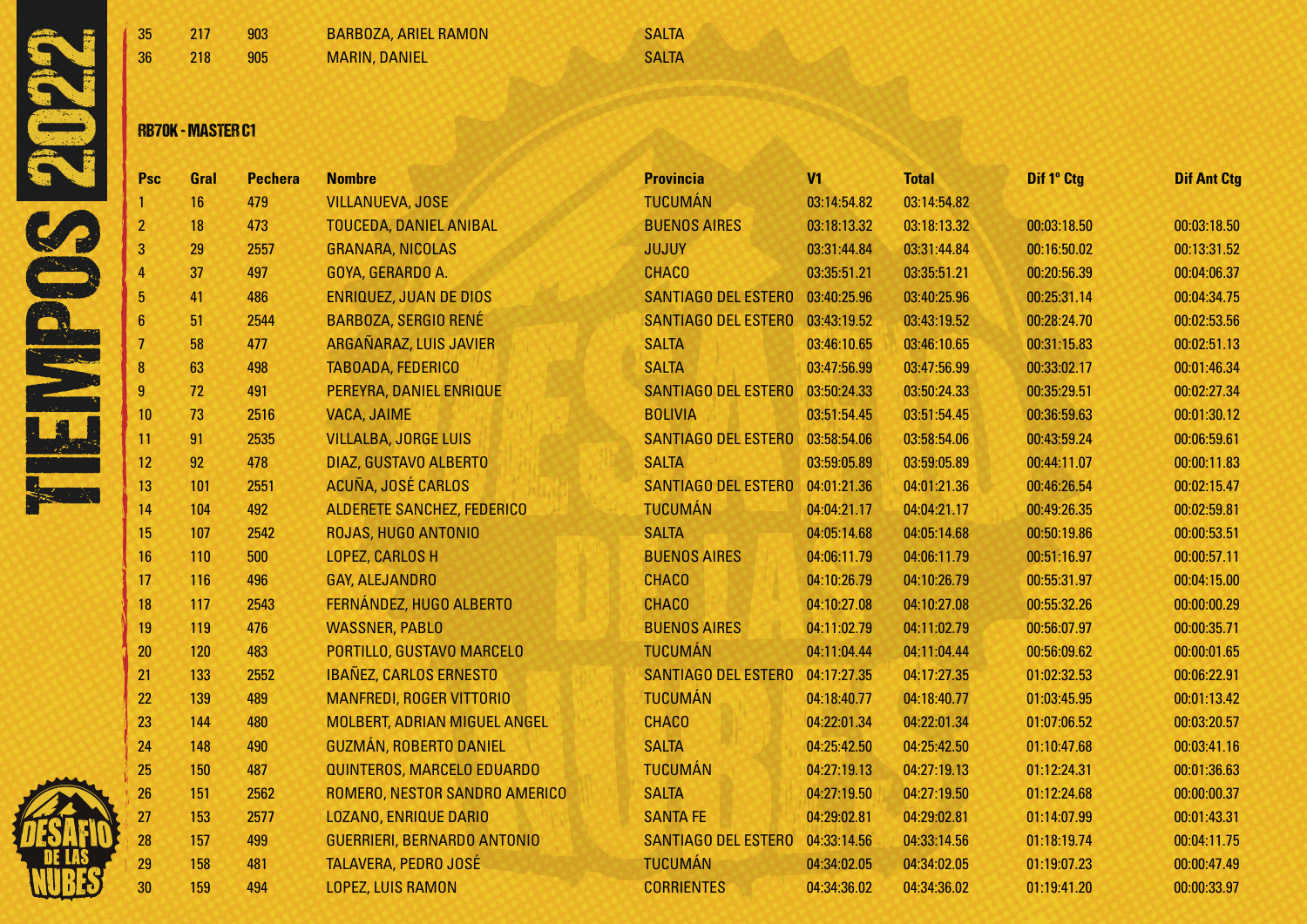|                     | 31              | 160 | 493  | <b>FA, ENRIQUE</b>              | <b>CORRIENTES</b>          | 04:34:37.71 | 04:34:37.71 | 01:19:42.89 | 00:00:01.69 |
|---------------------|-----------------|-----|------|---------------------------------|----------------------------|-------------|-------------|-------------|-------------|
|                     | 32 <sup>°</sup> | 163 | 471  | <b>CURA, SEBASTIAN</b>          | <b>CABA</b>                | 04:42:29.77 | 04:42:29.77 | 01:27:34.95 | 00:07:52.06 |
|                     | 33              | 164 | 2578 | <b>MANSILLA, GABRIEL OMAR</b>   | <b>TUCUMÁN</b>             | 04:44:03.96 | 04:44:03.96 | 01:29:09.14 | 00:01:34.19 |
|                     | 34              | 165 | 474  | PORTILLO, OMAR GUILLERMO        | <b>TUCUMÁN</b>             | 04:44:07.11 | 04:44:07.11 | 01:29:12.29 | 00:00:03.15 |
|                     | 35              | 190 | 472  | <b>FARELA, GABRIEL</b>          | <b>SALTA</b>               | 05:47:32.07 | 05:47:32.07 | 02:32:37.25 | 01:03:24.96 |
|                     | 36              | 193 | 488  | CODARO, ALBERTO JOSÉ            | <b>SANTIAGO DEL ESTERO</b> | 05:47:33.70 | 05:47:33.70 | 02:32:38.88 | 00:00:01.63 |
|                     | 37              | 194 | 485  | <b>MEDRANO, OSCAR ANIBAL</b>    | <b>SALTA</b>               | 05:47:34.67 | 05:47:34.67 | 02:32:39.85 | 00:00:00.97 |
|                     | 38              | 202 | 484  | <b>DRAGICEVICH, JAIME</b>       | <b>SALTA</b>               | 06:27:57.64 | 06:27:57.64 | 03:13:02.82 | 00:40:22.97 |
|                     | 39              | 219 | 495  | <b>COPELLO, ALEXANDRO</b>       | <b>SANTA FE</b>            |             |             |             |             |
|                     | 40              | 220 | 1823 | <b>BELTRAN, SEBASTIAN</b>       | <b>CÓRDOBA</b>             |             |             |             |             |
|                     | 41              | 221 | 2508 | SANCHEZ FERNANDEZ, LUIS ALBERTO | <b>JUJUY</b>               |             |             |             |             |
| <b>ANGEL BRANCH</b> | 42              | 222 | 2549 | <b>VILLALBA, IGNACIO</b>        | <b>CORRIENTES</b>          |             |             |             |             |
|                     |                 |     |      |                                 |                            |             |             |             |             |

### RB70K - MASTER C2

| <b>Psc</b>      | Gral | <b>Pechera</b> | <b>Nombre</b>                    | <b>Provincia</b>      | V <sub>1</sub> | <b>Total</b> | Dif 1° Ctg  | <b>Dif Ant Ctg</b> |
|-----------------|------|----------------|----------------------------------|-----------------------|----------------|--------------|-------------|--------------------|
|                 | 28   | 456            | <b>VILLOLDO, LUIS RAFAEL</b>     | <b>TUCUMÁN</b>        | 03:31:16.62    | 03:31:16.62  |             |                    |
| 2 <sup>2</sup>  | 44   | 460            | SOLA, GUSTAVO                    | <b>CHACO</b>          | 03:41:44.46    | 03:41:44.46  | 00:10:27.84 | 00:10:27.84        |
| 3 <sup>1</sup>  | 50   | 463            | ROVALETTI, FEDERICO              | <b>TUCUMÁN</b>        | 03:43:15.42    | 03:43:15.42  | 00:11:58.80 | 00:01:30.96        |
| 4               | 60   | 462            | PARDO, VICTOR GUSTAVO            | <b>SALTA</b>          | 03:47:00.36    | 03:47:00.36  | 00:15:43.74 | 00:03:44.94        |
| 5               | 78   | 461            | <b>SEGUI, JUAN FRANCISCO</b>     | <b>CORRIENTES</b>     | 03:53:52.95    | 03:53:52.95  | 00:22:36.33 | 00:06:52.59        |
| $6\overline{6}$ | 80   | 464            | <b>RUIZ, RUBEN</b>               | <b>SALTA</b>          | 03:54:50.95    | 03:54:50.95  | 00:23:34.33 | 00:00:58.00        |
|                 | 87   | 457            | ROBLES TERAN, SEVERO JOSE        | <b>TUCUMÁN</b>        | 03:57:41.73    | 03:57:41.73  | 00:26:25.11 | 00:02:50.78        |
| $\bf{8}$        | 131  | 1916           | <b>MARTÍNEZ RIERA, JAVIER</b>    | <b>TUCUMÁN</b>        | 04:16:34.97    | 04:16:34.97  | 00:45:18.35 | 00:18:53.24        |
| 9 <sub>o</sub>  | 141  | 466            | <b>GERBALDO, GUSTAVO</b>         | <b>ESTADOS UNIDOS</b> | 04:19:10.22    | 04:19:10.22  | 00:47:53.60 | 00:02:35.25        |
| 10 <sup>°</sup> | 152  | 468            | <b>BAISSAC, MARCELO</b>          | <b>SALTA</b>          | 04:27:19.68    | 04:27:19.68  | 00:56:03.06 | 00:08:09.46        |
| 11              | 195  | 465            | <b>FRIAS, RODRIGO</b>            | <b>SALTA</b>          | 05:47:34.86    | 05:47:34.86  | 02:16:18.24 | 01:20:15.18        |
| 12              | 223  | 458            | <b>JUAREZ, FRANCISCO ANTONIO</b> | <b>TUCUMÁN</b>        |                |              |             |                    |

## RB70K - MASTER D



| <b>Gral</b> | <b>Pechera</b> | <b>Nombre</b>               |
|-------------|----------------|-----------------------------|
| -34         | 436.           | <b>LEAL, LUIS FABRICIAL</b> |
| -57         | 2581           | ISTILLARTE, JORGE R         |

| Psc Gral | <b>Pechera</b> | <b>Nombre</b>                  | <b>Provincia</b>    | V <sub>1</sub> | <b>Total</b> | Dif 1° Ctg  | <b>Dif Ant Ctg</b> |
|----------|----------------|--------------------------------|---------------------|----------------|--------------|-------------|--------------------|
|          | 436            | LEAL, LUIS FABRICIANO          | <b>SALTA</b>        | 03:34:28.31    | 03:34:28.31  |             |                    |
|          | 2581           | <b>ISTILLARTE, JORGE RUBEN</b> | <b>BUENOS AIRES</b> | 03:46:10.46    | 03:46:10.46  | 00:11:42.15 | 00:11:42.15        |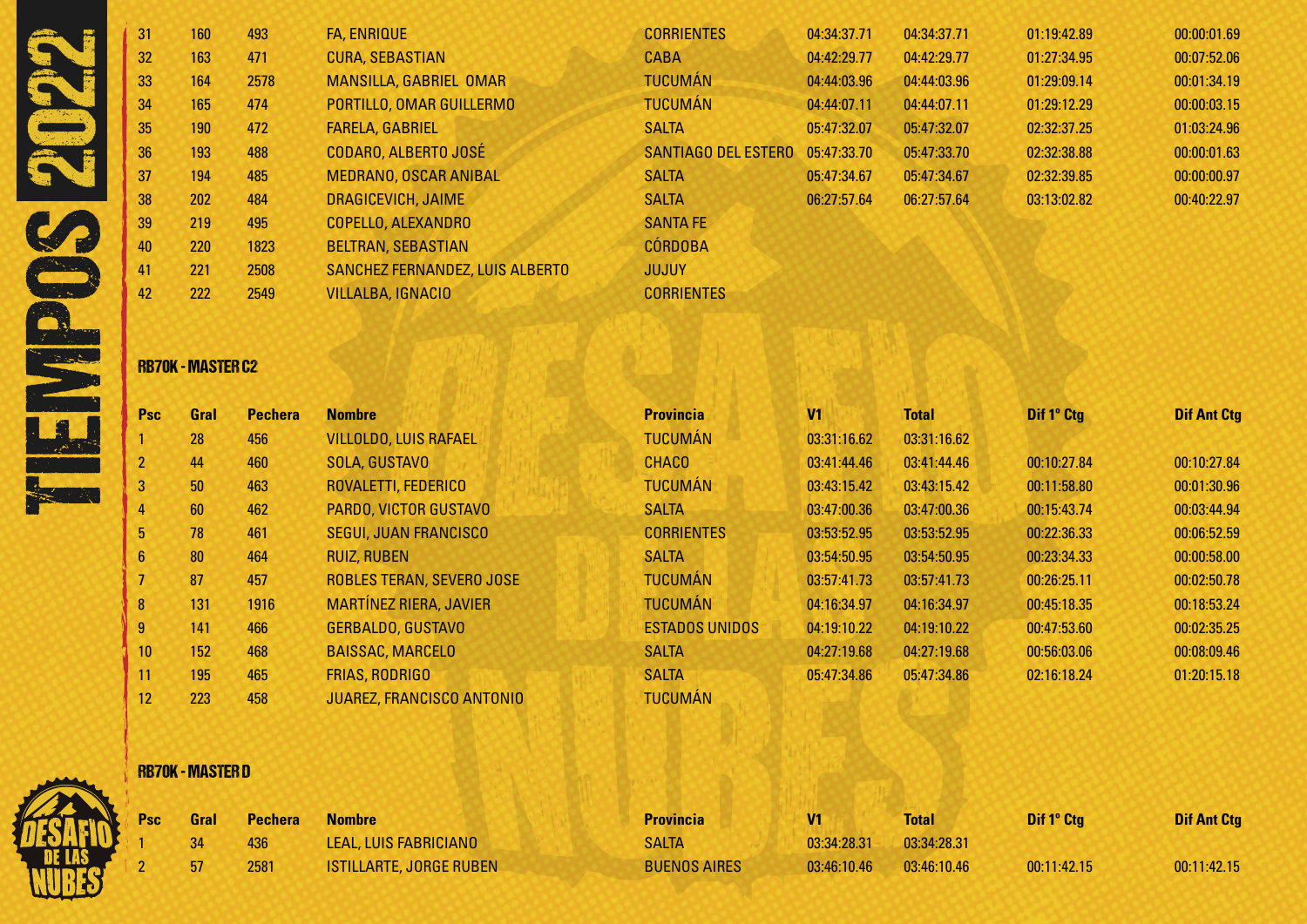| 3               | 62  | 437  | <b>CELIS, DANIEL RAUL JOSE</b>    | <b>CÓRDOBA</b>             | 03:47:48.61 | 03:47:48.61 | 00:13:20.30 | 00:01:38.15 |
|-----------------|-----|------|-----------------------------------|----------------------------|-------------|-------------|-------------|-------------|
|                 | 77  | 438  | <b>BENDERSKY, CARLOS</b>          | <b>CORRIENTES</b>          | 03:53:33.55 | 03:53:33.55 | 00:19:05.24 | 00:05:44.94 |
| 5 <sup>1</sup>  | 85  | 439  | <b>LOTO, CARLOS FEDERICO</b>      | <b>SALTA</b>               | 03:57:15.08 | 03:57:15.08 | 00:22:46.77 | 00:03:41.53 |
| 6               | 86  | 442  | <b>FLEITA, DIEGO</b>              | <b>CHACO</b>               | 03:57:20.45 | 03:57:20.45 | 00:22:52.14 | 00:00:05.37 |
|                 | 102 | 2567 | CABRERA, ARTIGAS FIDEL ESPARTACO  | <b>ENTRE RÍOS</b>          | 04:03:14.58 | 04:03:14.58 | 00:28:46.27 | 00:05:54.13 |
| 8               | 124 | 441  | <b>GRELLET, JULIO FEDERICO</b>    | <b>TUCUMÁN</b>             | 04:12:59.18 | 04:12:59.18 | 00:38:30.87 | 00:09:44.60 |
| 9               | 146 | 445  | <b>MATEJUK, JOSE ESTEBAN</b>      | <b>SANTIAGO DEL ESTERO</b> | 04:25:04.62 | 04:25:04.62 | 00:50:36.31 | 00:12:05.44 |
| 10 <sup>°</sup> | 154 | 2532 | ANTONIO, CENTURIÓN                | <b>FORMOSA</b>             | 04:29:30.49 | 04:29:30.49 | 00:55:02.18 | 00:04:25.87 |
| 11              | 189 | 440  | <b>MONTALDI, FERNANDO</b>         | <b>SALTA</b>               | 05:47:31.73 | 05:47:31.73 | 02:13:03.42 | 01:18:01.24 |
| 12 <sup>1</sup> | 192 | 2553 | FRETTE, OSVALDO                   | <b>CORRIENTES</b>          | 05:47:33.36 | 05:47:33.36 | 02:13:05.05 | 00:00:01.63 |
| 13              | 196 | 957  | <b>COSENTINO, DAMIAN</b>          | <b>CHACO</b>               | 05:49:54.28 | 05:49:54.28 | 02:15:25.97 | 00:02:20.92 |
| 14              | 198 | 444  | ARZE, HUGO                        | <b>BOLIVIA</b>             | 05:50:49.42 | 05:50:49.42 | 02:16:21.11 | 00:00:55.14 |
| 15              | 199 | 443  | ANGEL, ERNESTO ANTONIO            | <b>SALTA</b>               | 05:50:55.73 | 05:50:55.73 | 02:16:27.42 | 00:00:06.31 |
| 16              | 224 | 2569 | <b>ULLOA AGUIRRE, JULIO CESAR</b> | <b>BOLIVIA</b>             |             |             |             |             |
|                 |     |      |                                   |                            |             |             |             |             |

### XC24K - DAMAS JOVENES

| <b>Psc</b> | Gral     | <b>Pechera</b> | <b>Nombre</b>             | <b>Provincia</b> | V <sub>1</sub> | <b>Total</b> | Dif 1° Ctg  | <b>Dif Ant Ctg</b> |
|------------|----------|----------------|---------------------------|------------------|----------------|--------------|-------------|--------------------|
|            | $\bf{0}$ | 131            | CÓRDOBA, ANAHI CANDELARIA | <b>SALTA</b>     | 01:49:29.05    | 01:49:29.05  |             |                    |
|            | $\bf{0}$ | 135            | ORQUERA, MARÍA PAULINA    | <b>TUCUMÁN</b>   | 01:59:24.64    | 01:59:24.64  | 00:09:55.59 | 00:09:55.59        |
|            | $\bf{0}$ | 2512           | PARIZ, LUCIA              | <b>TUCUMÁN</b>   | 02:02:13.89    | 02:02:13.89  | 00:12:44.84 | 00:02:49.25        |
|            | $\bf{0}$ | 132            | PERALTA, CAMILA           | <b>TUCUMÁN</b>   | 02:03:49.57    | 02:03:49.57  | 00:14:20.52 | 00:01:35.68        |
|            | $\bf{0}$ | 2510           | <b>SKENASI, AZUL</b>      | <b>TUCUMÁN</b>   | 02:11:56.23    | 02:11:56.23  | 00:22:27.18 | 00:08:06.66        |
|            | $\bf{0}$ | 2511           | LAVILLA, SOFIA MARIA      | <b>TUCUMÁN</b>   | 02:14:08.84    | 02:14:08.84  | 00:24:39.79 | 00:02:12.61        |

# XC24K - DAMAS MASTER A

| <b>Psc</b> | Gral | <b>Pechera</b> | <b>Nombre</b>                   | <b>Provincia</b> | V1          | <b>Total</b> | Dif 1° Ctg  | <b>Dif Ant Ctg</b> |
|------------|------|----------------|---------------------------------|------------------|-------------|--------------|-------------|--------------------|
|            |      | 145            | PEREA, CINTIA NATALIA           | <b>JUJUY</b>     | 01:55:53.05 | 01:55:53.05  |             |                    |
|            |      | 142            | ROMERO DE ESCALADA, CANDELARIA  | <b>TUCUMÁN</b>   | 02:05:46.45 | 02:05:46.45  | 00:09:53.40 | 00:09:53.40        |
|            |      | 151            | <b>BARALO, MARÍA</b>            | <b>TUCUMÁN</b>   | 02:08:32.73 | 02:08:32.73  | 00:12:39.68 | 00:02:46.28        |
|            |      | 153            | <b>AGUILAR, PAMELA PRISCILA</b> | <b>TUCUMÁN</b>   | 02:19:06.96 | 02:19:06.96  | 00:23:13.91 | 00:10:34.23        |
|            |      | 141            | <b>BARTHABURU, PAULA</b>        | <b>TUCUMÁN</b>   | 02:30:25.47 | 02:30:25.47  | 00:34:32.42 | 00:11:18.51        |
| 6          |      | 154            | <b>BORJA, ANDREA LUCIANA</b>    | <b>SALTA</b>     |             |              |             |                    |

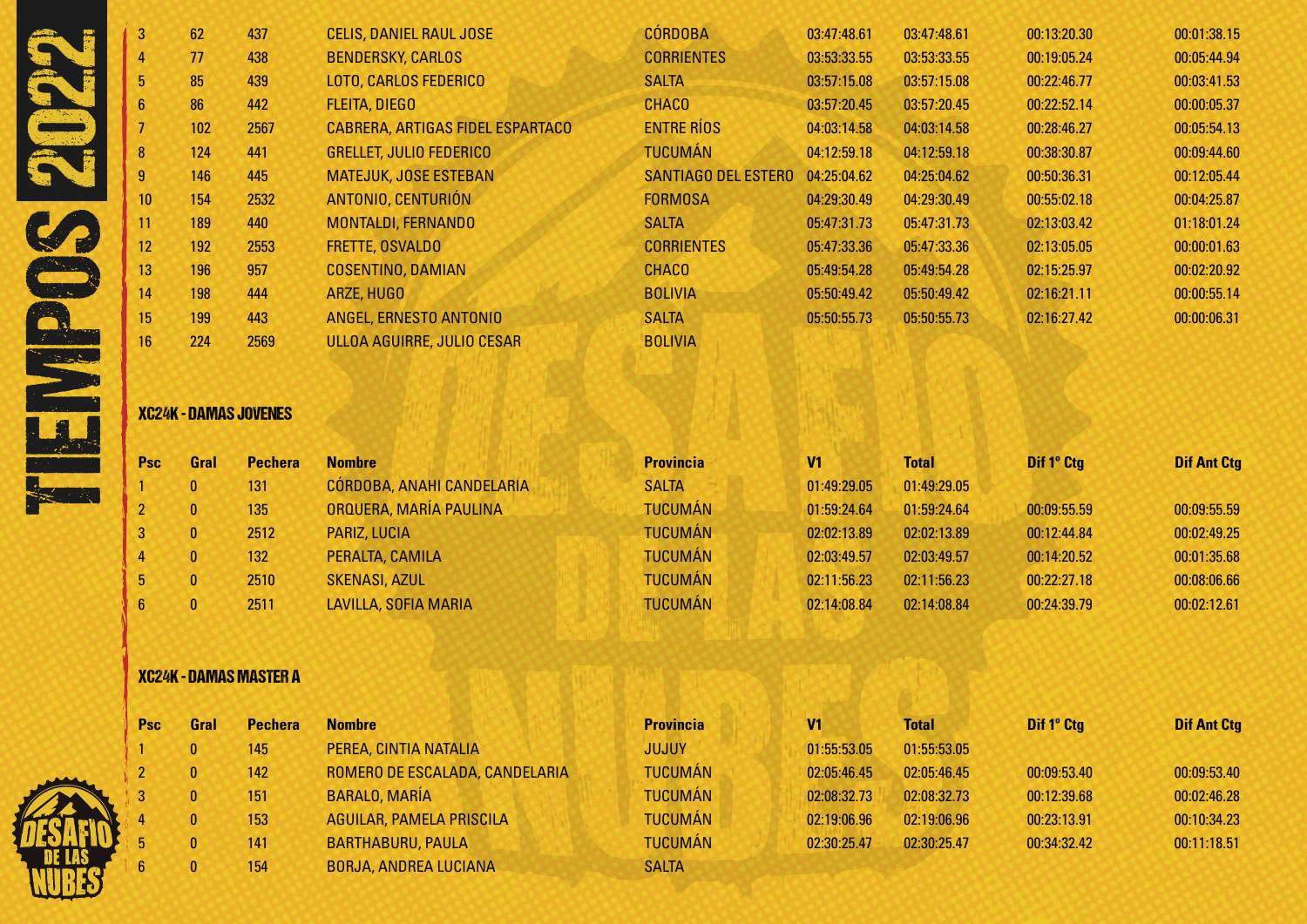|                  |                        | <b>XC24K - DAMAS MASTER B</b> |                                 |                  |                |              |             |                    |
|------------------|------------------------|-------------------------------|---------------------------------|------------------|----------------|--------------|-------------|--------------------|
| Psc              | Gral                   | <b>Pechera</b>                | <b>Nombre</b>                   | <b>Provincia</b> | V <sub>1</sub> | <b>Total</b> | Dif 1° Ctg  | <b>Dif Ant Ctg</b> |
|                  | $\mathbf{0}$           | 172                           | DURRIEU, MARÍA VICTORIA         | <b>SALTA</b>     | 01:50:12.77    | 01:50:12.77  |             |                    |
| $\overline{2}$   | $\pmb{0}$              | 187                           | <b>MEDINA, SILVIA EMILIA</b>    | <b>TUCUMÁN</b>   | 02:13:37.04    | 02:13:37.04  | 00:23:24.27 | 00:23:24.27        |
| $\mathbf 3$      | $\pmb{0}$              | 163                           | MUSOMECCI, SILVANA              | <b>TUCUMÁN</b>   | 02:21:33.10    | 02:21:33.10  | 00:31:20.33 | 00:07:56.06        |
|                  | $\mathbf{0}$           | 161                           | <b>MEDINA, IRMA ROSA</b>        | <b>TUCUMÁN</b>   | 02:24:38.44    | 02:24:38.44  | 00:34:25.67 | 00:03:05.34        |
| 5                | $\mathbf{0}$           | 162                           | <b>BEDDUR, CONSTANZA</b>        | <b>TUCUMÁN</b>   | 02:26:53.50    | 02:26:53.50  | 00:36:40.73 | 00:02:15.06        |
| $\boldsymbol{6}$ | $\mathbf{0}$           | 171                           | <b>ALVAREZ, ANA MARIA</b>       | <b>TUCUMÁN</b>   | 03:29:11.37    | 03:29:11.37  | 01:38:58.60 | 01:02:17.87        |
| $\overline{7}$   | $\mathbf{0}$           | 173                           | PINEDA, VALERIA DANIELA         | <b>TUCUMÁN</b>   |                |              |             |                    |
|                  |                        | <b>XC24K - DAMAS MENORES</b>  |                                 |                  |                |              |             |                    |
| <b>Psc</b>       | Gral                   | <b>Pechera</b>                | <b>Nombre</b>                   | <b>Provincia</b> | V <sub>1</sub> | <b>Total</b> | Dif 1° Ctg  | <b>Dif Ant Ctg</b> |
|                  | $\bf{0}$               | 137                           | <b>SALINAS, DANIELA</b>         | <b>SALTA</b>     | 02:05:22.98    | 02:05:22.98  |             |                    |
| $\overline{2}$   | $\mathbf{0}$           | 138                           | <b>BUBBOLINI, ORNELLA</b>       | <b>SALTA</b>     | 02:07:51.70    | 02:07:51.70  | 00:02:28.72 | 00:02:28.72        |
| 3                | $\mathbf{0}$           | 136                           | LAVILLA, MARIA VICTORIA         | <b>TUCUMÁN</b>   | 02:22:26.63    | 02:22:26.63  | 00:17:03.65 | 00:14:34.93        |
|                  | <b>XC24K - JOVENES</b> |                               |                                 |                  |                |              |             |                    |
| Psc              | Gral                   | <b>Pechera</b>                | <b>Nombre</b>                   | <b>Provincia</b> | V <sub>1</sub> | <b>Total</b> | Dif 1° Ctg  | <b>Dif Ant Ctg</b> |
|                  | $\bf{0}$               | 1696                          | ZAMUDIO, LUIS MIGUEL            | <b>SALTA</b>     | 01:40:33.57    | 01:40:33.57  |             |                    |
| $\overline{2}$   | $\mathbf{0}$           | 1699                          | <b>MAMANI, LUIS FERNANDO</b>    | <b>SALTA</b>     | 01:41:25.93    | 01:41:25.93  | 00:00:52.36 | 00:00:52.36        |
| 3                | $\mathbf{0}$           | 1702                          | MARTINO, MARIANO AGUSTÍN        | <b>TUCUMÁN</b>   | 01:47:15.11    | 01:47:15.11  | 00:06:41.54 | 00:05:49.18        |
| 4                | $\mathbf{0}$           | 1700                          | DILASCIO LOPEZ, AUGUSTO         | <b>SALTA</b>     | 01:51:21.52    | 01:51:21.52  | 00:10:47.95 | 00:04:06.41        |
| $\overline{5}$   | $\bf{0}$               | 1691                          | SAGASTA, JOAQUÍN                | <b>SALTA</b>     | 01:53:40.95    | 01:53:40.95  | 00:13:07.38 | 00:02:19.43        |
| $6\phantom{1}$   | $\bf{0}$               | 1704                          | <b>CASTILLO, MAURICIO DARIO</b> | <b>SALTA</b>     | 01:55:31.08    | 01:55:31.08  | 00:14:57.51 | 00:01:50.13        |
| $\overline{7}$   | $\bf{0}$               | 1692                          | <b>FLORES, FACUNDO</b>          | <b>SALTA</b>     | 01:55:47.64    | 01:55:47.64  | 00:15:14.07 | 00:00:16.56        |
| 8                | $\mathbf{0}$           | 1695                          | <b>CAYO, CRISTIAN</b>           | <b>SALTA</b>     | 01:57:48.52    | 01:57:48.52  | 00:17:14.95 | 00:02:00.88        |
| 9                | $\pmb{0}$              | 1703                          | <b>CASTILLO, ANGEL DARIO</b>    | <b>SALTA</b>     | 02:05:06.26    | 02:05:06.26  | 00:24:32.69 | 00:07:17.74        |
| 10               | $\pmb{0}$              | 1697                          | ROSAS, EZEQUIEL ALEJANDRO       | <b>SALTA</b>     | 02:15:42.28    | 02:15:42.28  | 00:35:08.71 | 00:10:36.02        |
|                  | $\bf{0}$               | 1694                          | <b>CRUZ, LUIS MAXIMILIANO</b>   | <b>TUCUMÁN</b>   | 02:30:34.99    | 02:30:34.99  | 00:50:01.42 | 00:14:52.71        |

0 1693 APAZA, SERGIO ISMAEL SALTA 03:05:45.13 03:05:45.13 01:25:11.56 00:35:10.14

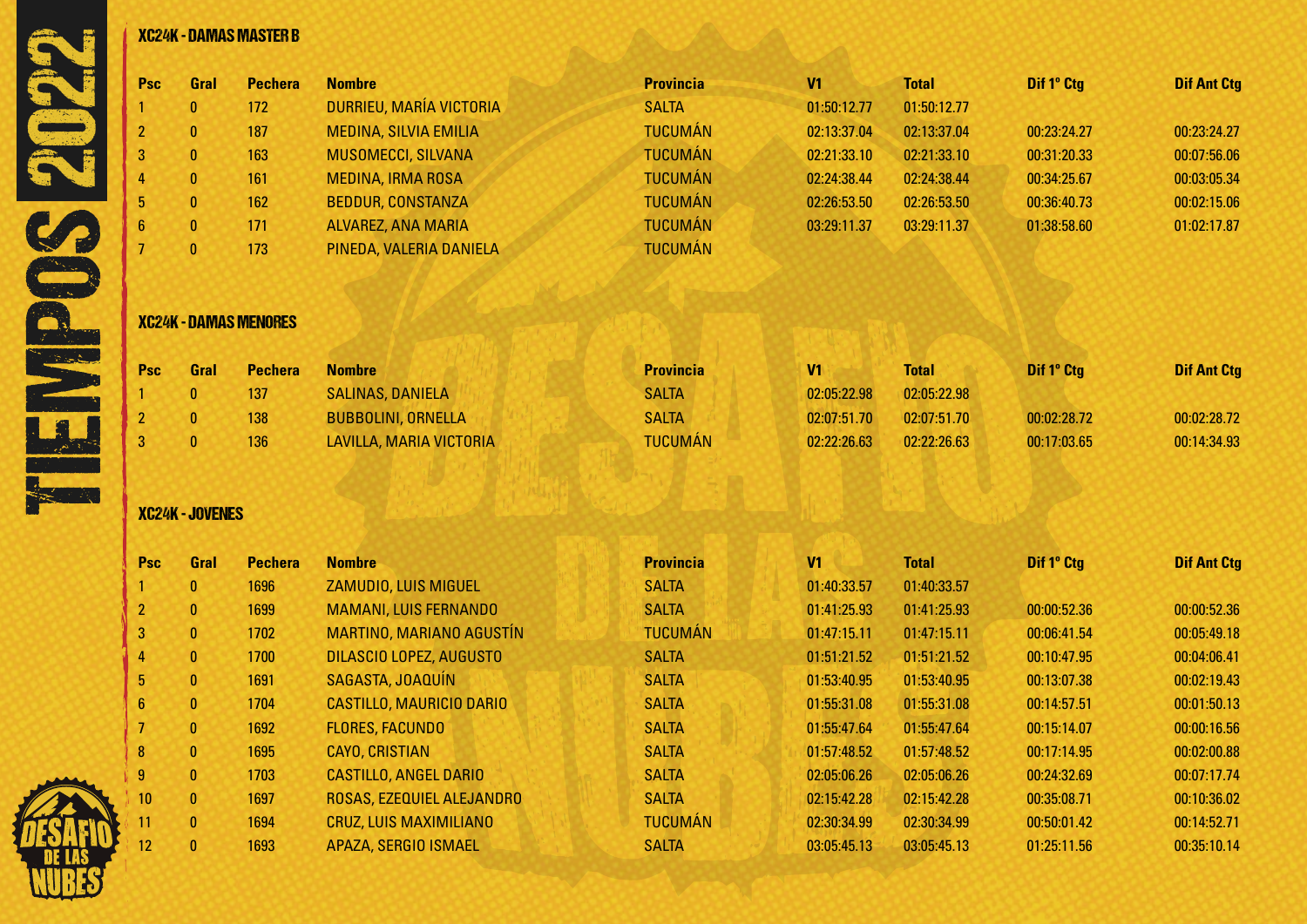| <b>Psc</b>       | Gral         | <b>Pechera</b> | <b>Nombre</b>                    | <b>Provincia</b> | V <sub>1</sub> | <b>Total</b> | Dif 1° Ctg  | <b>Dif Ant Ctg</b> |
|------------------|--------------|----------------|----------------------------------|------------------|----------------|--------------|-------------|--------------------|
|                  | $\mathbf{0}$ | 1656           | <b>CASO, BALTAZAR</b>            | <b>SALTA</b>     | 01:26:15.66    | 01:26:15.66  |             |                    |
|                  | $\mathbf{0}$ | 1658           | CORNEJO, SEGUNDO                 | <b>SALTA</b>     | 01:36:50.00    | 01:36:50.00  | 00:10:34.34 | 00:10:34.34        |
| 3                | $\bf{0}$     | 1652           | GÓMEZ NAAR, EDUARDO              | <b>SALTA</b>     | 01:41:18.40    | 01:41:18.40  | 00:15:02.74 | 00:04:28.40        |
|                  | $\mathbf{0}$ | 1667           | ROJKES, DIEGO                    | <b>TUCUMÁN</b>   | 01:42:42.68    | 01:42:42.68  | 00:16:27.02 | 00:01:24.28        |
| 5                | $\mathbf{0}$ | 1662           | RAMOS LOPEZ, CRISTHIAN RODRIGO   | <b>TUCUMÁN</b>   | 01:44:19.67    | 01:44:19.67  | 00:18:04.01 | 00:01:36.99        |
| 6                | $\mathbf{0}$ | 1654           | LEONI, FERNANDO                  | <b>SALTA</b>     | 01:45:45.58    | 01:45:45.58  | 00:19:29.92 | 00:01:25.91        |
|                  | $\bf{0}$     | 1666           | VIRGOLINI, ALBERTO IGNACIO       | <b>SALTA</b>     | 01:47:42.48    | 01:47:42.48  | 00:21:26.82 | 00:01:56.90        |
| $\mathbf{8}$     | $\mathbf{0}$ | 1653           | MANSILLA HERNAEZ, LEANDRO ADRIEL | <b>CHACO</b>     | 01:51:24.49    | 01:51:24.49  | 00:25:08.83 | 00:03:42.01        |
|                  | $\mathbf{0}$ | 1661           | <b>VILLA, DAVID MAXIMILIANO</b>  | <b>SALTA</b>     | 01:51:25.64    | 01:51:25.64  | 00:25:09.98 | 00:00:01.15        |
| 10 <sup>°</sup>  | $\mathbf{0}$ | 1659           | <b>MANES, MARTIN</b>             | <b>TUCUMÁN</b>   | 01:53:18.98    | 01:53:18.98  | 00:27:03.32 | 00:01:53.34        |
| 11               | $\mathbf{0}$ | 1664           | LUNA GONZALEZ, CESAR EDUARDO     | <b>TUCUMÁN</b>   | 01:53:52.73    | 01:53:52.73  | 00:27:37.07 | 00:00:33.75        |
| 12               | $\mathbf{0}$ | 1657           | <b>VIRGILI, SEBASTIAN</b>        | <b>SALTA</b>     | 02:01:55.26    | 02:01:55.26  | 00:35:39.60 | 00:08:02.53        |
| 13               | $\mathbf{0}$ | 1660           | SANTOS TROUVE, MARIO AGUSTIN     | <b>TUCUMÁN</b>   | 02:08:46.04    | 02:08:46.04  | 00:42:30.38 | 00:06:50.78        |
| 14               | $\mathbf{0}$ | 1651           | <b>BLANCO, JORGE EDGARDO</b>     | <b>TUCUMÁN</b>   | 02:22:30.06    | 02:22:30.06  | 00:56:14.40 | 00:13:44.02        |
| 15 <sub>15</sub> | $\mathbf{0}$ | 1665           | <b>IABNEZ, LUCAS</b>             | <b>SALTA</b>     | 03:02:51.51    | 03:02:51.51  | 01:36:35.85 | 00:40:21.45        |
| 16.              | $\mathbf{0}$ | 1655           | <b>ARIAS, ERNESTO</b>            | <b>SALTA</b>     |                |              |             |                    |

# XC24K - MASTER A2

| <b>Psc</b> | <b>Gral</b>  | <b>Pechera</b> | <b>Nombre</b>                     | <b>Provincia</b>    | V <sub>1</sub> | <b>Total</b> | Dif 1° Ctg  | <b>Dif Ant Ctg</b> |
|------------|--------------|----------------|-----------------------------------|---------------------|----------------|--------------|-------------|--------------------|
|            | $\mathbf{0}$ | 1626           | LIGORRIA, HUGO                    | <b>BUENOS AIRES</b> | 01:28:49.25    | 01:28:49.25  |             |                    |
|            | $\mathbf{0}$ | 1632           | <b>LOPEZ, JAVIER EDUARDO</b>      | <b>SALTA</b>        | 01:32:37.27    | 01:32:37.27  | 00:03:48.02 | 00:03:48.02        |
| 3          | $\mathbf{0}$ | 1645           | <b>BARAHONA, NICOLAS ARMANDO</b>  | <b>SALTA</b>        | 01:40:35.77    | 01:40:35.77  | 00:11:46.52 | 00:07:58.50        |
| 4          | $\mathbf{0}$ | 1625           | LIZÁRRAGA, BENJAMIN               | <b>SALTA</b>        | 01:41:07.87    | 01:41:07.87  | 00:12:18.62 | 00:00:32.10        |
| 5          | $\mathbf{0}$ | 1637           | MARTINEZ LETO, ALEJANDRO EZEQUIEL | <b>SALTA</b>        | 01:45:37.74    | 01:45:37.74  | 00:16:48.49 | 00:04:29.87        |
| 6          | $\mathbf{0}$ | 1647           | <b>MOYA, VICTOR DANIEL</b>        | <b>SALTA</b>        | 01:46:55.96    | 01:46:55.96  | 00:18:06.71 | 00:01:18.22        |
|            | $\mathbf{0}$ | 1638           | <b>REYNA, MIGUEL ANGEL</b>        | <b>SALTA</b>        | 01:47:12.90    | 01:47:12.90  | 00:18:23.65 | 00:00:16.94        |
| 8          | $\mathbf{0}$ | 1643           | <b>GARCIA, EZEQUIEL ANTONIO</b>   | <b>SALTA</b>        | 01:49:24.80    | 01:49:24.80  | 00:20:35.55 | 00:02:11.90        |
| 9          | $\mathbf{0}$ | 1682           | ARANGIO, CARLOS FEDERICO          | <b>SALTA</b>        | 01:52:50.52    | 01:52:50.52  | 00:24:01.27 | 00:03:25.72        |
| 10         | $\mathbf{0}$ | 1642           | <b>BRAVO, EMILIANO FRANCISCO</b>  | <b>SALTA</b>        | 01:53:24.92    | 01:53:24.92  | 00:24:35.67 | 00:00:34.40        |
| 11         | $\mathbf{0}$ | 1644           | <b>GUAYMÁS, LUCAS GABRIEL</b>     | <b>SALTA</b>        | 01:54:05.95    | 01:54:05.95  | 00:25:16.70 | 00:00:41.03        |
| 12         | $\mathbf{0}$ | 1622           | <b>ESCALANTE, JUAN PABLO</b>      | <b>SALTA</b>        | 01:55:27.98    | 01:55:27.98  | 00:26:38.73 | 00:01:22.03        |

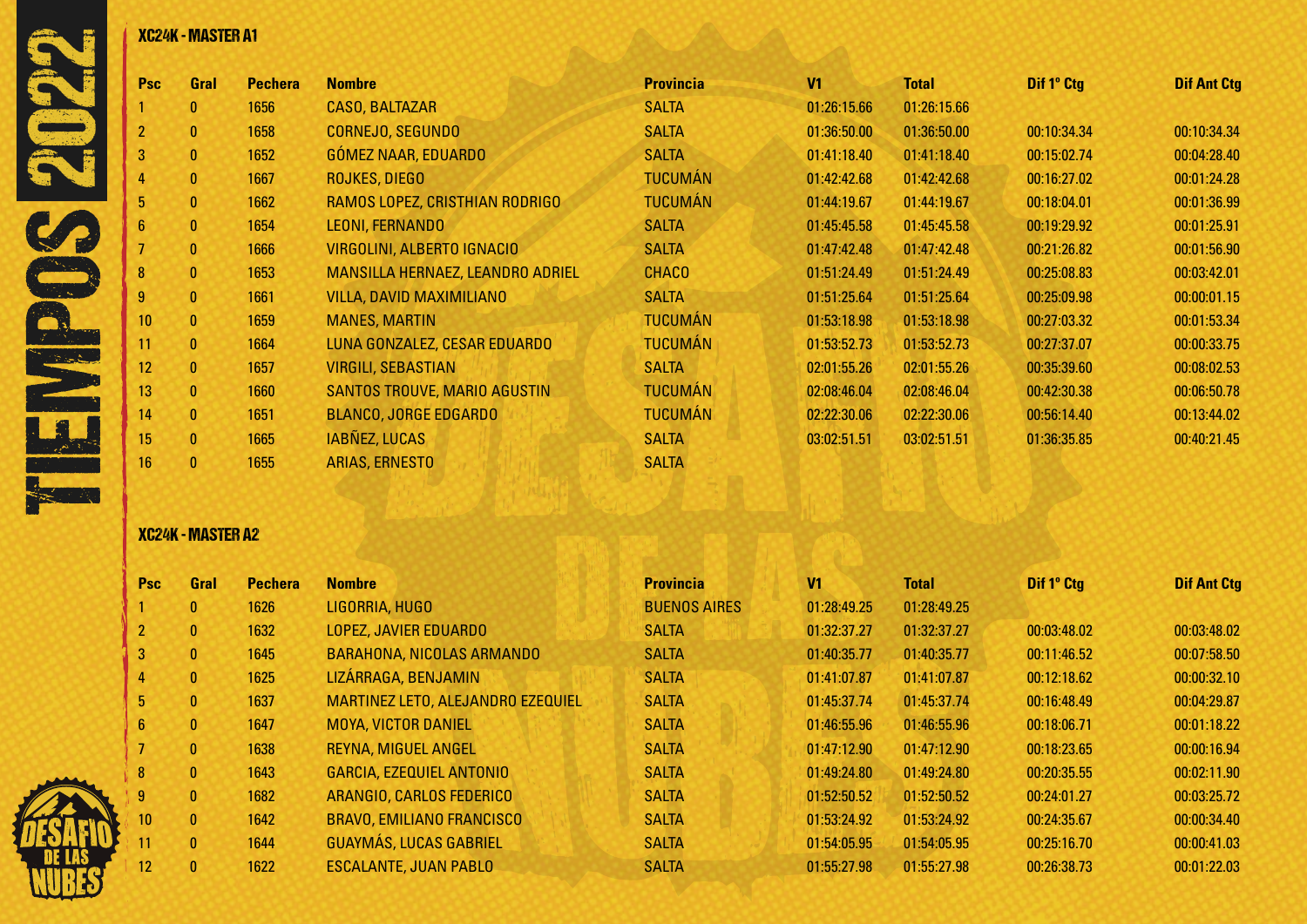|      | 13        | $\mathbf{0}$ | 1648 | SORIA, RAFAEL                  | <b>SALTA</b>    | 01:57:11.08 | 01:57:11.08 | 00:28:21.83 | 00:01:43.10 |
|------|-----------|--------------|------|--------------------------------|-----------------|-------------|-------------|-------------|-------------|
|      | 14        | $\mathbf{0}$ | 1646 | <b>FACIANO, GERMÁN ENRIQUE</b> | <b>TUCUMÁN</b>  | 01:58:26.76 | 01:58:26.76 | 00:29:37.51 | 00:01:15.68 |
|      | 15        | $\mathbf{0}$ | 1628 | LUNA, GIANCARLO                | <b>SANTA FE</b> | 01:58:34.54 | 01:58:34.54 | 00:29:45.29 | 00:00:07.78 |
|      | 16        | $\mathbf{0}$ | 1640 | RODRIGUEZ, ALEJANDRO           | <b>SALTA</b>    | 02:02:01.76 | 02:02:01.76 | 00:33:12.51 | 00:03:27.22 |
|      | 17        | $\mathbf{0}$ | 1636 | DIAZ, CARLOS MARTIN            | <b>TUCUMÁN</b>  | 02:04:56.01 | 02:04:56.01 | 00:36:06.76 | 00:02:54.25 |
|      | <b>18</b> | $\mathbf{0}$ | 1627 | PARADA, MAURICIO               | <b>SALTA</b>    | 02:06:23.79 | 02:06:23.79 | 00:37:34.54 | 00:01:27.78 |
|      | 19        | $\mathbf{0}$ | 1683 | ROJAS, JOSÉ DANIEL             | <b>SALTA</b>    | 02:09:16.60 | 02:09:16.60 | 00:40:27.35 | 00:02:52.81 |
|      | 20        | $\mathbf{0}$ | 1621 | ROSALES, MAXIMILIANO           | <b>TUCUMÁN</b>  | 02:10:14.91 | 02:10:14.91 | 00:41:25.66 | 00:00:58.31 |
|      | 21        | $\mathbf{0}$ | 1684 | GALO, GABRIEL                  | <b>TUCUMÁN</b>  | 02:11:36.85 | 02:11:36.85 | 00:42:47.60 | 00:01:21.94 |
|      | 22        | $\mathbf{0}$ | 1641 | <b>GONZALEZ, JOSE GERARDO</b>  | <b>TUCUMÁN</b>  | 02:11:41.83 | 02:11:41.83 | 00:42:52.58 | 00:00:04.98 |
|      | 23        | $\mathbf{0}$ | 1634 | LAMAS, RAMIRO EDUARDO          | <b>SALTA</b>    | 02:12:47.41 | 02:12:47.41 | 00:43:58.16 | 00:01:05.58 |
|      | 24        | $\mathbf{0}$ | 1630 | <b>SPUCCHES, SEBASTIÁN</b>     | <b>SALTA</b>    | 02:14:44.75 | 02:14:44.75 | 00:45:55.50 | 00:01:57.34 |
|      | 25        | $\mathbf{0}$ | 1631 | ARGIBAY, HUGO                  | <b>SALTA</b>    | 02:15:03.91 | 02:15:03.91 | 00:46:14.66 | 00:00:19.16 |
|      | 26        | $\mathbf{0}$ | 1623 | ALBORNOZ, MARTIN               | <b>TUCUMÁN</b>  | 02:18:31.10 | 02:18:31.10 | 00:49:41.85 | 00:03:27.19 |
| ست ب | 27        | $\mathbf{0}$ | 1685 | ROJAS, FEDERICO                | <b>SALTA</b>    | 02:38:07.17 | 02:38:07.17 | 01:09:17.92 | 00:19:36.07 |
|      | 28        | $\mathbf{0}$ | 1633 | <b>GALLO, DIEGO SEBASTIAN</b>  | <b>SALTA</b>    | 02:53:52.86 | 02:53:52.86 | 01:25:03.61 | 00:15:45.69 |
|      | 29        | $\mathbf{0}$ | 1639 | PINTO FAREL, JUAN ANTONIO      | <b>SALTA</b>    | 02:54:53.32 | 02:54:53.32 | 01:26:04.07 | 00:01:00.46 |
|      | 30        | $\mathbf{0}$ | 1629 | <b>MASSA, CESAR</b>            | <b>SALTA</b>    | 03:06:09.47 | 03:06:09.47 | 01:37:20.22 | 00:11:16.15 |
|      | 31        | 0            | 1624 | <b>GRAMAJO, GUSTAVO</b>        | <b>SALTA</b>    |             |             |             |             |
|      |           |              |      |                                |                 |             |             |             |             |

# XC24K - MASTER B1

| <b>Psc</b>     | Gral         | <b>Pechera</b> | <b>Nombre</b>                          | <b>Provincia</b> | V <sub>1</sub> | <b>Total</b> | Dif 1° Ctg  | <b>Dif Ant Ctg</b> |
|----------------|--------------|----------------|----------------------------------------|------------------|----------------|--------------|-------------|--------------------|
|                | $\mathbf{0}$ | 717            | YSA MASSA, JULIO EDUARDO               | <b>TUCUMÁN</b>   | 01:31:38.65    | 01:31:38.65  |             |                    |
|                | $\mathbf{0}$ | 749            | RODO, GASTON                           | <b>SALTA</b>     | 01:40:06.81    | 01:40:06.81  | 00:08:28.16 | 00:08:28.16        |
| 3              | $\mathbf{0}$ | 730            | ROJAS, GUILLERMO                       | <b>TUCUMÁN</b>   | 01:42:30.00    | 01:42:30.00  | 00:10:51.35 | 00:02:23.19        |
| 4              | $\mathbf{0}$ | 734            | OÑA, VALENTIN                          | <b>SALTA</b>     | 01:43:00.10    | 01:43:00.10  | 00:11:21.45 | 00:00:30.10        |
| 5 <sup>1</sup> | $\mathbf{0}$ | 747            | ROBLES, GASTÓN                         | <b>TUCUMÁN</b>   | 01:46:09.93    | 01:46:09.93  | 00:14:31.28 | 00:03:09.83        |
| $6\phantom{.}$ | $\mathbf{0}$ | 724            | <b>TOLDO, CRISTIAN MAXIMILIANO</b>     | <b>SALTA</b>     | 01:46:21.80    | 01:46:21.80  | 00:14:43.15 | 00:00:11.87        |
|                | $\mathbf{0}$ | 752            | <b>FORNACIARI, PABLO FEDERICO</b>      | <b>TUCUMÁN</b>   | 01:46:39.18    | 01:46:39.18  | 00:15:00.53 | 00:00:17.38        |
| 8              | $\bf{0}$     | 736            | <b>GONZALEZ, AGUSTIN</b>               | <b>SALTA</b>     | 01:48:49.71    | 01:48:49.71  | 00:17:11.06 | 00:02:10.53        |
| 9              | $\mathbf{0}$ | 746            | <b>GALLARDO APARICIO, JORGE MARTIN</b> | <b>SALTA</b>     | 01:54:24.49    | 01:54:24.49  | 00:22:45.84 | 00:05:34.78        |
| 10             | $\mathbf{0}$ | 729            | <b>OLMOS, CRISTIAN ANDRES</b>          | <b>SALTA</b>     | 02:00:09.89    | 02:00:09.89  | 00:28:31.24 | 00:05:45.40        |
| 11             | $\mathbf{0}$ | 727            | LÓPEZ, CARLOS ALFREDO                  | <b>SALTA</b>     | 02:00:12.76    | 02:00:12.76  | 00:28:34.11 | 00:00:02.87        |
| 12             | $\mathbf{0}$ | 751            | <b>VELASCO, ÁLVARO MATIAS</b>          | <b>TUCUMÁN</b>   | 02:00:24.55    | 02:00:24.55  | 00:28:45.90 | 00:00:11.79        |
| 13             | $\mathbf{0}$ | 745            | <b>MURPHY, SANTIAGO</b>                | <b>SALTA</b>     | 02:00:34.08    | 02:00:34.08  | 00:28:55.43 | 00:00:09.53        |

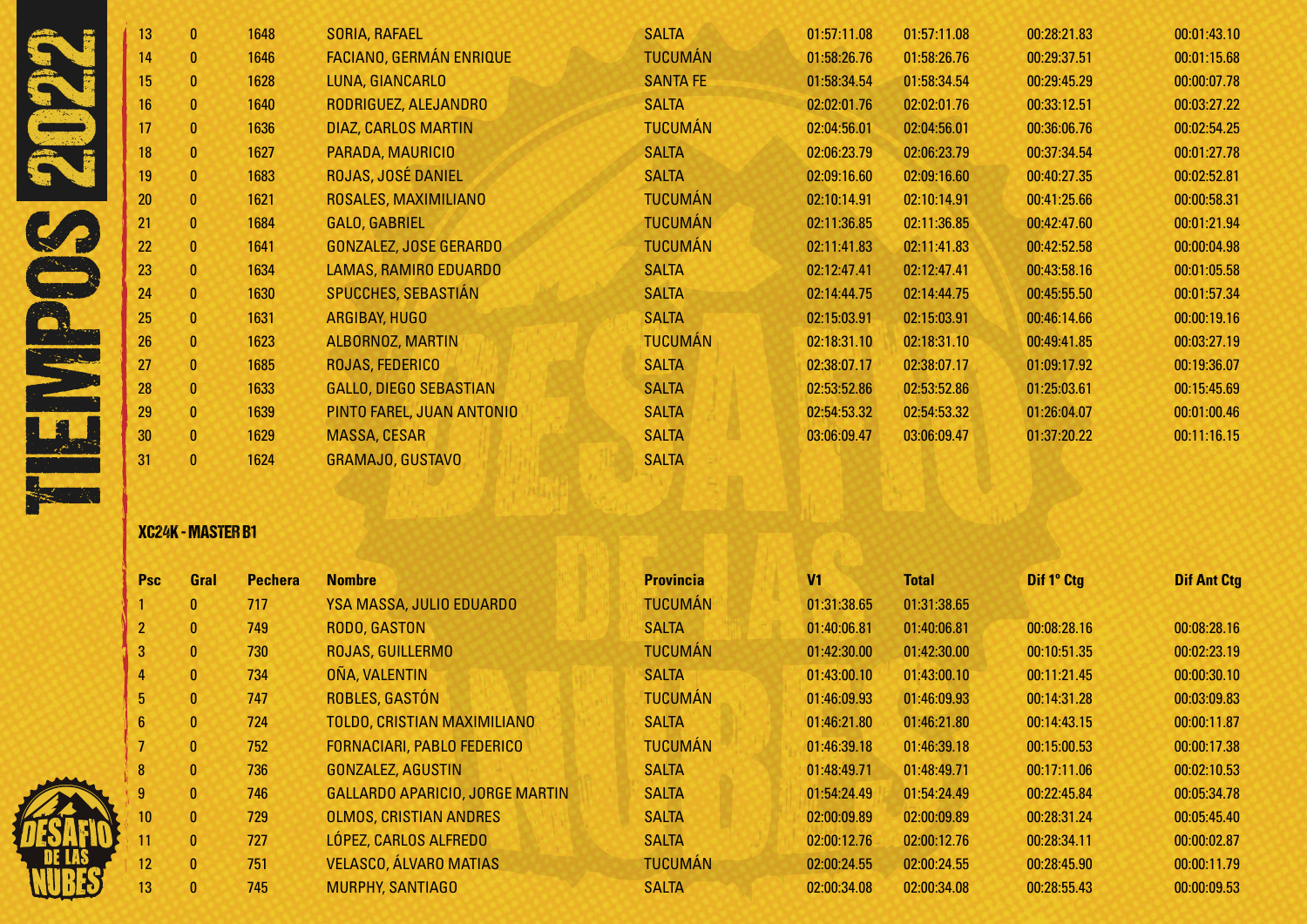|                            | 14 | $\mathbf{0}$ | 743 | <b>HELGUERA, PABLO ANDRES</b>   | <b>TUCUMÁN</b>      | 02:01:06.73 | 02:01:06.73 | 00:29:28.08 | 00:00:32.65 |
|----------------------------|----|--------------|-----|---------------------------------|---------------------|-------------|-------------|-------------|-------------|
|                            | 15 | 0            | 722 | <b>GARCIA, ALEJANDRO</b>        | <b>TUCUMÁN</b>      | 02:01:08.09 | 02:01:08.09 | 00:29:29.44 | 00:00:01.36 |
|                            | 16 | $\mathbf{0}$ | 737 | <b>CORDOBA, ARTURO EZEQUIEL</b> | <b>SALTA</b>        | 02:02:06.51 | 02:02:06.51 | 00:30:27.86 | 00:00:58.42 |
|                            | 17 | $\mathbf{0}$ | 748 | DE MONASTERIO, DIEGO            | <b>SALTA</b>        | 02:02:26.73 | 02:02:26.73 | 00:30:48.08 | 00:00:20.22 |
|                            | 18 | $\mathbf{0}$ | 754 | <b>GARCÍA, RAFAEL</b>           | <b>SALTA</b>        | 02:03:47.82 | 02:03:47.82 | 00:32:09.17 | 00:01:21.09 |
|                            | 19 | $\mathbf{0}$ | 726 | MAURIÑO, GUILLERMO DANIEL       | <b>TUCUMÁN</b>      | 02:07:45.88 | 02:07:45.88 | 00:36:07.23 | 00:03:58.06 |
|                            | 20 | $\mathbf{0}$ | 731 | ALVAREZ, LEONARDO CRUZ          | <b>TUCUMÁN</b>      | 02:09:37.01 | 02:09:37.01 | 00:37:58.36 | 00:01:51.13 |
|                            | 21 | $\mathbf{0}$ | 753 | <b>ESPECHE, ADRIAN GABRIEL</b>  | <b>SALTA</b>        | 02:10:33.48 | 02:10:33.48 | 00:38:54.83 | 00:00:56.47 |
|                            | 22 | $\mathbf{0}$ | 732 | <b>GONZALEZ, DARIO LEONARDO</b> | <b>TUCUMÁN</b>      | 02:11:49.56 | 02:11:49.56 | 00:40:10.91 | 00:01:16.08 |
|                            | 23 | $\mathbf{0}$ | 716 | RODRIGUEZ, ADOLFO DANTE         | <b>SALTA</b>        | 02:13:40.63 | 02:13:40.63 | 00:42:01.98 | 00:01:51.07 |
|                            | 24 | $\mathbf{0}$ | 718 | LIENDRO, JUAN PABLO             | <b>SALTA</b>        | 02:18:51.25 | 02:18:51.25 | 00:47:12.60 | 00:05:10.62 |
|                            | 25 | $\mathbf{0}$ | 721 | LIZONDO, PATRICIO               | <b>TUCUMÁN</b>      | 02:19:56.65 | 02:19:56.65 | 00:48:18.00 | 00:01:05.40 |
|                            | 26 | $\mathbf{0}$ | 742 | ANDRADA, GERMAN ERNESTO         | SANTIAGO DEL ESTERO | 02:25:35.00 | 02:25:35.00 | 00:53:56.35 | 00:05:38.35 |
|                            | 27 | $\mathbf{0}$ | 735 | ROMANO, ENRIQUE EDUARDO         | <b>SALTA</b>        | 02:25:36.28 | 02:25:36.28 | 00:53:57.63 | 00:00:01.28 |
| لي المناسبية.<br>المناسبية | 28 | $\mathbf{0}$ | 720 | ZURITA, DIEGO ARMANDO           | <b>TUCUMÁN</b>      | 02:25:40.87 | 02:25:40.87 | 00:54:02.22 | 00:00:04.59 |
|                            | 29 | $\mathbf{0}$ | 740 | <b>CRUZ, ESTEBAN</b>            | <b>TUCUMÁN</b>      | 02:28:20.75 | 02:28:20.75 | 00:56:42.10 | 00:02:39.88 |
|                            | 30 | $\mathbf{0}$ | 733 | <b>BRANDAN, OSCAR GREGORIO</b>  | <b>TUCUMÁN</b>      | 02:47:45.71 | 02:47:45.71 | 01:16:07.06 | 00:19:24.96 |
|                            | 31 | $\mathbf{0}$ | 750 | MARTEARENA, RAMIRO FRANCISCO    | <b>SALTA</b>        | 03:07:49.85 | 03:07:49.85 | 01:36:11.20 | 00:20:04.14 |
|                            | 32 | $\mathbf{0}$ | 739 | PINCHETTI, FERNANDO             | <b>SALTA</b>        | 03:13:53.77 | 03:13:53.77 | 01:42:15.12 | 00:06:03.92 |
|                            | 33 | $\mathbf{0}$ | 744 | <b>SALMEN, DAVID EDUARDO</b>    | <b>TUCUMÁN</b>      | 03:30:48.71 | 03:30:48.71 | 01:59:10.06 | 00:16:54.94 |
|                            | 34 | $\mathbf{0}$ | 719 | LOPEZ, DIEGO OSCAR              | <b>TUCUMÁN</b>      |             |             |             |             |
|                            | 35 | 0            | 723 | RIVERO URDINEZ, JUAN JOSE       | <b>SALTA</b>        |             |             |             |             |
|                            | 36 | $\mathbf{0}$ | 725 | <b>BAZZONI, CARLOS ANDRÉS</b>   | <b>SALTA</b>        |             |             |             |             |
|                            | 37 | 0            | 741 | <b>CULASSO, ARIEL HERNANDO</b>  | <b>SALTA</b>        |             |             |             |             |

# XC24K - MASTER B2

| Psc             | Gral         | <b>Pechera</b> | <b>Nombre</b>                | <b>Provincia</b> | V1          | <b>Total</b> | Dif 1° Ctg  | <b>Dif Ant Ctg</b> |
|-----------------|--------------|----------------|------------------------------|------------------|-------------|--------------|-------------|--------------------|
|                 | $\mathbf{0}$ | 684            | SALERNO, DAMIAN ANGEL        | <b>SALTA</b>     | 01:28:22.28 | 01:28:22.28  |             |                    |
| $\overline{2}$  | $\mathbf{0}$ | 696            | PICATTO, CARLOS FEDERICO     | <b>SALTA</b>     | 01:40:37.46 | 01:40:37.46  | 00:12:15.18 | 00:12:15.18        |
| $\vert 3 \vert$ | $\mathbf{0}$ | 700            | <b>OLIVARES, JOSÉ MANUEL</b> | <b>SALTA</b>     | 01:41:16.62 | 01:41:16.62  | 00:12:54.34 | 00:00:39.16        |
| 4               | $\mathbf{0}$ | 676            | ARNEDO, DANIEL               | <b>SALTA</b>     | 01:48:27.93 | 01:48:27.93  | 00:20:05.65 | 00:07:11.31        |
| 5               | $\mathbf{0}$ | 688            | OPORTO, MAURICIO NICOLAS     | <b>CHUBUT</b>    | 01:48:43.52 | 01:48:43.52  | 00:20:21.24 | 00:00:15.59        |
| $6\phantom{1}$  | $\mathbf{0}$ | 690            | DECARA, LAUREANO IVAN        | <b>CHUBUT</b>    | 01:48:44.40 | 01:48:44.40  | 00:20:22.12 | 00:00:00.88        |
|                 | $\mathbf{0}$ | 691            | <b>LANG, LUCAS ANDRES</b>    | <b>CHUBUT</b>    | 01:49:47.90 | 01:49:47.90  | 00:21:25.62 | 00:01:03.50        |
| 8               | $\mathbf{0}$ | 678            | ANAQUIN, ANIBAL              | <b>SALTA</b>     | 01:49:53.52 | 01:49:53.52  | 00:21:31.24 | 00:00:05.62        |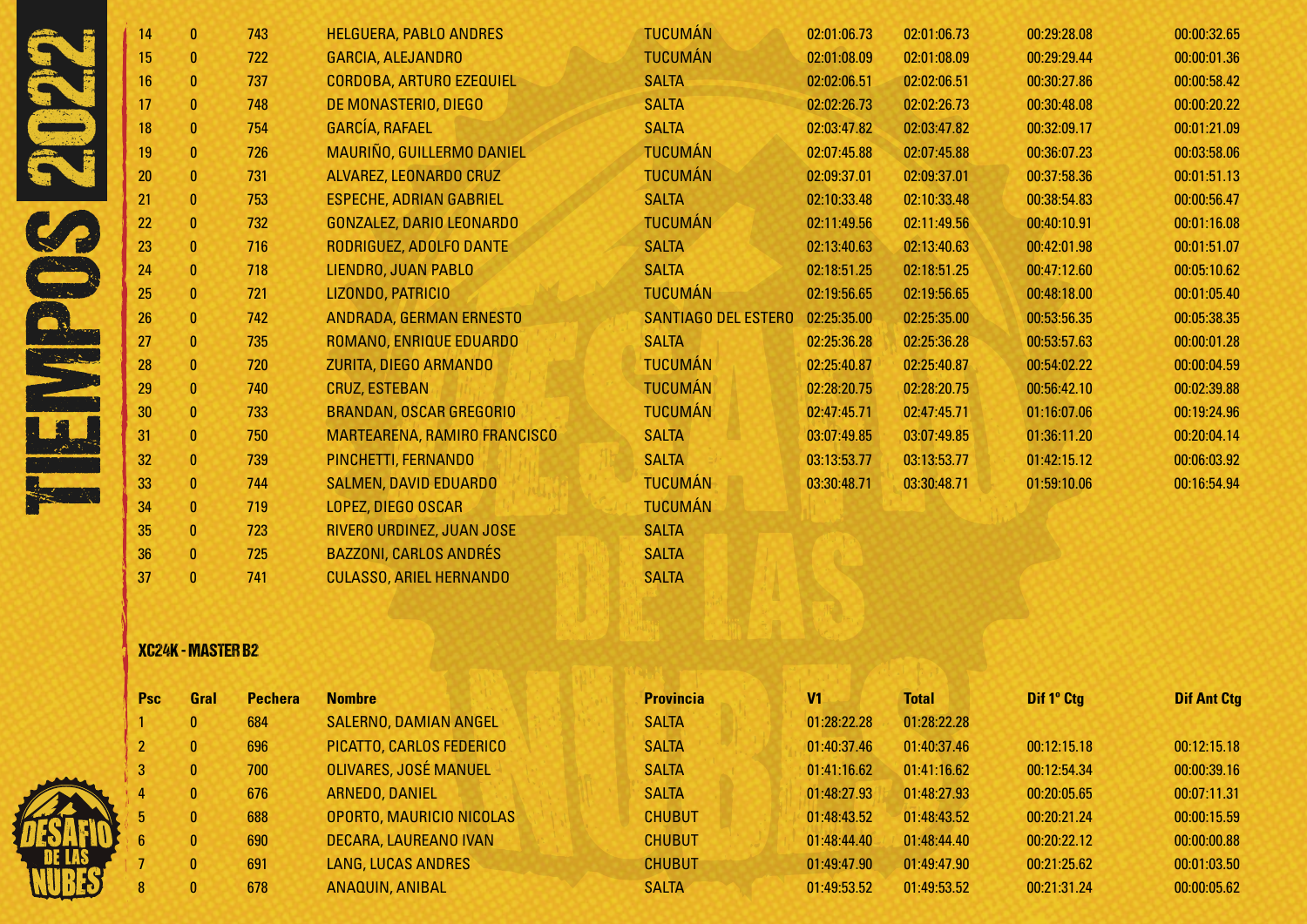|             | 9  | $\mathbf{0}$ | 693  | <b>MARI, MATIAS</b>          | <b>SALTA</b>   | 01:52:10.88 | 01:52:10.88 | 00:23:48.60 | 00:02:17.36 |
|-------------|----|--------------|------|------------------------------|----------------|-------------|-------------|-------------|-------------|
|             | 10 | $\mathbf{0}$ | 683  | OYARZABAL, HERNAN            | <b>TUCUMÁN</b> | 01:55:26.39 | 01:55:26.39 | 00:27:04.11 | 00:03:15.51 |
|             | 11 | $\mathbf{0}$ | 701  | CARDOZO, JUAN CARLOS         | <b>SALTA</b>   | 02:01:35.89 | 02:01:35.89 | 00:33:13.61 | 00:06:09.50 |
|             | 12 | $\mathbf{0}$ | 2503 | SARAVIA, ALVARO              | <b>SALTA</b>   | 02:01:42.58 | 02:01:42.58 | 00:33:20.30 | 00:00:06.69 |
|             | 13 | $\mathbf{0}$ | 686  | <b>MANINO, BRUNO</b>         | <b>TUCUMÁN</b> | 02:02:09.04 | 02:02:09.04 | 00:33:46.76 | 00:00:26.46 |
|             | 14 | $\mathbf{0}$ | 687  | ALONSO, JUAN MANUEL          | <b>CHUBUT</b>  | 02:02:24.11 | 02:02:24.11 | 00:34:01.83 | 00:00:15.07 |
|             | 15 | $\mathbf{0}$ | 689  | <b>GINGINS, NUMA LUIS</b>    | <b>CHUBUT</b>  | 02:02:39.70 | 02:02:39.70 | 00:34:17.42 | 00:00:15.59 |
|             | 16 | $\mathbf{0}$ | 699  | ROMERO, JUAN ESTEBAN         | <b>SALTA</b>   | 02:03:46.42 | 02:03:46.42 | 00:35:24.14 | 00:01:06.72 |
|             | 17 | $\mathbf{0}$ | 697  | NIZ, HECTOR                  | <b>TUCUMÁN</b> | 02:04:25.89 | 02:04:25.89 | 00:36:03.61 | 00:00:39.47 |
|             | 18 | $\mathbf{0}$ | 680  | TAMARGO, PABLO BAUTISTA      | <b>TUCUMÁN</b> | 02:04:38.07 | 02:04:38.07 | 00:36:15.79 | 00:00:12.18 |
|             | 19 | $\mathbf{0}$ | 2502 | <b>LOPRESTTI, AGUSTIN</b>    | <b>SALTA</b>   | 02:04:46.64 | 02:04:46.64 | 00:36:24.36 | 00:00:08.57 |
|             | 20 | $\mathbf{0}$ | 679  | LEYES, JUAN PABLO            | <b>SALTA</b>   | 02:04:54.73 | 02:04:54.73 | 00:36:32.45 | 00:00:08.09 |
|             | 21 | $\mathbf{0}$ | 698  | <b>QUELAS, VICTOR FABIAN</b> | <b>TUCUMÁN</b> | 02:07:00.14 | 02:07:00.14 | 00:38:37.86 | 00:02:05.41 |
|             | 22 | 0            | 695  | DOMINGO, GABRIEL             | <b>SALTA</b>   | 02:09:32.60 | 02:09:32.60 | 00:41:10.32 | 00:02:32.46 |
| ستكرسته الأ | 23 | $\mathbf{0}$ | 694  | LIBRE, OSCAR PATRICIO        | <b>CHACO</b>   | 02:16:38.47 | 02:16:38.47 | 00:48:16.19 | 00:07:05.87 |
|             | 24 | $\mathbf{0}$ | 677  | <b>BISDORFF, MARTIN</b>      | <b>SALTA</b>   | 02:18:34.34 | 02:18:34.34 | 00:50:12.06 | 00:01:55.87 |
|             | 25 | $\mathbf{0}$ | 2504 | DEL PINO, MARCO JOSÉ         | <b>TUCUMÁN</b> | 03:00:01.12 | 03:00:01.12 | 01:31:38.84 | 00:41:26.78 |
|             | 26 | $\mathbf{0}$ | 681  | ROSALES, SERGIO HUGO         | <b>TUCUMÁN</b> | 03:26:10.81 | 03:26:10.81 | 01:57:48.53 | 00:26:09.69 |
|             | 27 | $\mathbf{0}$ | 682  | APEL, GUILLERMO EZEQUIEL     | <b>TUCUMÁN</b> |             |             |             |             |
|             | 28 |              | 685  | MENDOZA, PABLO               | <b>TUCUMÁN</b> |             |             |             |             |

# XC24K - MASTER C1

<u> 41</u>

| <b>Psc</b>      | Gral         | <b>Pechera</b> | <b>Nombre</b>                         | <b>Provincia</b> | V <sub>1</sub> | <b>Total</b> | Dif 1° Ctg  | <b>Dif Ant Ctg</b> |
|-----------------|--------------|----------------|---------------------------------------|------------------|----------------|--------------|-------------|--------------------|
|                 | $\mathbf{0}$ | 661            | <b>GARCIA SANTOS, DANIEL FEDERICO</b> | <b>SALTA</b>     | 01:36:05.06    | 01:36:05.06  |             |                    |
|                 | $\mathbf{0}$ | 660            | PATRON COSTAS, FRANCISCO JOSE         | <b>SALTA</b>     | 01:40:16.37    | 01:40:16.37  | 00:04:11.31 | 00:04:11.31        |
| $\mathbf{3}$    | $\mathbf{0}$ | 665            | LOPEZ, GUSTAVO MANUEL                 | <b>CATAMARCA</b> | 01:46:15.80    | 01:46:15.80  | 00:10:10.74 | 00:05:59.43        |
| 4               | $\mathbf{0}$ | 655            | <b>TORCIVIA, EDUARDO ANGEL</b>        | <b>SALTA</b>     | 01:49:52.32    | 01:49:52.32  | 00:13:47.26 | 00:03:36.52        |
| 5.              | $\mathbf{0}$ | 667            | <b>FERRARI, HERNAN</b>                | <b>SALTA</b>     | 01:50:47.83    | 01:50:47.83  | 00:14:42.77 | 00:00:55.51        |
| $6\phantom{.}$  | $\mathbf{0}$ | 666            | <b>CORNEJO, DAVID FRANCISCO</b>       | <b>SALTA</b>     | 01:51:53.11    | 01:51:53.11  | 00:15:48.05 | 00:01:05.28        |
|                 | $\mathbf{0}$ | 651            | ORTIZ, JOSE ANTONIO                   | <b>SALTA</b>     | 01:53:16.52    | 01:53:16.52  | 00:17:11.46 | 00:01:23.41        |
| 8               | $\mathbf{0}$ | 659            | DE SINGLAU, PABLO DANIEL              | <b>SALTA</b>     | 02:00:54.01    | 02:00:54.01  | 00:24:48.95 | 00:07:37.49        |
| 9               | $\mathbf{0}$ | 662            | <b>OCON, JUAN CARLOS</b>              | <b>SALTA</b>     | 02:03:54.81    | 02:03:54.81  | 00:27:49.75 | 00:03:00.80        |
| 10 <sup>°</sup> | $\mathbf{0}$ | 654            | GONZALEZ, FAVIO RODOLFO               | <b>SALTA</b>     | 02:06:56.73    | 02:06:56.73  | 00:30:51.67 | 00:03:01.92        |
| 11              | $\mathbf{0}$ | 664            | DORIGATO, DIEGO                       | <b>SALTA</b>     | 02:08:54.85    | 02:08:54.85  | 00:32:49.79 | 00:01:58.12        |
| 12 <sup>2</sup> | $\mathbf{0}$ | 652            | RODRIGUEZ, FERNANDO FABIAN            | <b>TUCUMÁN</b>   | 02:10:18.14    | 02:10:18.14  | 00:34:13.08 | 00:01:23.29        |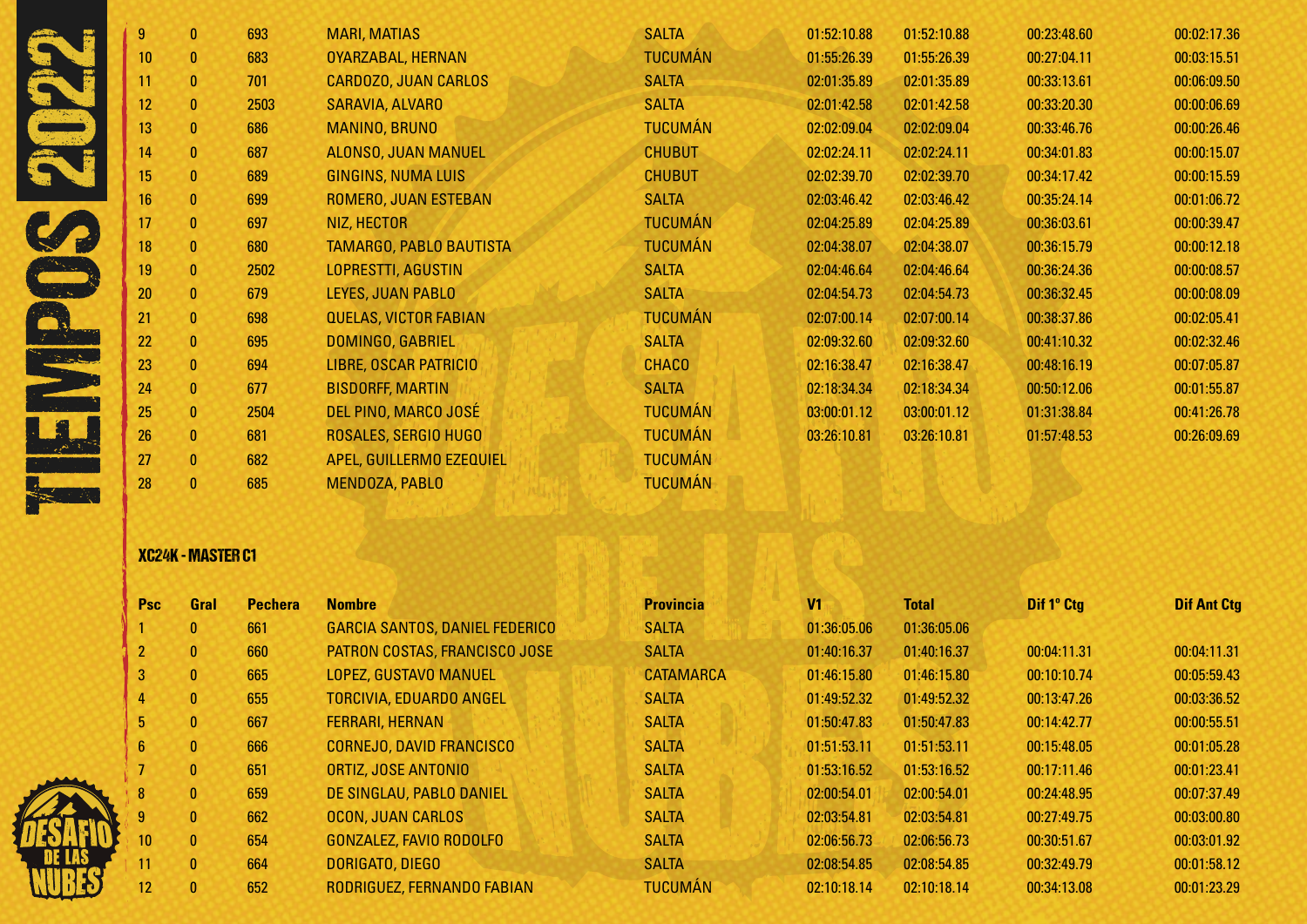| 13 | 656 | LAZARO, RAUL               | <b>TUCUMÁN</b>      | 02:30:35.62 | 02:30:35.62 | 00:54:30.56 | 00:20:17.48 |
|----|-----|----------------------------|---------------------|-------------|-------------|-------------|-------------|
| 14 | 653 | <b>SOLIS, OMAR ENRIQUE</b> | <b>CHACO</b>        | 03:24:26.97 | 03:24:26.97 | 01:48:21.91 | 00:53:51.35 |
| 15 | 657 | KIESSNER, RODOLFO          | <b>SALTA</b>        | 03:46:20.08 | 03:46:20.08 | 02:10:15.02 | 00:21:53.11 |
| 16 | 658 | DOMENE, OSBALDO OMAR       | <b>SANTA CRUZ</b>   |             |             |             |             |
|    | 663 | <b>GEGENSCHATZ, ALAN</b>   | <b>BUENOS AIRES</b> |             |             |             |             |
|    |     |                            |                     |             |             |             |             |

## XC24K - MASTER C2 Y D

| <b>Psc</b> | Gral | <b>Pechera</b> | <b>Nombre</b>             | <b>Provincia</b> | V <sub>1</sub> | <b>Total</b> | Dif 1° Ctg  | <b>Dif Ant Ctg</b> |
|------------|------|----------------|---------------------------|------------------|----------------|--------------|-------------|--------------------|
|            | 0    | 213            | ARIAS, DARIO              | <b>SALTA</b>     | 01:53:01.46    | 01:53:01.46  |             |                    |
|            |      | 206            | <b>TAPIA, RUBEN OSCAR</b> | <b>SALTA</b>     | 01:57:47.36    | 01:57:47.36  | 00:04:45.90 | 00:04:45.90        |
|            | 0    | 207            | <b>JUNCOSA, CARLOS</b>    | <b>SALTA</b>     | 02:00:56.36    | 02:00:56.36  | 00:07:54.90 | 00:03:09.00        |
|            | 0    | 216            | MAINOLI, EZEQUIEL GONZALO | <b>SALTA</b>     | 02:18:29.35    | 02:18:29.35  | 00:25:27.89 | 00:17:32.99        |
|            |      | 212            | DEL PINO, FERNANDO        | <b>JUJUY</b>     | 03:04:59.62    | 03:04:59.62  | 01:11:58.16 | 00:46:30.27        |

### XC24K - MENORES

| <b>Psc</b>     | Gral         | <b>Pechera</b> | <b>Nombre</b>                  | <b>Provincia</b> | V <sub>1</sub> | <b>Total</b> | Dif 1° Ctg  | <b>Dif Ant Ctg</b> |
|----------------|--------------|----------------|--------------------------------|------------------|----------------|--------------|-------------|--------------------|
|                | $\mathbf{0}$ | 196            | MORA, LEONARDO                 | <b>SALTA</b>     | 01:40:41.75    | 01:40:41.75  |             |                    |
| $\overline{2}$ | $\mathbf{0}$ | 193            | CHILIGUAY, LUCIANO NICOLÁS     | <b>SALTA</b>     | 01:46:15.26    | 01:46:15.26  | 00:05:33.51 | 00:05:33.51        |
|                | $\mathbf{0}$ | 191            | ARIAS, NICOLAS                 | <b>TUCUMÁN</b>   | 01:56:48.76    | 01:56:48.76  | 00:16:07.01 | 00:10:33.50        |
| $\overline{4}$ | $\mathbf{0}$ | 195            | <b>TARIFA, VICTOR GIULIANO</b> | <b>SALTA</b>     | 02:01:22.88    | 02:01:22.88  | 00:20:41.13 | 00:04:34.12        |
| 5.             | $\mathbf{0}$ | 194            | TEJERINA, TOBÍAS VALENTÍN      | <b>SALTA</b>     | 02:42:49.96    | 02:42:49.96  | 01:02:08.21 | 00:41:27.08        |
| 6.             | $\mathbf{0}$ | 192            | KIESSNER (H), RODOLFO          | <b>SALTA</b>     | 03:51:18.36    | 03:51:18.36  | 02:10:36.61 | 01:08:28.40        |

# XC40K - DAMAS ELITE

| Psc | Gral            | <b>Pechera</b> | <b>Nombre</b>             | <b>Provincia</b> | V1          | <b>Total</b> | Dif 1° Ctg  | <b>Dif Ant Ctg</b> |
|-----|-----------------|----------------|---------------------------|------------------|-------------|--------------|-------------|--------------------|
|     |                 | 235            | SILMAN, ALDANA            | <b>TUCUMÁN</b>   | 02:29:31.14 | 02:29:31.14  |             |                    |
|     |                 | 240            | <b>BATTIG, JACQUELINE</b> | <b>TUCUMÁN</b>   | 02:41:55.92 | 02:41:55.92  | 00:12:24.78 | 00:12:24.78        |
|     |                 | 238            | <b>ADOUE, PILAR</b>       | <b>MENDOZA</b>   | 02:41:56.07 | 02:41:56.07  | 00:12:24.93 | 00:00:00.15        |
|     | 15 <sup>1</sup> | 237            | <b>BUMBACHER, JULIETA</b> | <b>TUCUMÁN</b>   | 02:59:00.47 | 02:59:00.47  | 00:29:29.33 | 00:17:04.40        |
|     |                 | 236            | ORTIZ BENITEZ, AGUSTINA   | <b>SALTA</b>     | 03:00:54.36 | 03:00:54.36  | 00:31:23.22 | 00:01:53.89        |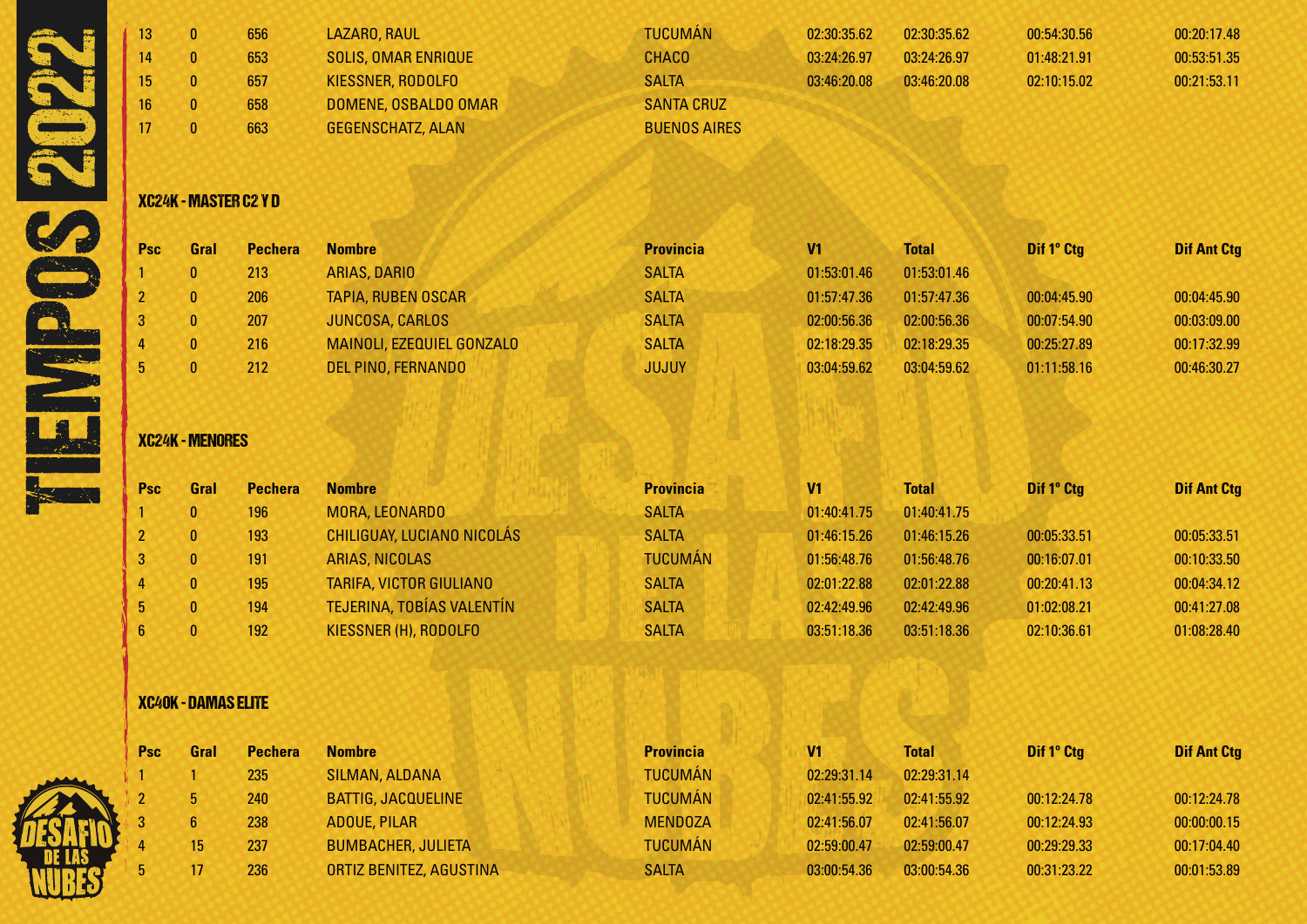| $6\phantom{1}$ | 41             | 234                            | <b>UNCOS, LUZ</b>             | <b>TUCUMÁN</b>   | 03:56:20.34    | 03:56:20.34  | 01:26:49.20 | 00:55:25.98        |
|----------------|----------------|--------------------------------|-------------------------------|------------------|----------------|--------------|-------------|--------------------|
| $\overline{7}$ | 45             | 239                            | PEÑALVA, MELANIA              | <b>SALTA</b>     | 06:13:53.83    | 06:13:53.83  | 03:44:22.69 | 02:17:33.49        |
|                |                |                                |                               |                  |                |              |             |                    |
|                |                | <b>XC40K - DAMAS JUVENILES</b> |                               |                  |                |              |             |                    |
| <b>Psc</b>     | Gral           | <b>Pechera</b>                 | <b>Nombre</b>                 | <b>Provincia</b> | V1             | <b>Total</b> | Dif 1° Ctg  | <b>Dif Ant Ctg</b> |
|                | 11             | 226                            | GORDILLO, MALENA AGOSTINA     | <b>TUCUMÁN</b>   | 02:51:35.13    | 02:51:35.13  |             |                    |
| $\overline{2}$ | 32             | 227                            | MARANZANA, LUCILA             | <b>TUCUMÁN</b>   | 03:28:17.17    | 03:28:17.17  | 00:36:42.04 | 00:36:42.04        |
|                |                | <b>XC40K - DAMAS MASTER A1</b> |                               |                  |                |              |             |                    |
| <b>Psc</b>     | Gral           | <b>Pechera</b>                 | <b>Nombre</b>                 | <b>Provincia</b> | V1             | <b>Total</b> | Dif 1° Ctg  | <b>Dif Ant Ctg</b> |
|                | 7              | 241                            | <b>GRELLET NAVAL, NOEL</b>    | <b>TUCUMÁN</b>   | 02:43:44.76    | 02:43:44.76  |             |                    |
|                | $\bf{8}$       | 242                            | ARMELLA, ROXANA RAQUEL        | <b>JUJUY</b>     | 02:45:43.45    | 02:45:43.45  | 00:01:58.69 | 00:01:58.69        |
|                | 10             | 244                            | <b>BARRERA, MARÍA LOURDES</b> | <b>TUCUMÁN</b>   | 02:51:31.91    | 02:51:31.91  | 00:07:47.15 | 00:05:48.46        |
|                | 27             | 243                            | PULITTA, ROMINA               | <b>SALTA</b>     | 03:20:37.61    | 03:20:37.61  | 00:36:52.85 | 00:29:05.70        |
|                |                | <b>XC40K - DAMAS MASTER A2</b> |                               |                  |                |              |             |                    |
| Psc            | Gral           | <b>Pechera</b>                 | <b>Nombre</b>                 | <b>Provincia</b> | V <sub>1</sub> | <b>Total</b> | Dif 1° Ctg  | <b>Dif Ant Ctg</b> |
|                | 2 <sup>2</sup> | 246                            | MUÑOZ, EMILIA                 | <b>JUJUY</b>     | 02:33:21.73    | 02:33:21.73  |             |                    |
| $\overline{2}$ | $\overline{3}$ | 2538                           | DE LA ORDEN, LOURDES          | <b>TUCUMÁN</b>   | 02:33:40.58    | 02:33:40.58  | 00:00:18.85 | 00:00:18.85        |
| 3              | 13             | 247                            | <b>IOSA, ANA E</b>            | <b>TUCUMÁN</b>   | 02:55:27.66    | 02:55:27.66  | 00:22:05.93 | 00:21:47.08        |
|                | 24             | 249                            | <b>MARTINEZ, LIGIA</b>        | <b>SALTA</b>     | 03:17:01.14    | 03:17:01.14  | 00:43:39.41 | 00:21:33.48        |
| 5              | 26             | 2534                           | <b>GOMEZ, JOHANA</b>          | <b>SALTA</b>     | 03:18:27.18    | 03:18:27.18  | 00:45:05.45 | 00:01:26.04        |
| 6              | 44             | 248                            | NELEGATTI, VANESSA            | <b>TUCUMÁN</b>   | 04:10:48.18    | 04:10:48.18  | 01:37:26.45 | 00:52:21.00        |
| 7              | 46             | 250                            | <b>SAGUIR, MARIA SOLEDAD</b>  | <b>TUCUMÁN</b>   |                |              |             |                    |
|                |                | <b>XC40K - DAMAS MASTER B1</b> |                               |                  |                |              |             |                    |
| <b>Psc</b>     | Gral           | <b>Pechera</b>                 | <b>Nombre</b>                 | <b>Provincia</b> | V <sub>1</sub> | <b>Total</b> | Dif 1° Ctg  | <b>Dif Ant Ctg</b> |
|                |                | 2560                           | <b>GIUDICE, TATIANA</b>       | <b>TUCUMÁN</b>   | 02:37:42.23    | 02:37:42.23  |             |                    |
|                | g              | 260                            | FIGUEREDO, CAROLINA PAOLA     | <b>CHACO</b>     | 02:48:56.50    | 02:48:56.50  | 00:11:14.27 | 00:11:14.27        |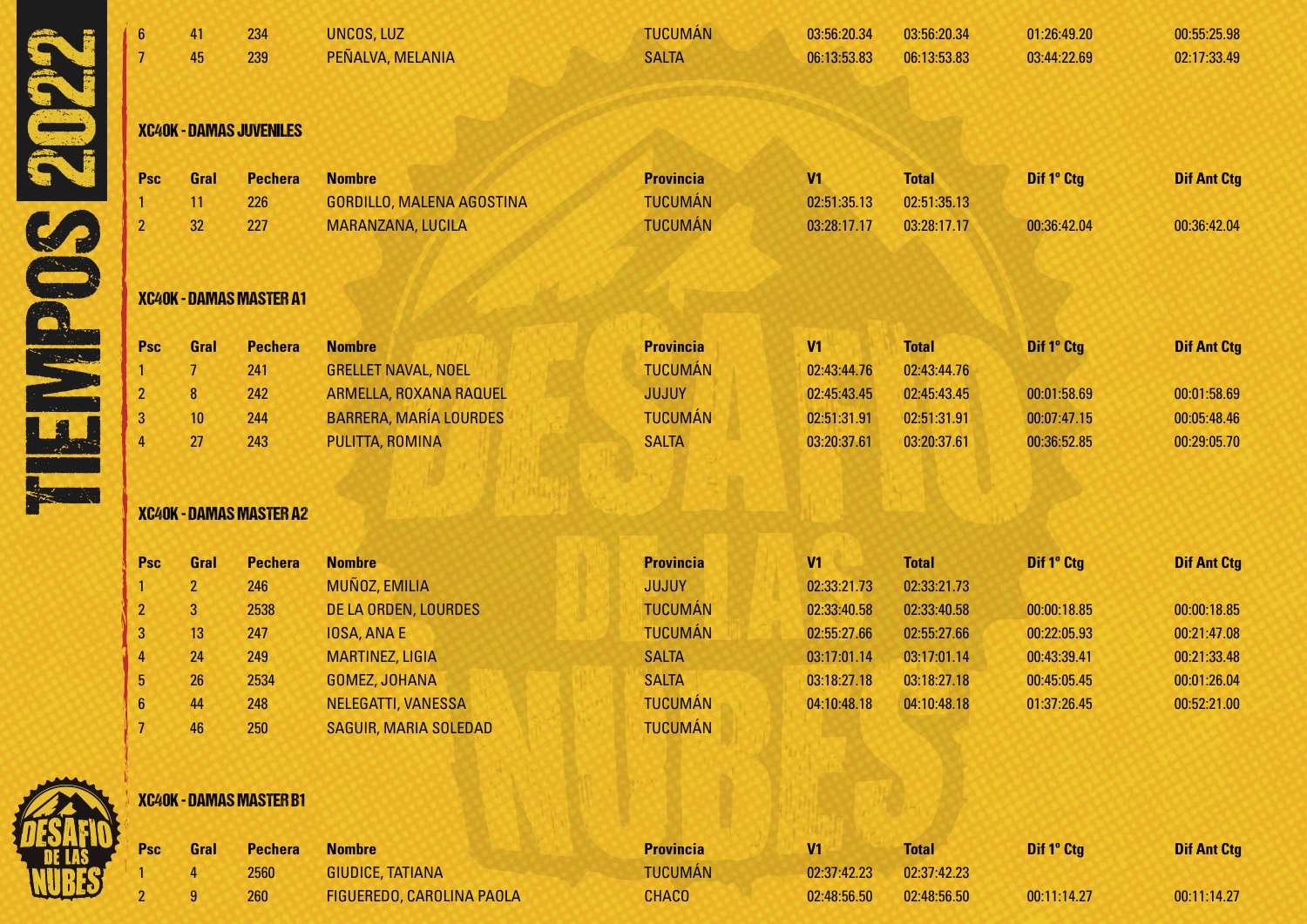| 3               | 12 <sup>°</sup> | 254 | AUAD, SOLEDAD                   | <b>TUCUMÁN</b>             | 02:55:27.03 | 02:55:27.03 | 00:17:44.80 | 00:06:30.53 |
|-----------------|-----------------|-----|---------------------------------|----------------------------|-------------|-------------|-------------|-------------|
|                 | 14              | 287 | <b>CRESPI, MARGARITA</b>        | <b>SANTIAGO DEL ESTERO</b> | 02:58:38.37 | 02:58:38.37 | 00:20:56.14 | 00:03:11.34 |
| 5.              | 16              | 253 | <b>SCARPA, VALERIA</b>          | <b>TUCUMÁN</b>             | 03:00:29.76 | 03:00:29.76 | 00:22:47.53 | 00:01:51.39 |
| 6               | 20              | 251 | GALLARDO, LUCIANA EUGENIA       | <b>TUCUMÁN</b>             | 03:10:24.52 | 03:10:24.52 | 00:32:42.29 | 00:09:54.76 |
|                 | 22              | 258 | ORTIZ, MARIA EVANGELINA         | <b>JUJUY</b>               | 03:16:54.40 | 03:16:54.40 | 00:39:12.17 | 00:06:29.88 |
| 8               | 28              | 257 | SANCHEZ, GRACIELA NATALIA       | <b>SALTA</b>               | 03:22:42.24 | 03:22:42.24 | 00:45:00.01 | 00:05:47.84 |
|                 | 30              | 259 | <b>FERNANDEZ MURGA, ISOLINA</b> | <b>TUCUMÁN</b>             | 03:23:27.58 | 03:23:27.58 | 00:45:45.35 | 00:00:45.34 |
| 10 <sup>°</sup> | 37              | 255 | <b>BRAGA, LORENA</b>            | <b>TUCUMÁN</b>             | 03:44:30.60 | 03:44:30.60 | 01:06:48.37 | 00:21:03.02 |
| 11              | 47              | 252 | GIACOMASSI, MARIANA             | <b>MENDOZA</b>             |             |             |             |             |
| 12 <sup>2</sup> | 48              | 256 | <b>JUÁREZ, MARIA JOSE</b>       | <b>TUCUMÁN</b>             |             |             |             |             |
|                 |                 |     |                                 |                            |             |             |             |             |

## XC40K - DAMAS MASTER B2

| <b>Psc</b>              | Gral | <b>Pechera</b> | <b>Nombre</b>                   | <b>Provincia</b>           | V1          | <b>Total</b> | Dif 1º Ctg  | <b>Dif Ant Ctg</b> |
|-------------------------|------|----------------|---------------------------------|----------------------------|-------------|--------------|-------------|--------------------|
|                         | 18   | 262            | AYUNTA, KARINA                  | <b>TUCUMÁN</b>             | 03:01:08.41 | 03:01:08.41  |             |                    |
| $\overline{2}$          | 19   | 265            | <b>GUTIERREZ URBANI, SILVIA</b> | <b>SANTIAGO DEL ESTERO</b> | 03:06:28.75 | 03:06:28.75  | 00:05:20.34 | 00:05:20.34        |
| 3 <sup>2</sup>          | 25   | 263            | <b>HERRERA FRÍAS, GABRIELA</b>  | <b>TUCUMÁN</b>             | 03:17:04.64 | 03:17:04.64  | 00:15:56.23 | 00:10:35.89        |
| 4                       | 31   | 261            | ZUVIRIA, TEODELINA              | <b>SALTA</b>               | 03:27:51.54 | 03:27:51.54  | 00:26:43.13 | 00:10:46.90        |
| 5 <sub>1</sub>          | 35   | 313            | PELUFFO, SILVIA DEL VALLE       | <b>TUCUMÁN</b>             | 03:35:27.48 | 03:35:27.48  | 00:34:19.07 | 00:07:35.94        |
| 6 <sup>1</sup>          | 39   | 266            | <b>VACA, MIRIA ERLINDA</b>      | <b>SALTA</b>               | 03:45:20.16 | 03:45:20.16  | 00:44:11.75 | 00:09:52.68        |
|                         | 49   | 268            | DIAZ, ADRIANA MABEL             | <b>SANTIAGO DEL ESTERO</b> |             |              |             |                    |
| $\overline{\mathbf{8}}$ | 50   | 269            | <b>CASANEGRA, VICTORIA</b>      | <b>SALTA</b>               |             |              |             |                    |

## XC40K - DAMAS MASTER C Y D

| <b>Psc</b>     | Gral | <b>Pechera</b> | <b>Nombre</b>                   | <b>Provincia</b> | V1          | <b>Total</b> | Dif 1° Ctg  | <b>Dif Ant Ctg</b> |
|----------------|------|----------------|---------------------------------|------------------|-------------|--------------|-------------|--------------------|
|                | 21   | 272            | <b>GONZALEZ, SANDRA</b>         | <b>TUCUMÁN</b>   | 03:16:10.89 | 03:16:10.89  |             |                    |
| $\overline{2}$ | 23   | 274            | LUZURIAGA, MARÍA BELÉN          | <b>TUCUMÁN</b>   | 03:16:55.90 | 03:16:55.90  | 00:00:45.01 | 00:00:45.01        |
| 3              | 29   | 2515           | DELGADO, MARTA JOSEFINA         | <b>TUCUMÁN</b>   | 03:23:26.05 | 03:23:26.05  | 00:07:15.16 | 00:06:30.15        |
| 4              | 33   | 2518           | <b>VARGAS, LORENA</b>           | LA RIOJA         | 03:31:23.61 | 03:31:23.61  | 00:15:12.72 | 00:07:57.56        |
| 5              | 34   | 275            | AREDES, VIVIANA ALEJANDRA       | <b>TUCUMÁN</b>   | 03:31:56.42 | 03:31:56.42  | 00:15:45.53 | 00:00:32.81        |
| 6 <sup>1</sup> | 36   | 2579           | <b>CASTILLO, VERONICA</b>       | <b>SALTA</b>     | 03:42:20.52 | 03:42:20.52  | 00:26:09.63 | 00:10:24.10        |
|                | 40   | 271            | <b>CONTRERAS, ANGELA MARINA</b> | <b>TUCUMÁN</b>   | 03:53:00.50 | 03:53:00.50  | 00:36:49.61 | 00:10:39.98        |
| 8              | 43   | 2576           | SÁNCHEZ, CARMEN ROSANA          | <b>CHACO</b>     | 04:10:11.13 | 04:10:11.13  | 00:54:00.24 | 00:17:10.63        |
| 9              | 51   | 273            | TEIJEIRO, JIMENA                | <b>MENDOZA</b>   |             |              |             |                    |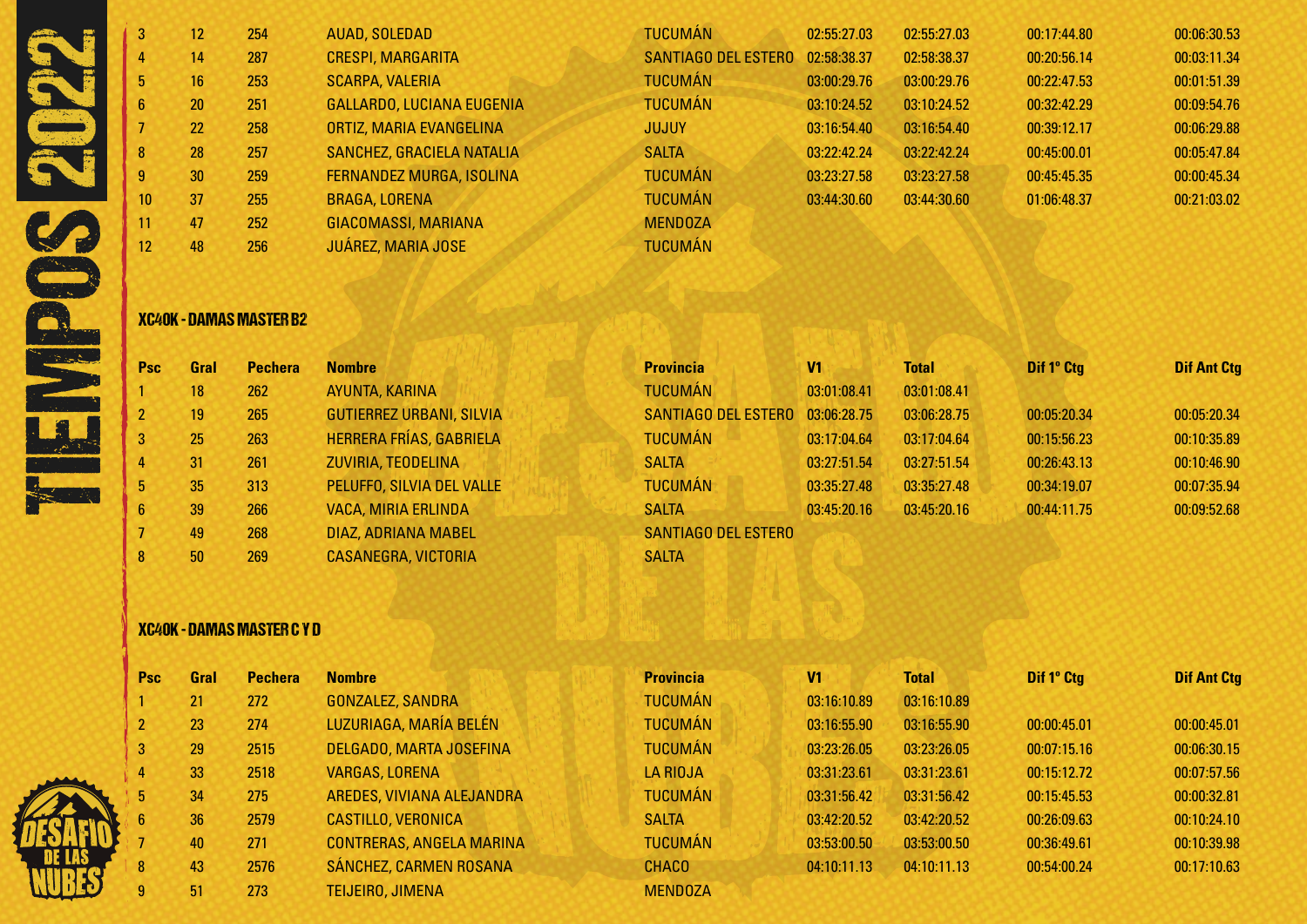

|                         | <b>XC40K - DAMAS SUB23</b> |                               |                                 |                            |                |              |             |                    |
|-------------------------|----------------------------|-------------------------------|---------------------------------|----------------------------|----------------|--------------|-------------|--------------------|
| Psc                     | Gral                       | <b>Pechera</b>                | <b>Nombre</b>                   | <b>Provincia</b>           | V <sub>1</sub> | <b>Total</b> | Dif 1° Ctg  | <b>Dif Ant Ctg</b> |
|                         | 38                         | 232                           | <b>GARZON, MARIA PIA</b>        | <b>TUCUMÁN</b>             | 03:44:33.13    | 03:44:33.13  |             |                    |
| $\overline{2}$          | 42                         | 231                           | MOGRO, AGUSTINA MICAELA         | <b>JUJUY</b>               | 04:00:06.12    | 04:00:06.12  | 00:15:32.99 | 00:15:32.99        |
|                         |                            | <b>XC40K - E-BIKE HOMBRES</b> |                                 |                            |                |              |             |                    |
| <b>Psc</b>              | Gral                       | <b>Pechera</b>                | <b>Nombre</b>                   | <b>Provincia</b>           | V <sub>1</sub> | <b>Total</b> | Dif 1° Ctg  | <b>Dif Ant Ctg</b> |
|                         | 4 <sup>1</sup>             | 1816                          | <b>SANCHEZ, BALTA</b>           | <b>SALTA</b>               | 02:03:58.58    | 02:03:58.58  |             |                    |
| 2                       | 11                         | 1817                          | <b>GARCIA BERTOLI, RICARDO</b>  | <b>TUCUMÁN</b>             | 02:09:25.27    | 02:09:25.27  | 00:05:26.69 | 00:05:26.69        |
| 3                       | 214                        | 1818                          | BARRIONUEVO MEDINA, JOSE FABIAN | <b>TUCUMÁN</b>             | 03:07:09.95    | 03:07:09.95  | 01:03:11.37 | 00:57:44.68        |
|                         | <b>XC40K - ELITE</b>       |                               |                                 |                            |                |              |             |                    |
| <b>Psc</b>              | Gral                       | <b>Pechera</b>                | <b>Nombre</b>                   | <b>Provincia</b>           | V1             | <b>Total</b> | Dif 1° Ctg  | <b>Dif Ant Ctg</b> |
|                         | 2 <sub>2</sub>             | 1840                          | <b>FORT, DIEGO</b>              | <b>TUCUMÁN</b>             | 02:00:48.12    | 02:00:48.12  |             |                    |
| $\overline{\mathbf{c}}$ | 35                         | 1846                          | RIOS, JAIRO                     | <b>SALTA</b>               | 02:19:39.51    | 02:19:39.51  | 00:18:51.39 | 00:18:51.39        |
| 3                       | 52                         | 1847                          | FERNANDEZ, DELFIN ANTONIO       | <b>SALTA</b>               | 02:25:56.51    | 02:25:56.51  | 00:25:08.39 | 00:06:17.00        |
| 4                       | 66                         | 1844                          | ZANOTTA, STEFANO MARTIN         | <b>TUCUMÁN</b>             | 02:29:57.76    | 02:29:57.76  | 00:29:09.64 | 00:04:01.25        |
| 5                       | 104                        | 1848                          | ANGELINA, FACUNDO               | <b>TUCUMÁN</b>             | 02:38:00.72    | 02:38:00.72  | 00:37:12.60 | 00:08:02.96        |
| $6\phantom{1}6$         | 116                        | 1832                          | ARCE ARRIOLA, JOSÉ CARLOS       | <b>TUCUMÁN</b>             | 02:40:11.72    | 02:40:11.72  | 00:39:23.60 | 00:02:11.00        |
| 7                       | 117                        | 1831                          | GONZALEZ, SANTIAGO              | <b>SALTA</b>               | 02:40:27.44    | 02:40:27.44  | 00:39:39.32 | 00:00:15.72        |
| $\boldsymbol{8}$        | 163                        | 1843                          | GACIOPPO, DAVID SEBASTIAN       | <b>SALTA</b>               | 02:51:08.49    | 02:51:08.49  | 00:50:20.37 | 00:10:41.05        |
| 9                       | 189                        | 1841                          | GÓMEZ OROZCO, JUAN PABLO        | <b>SALTA</b>               | 02:57:16.24    | 02:57:16.24  | 00:56:28.12 | 00:06:07.75        |
| 10                      | 232                        | 1838                          | LUNA, FFEDERICO                 | <b>SALTA</b>               | 03:15:25.77    | 03:15:25.77  | 01:14:37.65 | 00:18:09.53        |
| 11                      | 234                        | 1837                          | BENAVENTE, RODOLFO LUCIANO      | <b>TUCUMÁN</b>             | 03:17:04.82    | 03:17:04.82  | 01:16:16.70 | 00:01:39.05        |
| 12 <sub>2</sub>         | 261                        | 1842                          | FRÍAS, JERÓNIMO                 | <b>SALTA</b>               | 03:29:22.72    | 03:29:22.72  | 01:28:34.60 | 00:12:17.90        |
| 13                      | 273                        | 1845                          | AGUIRRE ALDERETE, GASTÓN        | <b>SALTA</b>               | 03:37:22.68    | 03:37:22.68  | 01:36:34.56 | 00:07:59.96        |
| 14                      | 282                        | 1835                          | <b>TAPIA, CRISTIAN AGUSTIN</b>  | <b>SALTA</b>               | 03:44:14.44    | 03:44:14.44  | 01:43:26.32 | 00:06:51.76        |
| 15                      | 289                        | 1833                          | <b>ESQUITE, EZEQUIEL</b>        | <b>JUJUY</b>               |                |              |             |                    |
| 16                      | 290                        | 1834                          | CORRADO ZENZANO, VALENTINO      | <b>SALTA</b>               |                |              |             |                    |
| 17                      | 291                        | 1836                          | ARANCIBIA, JOSE FACUNDO         | <b>TUCUMÁN</b>             |                |              |             |                    |
| 18                      | 292                        | 1839                          | <b>VILLALBA, ALVARO NICOLAS</b> | <b>SANTIAGO DEL ESTERO</b> |                |              |             |                    |

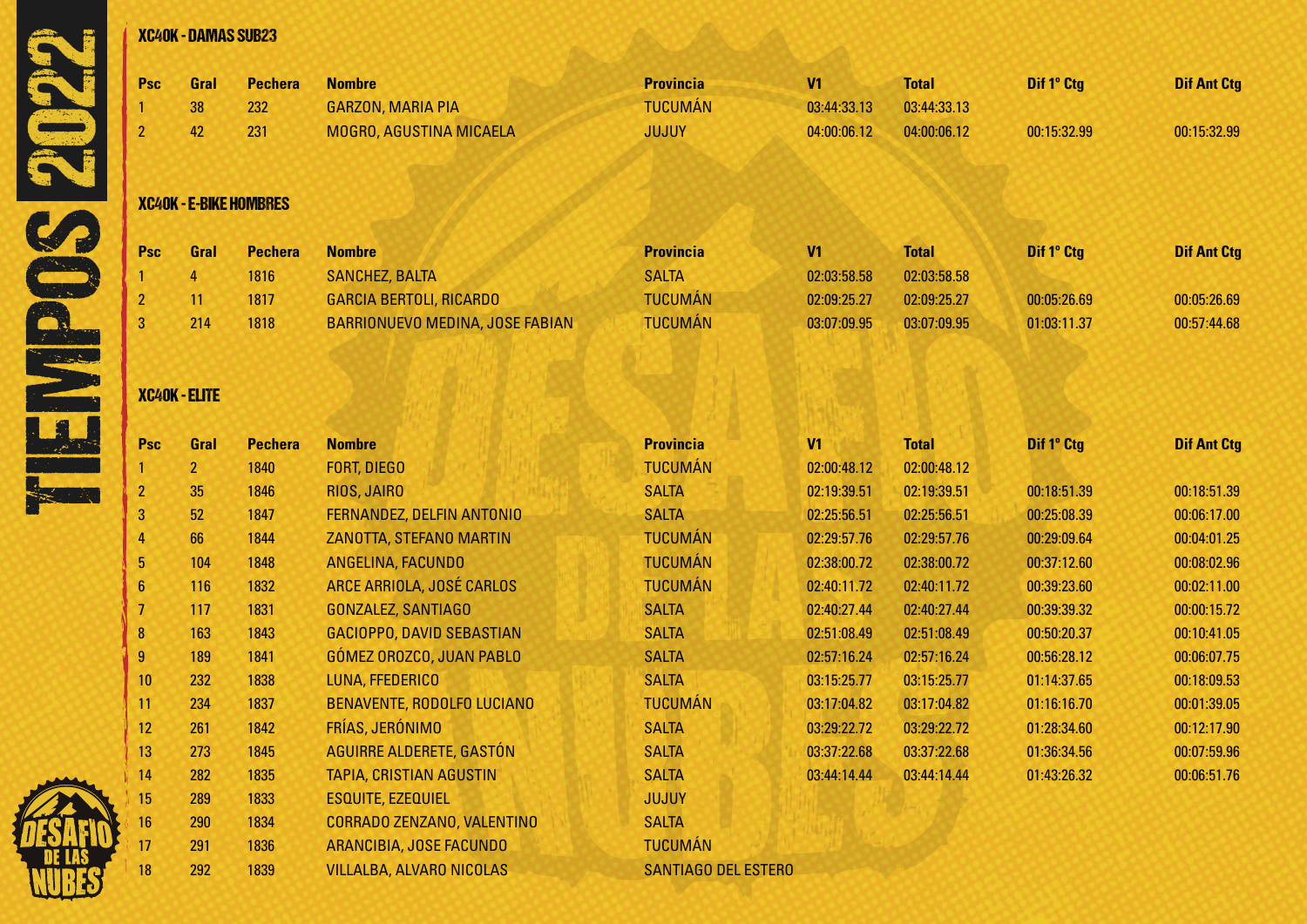

| Psc | Gral | <b>Pechera</b> | <b>Nombre</b>                  | <b>Provincia</b>           | V <sub>1</sub> | <b>Total</b> | Dif 1º Ctg  | <b>Dif Ant Ctg</b> |
|-----|------|----------------|--------------------------------|----------------------------|----------------|--------------|-------------|--------------------|
|     | 18   | 312            | <b>TOLEDO, CARLOS JOAQUIN</b>  | <b>SALTA</b>               | 02:12:05.64    | 02:12:05.64  |             |                    |
|     | 21   | 2593           | <b>GUZMAN, SANTIAGO</b>        | <b>TUCUMÁN</b>             | 02:14:06.69    | 02:14:06.69  | 00:02:01.05 | 00:02:01.05        |
|     | 31   | 306            | ZANNIER DIAZ, AGUSTIN IGNACIO  | <b>SALTA</b>               | 02:17:40.00    | 02:17:40.00  | 00:05:34.36 | 00:03:33.31        |
|     | 38   | 2501           | AGUILERA, ENZO RODRIGO         | <b>TUCUMÁN</b>             | 02:22:26.54    | 02:22:26.54  | 00:10:20.90 | 00:04:46.54        |
|     | 83   | 307            | <b>FERNANDEZ, LEONEL</b>       | <b>SALTA</b>               | 02:34:07.70    | 02:34:07.70  | 00:22:02.06 | 00:11:41.16        |
|     | 125  | 309            | PAIS LATAPIE, BENJAMÍN         | <b>TUCUMÁN</b>             | 02:42:37.57    | 02:42:37.57  | 00:30:31.93 | 00:08:29.87        |
|     | 138  | 308            | <b>MANSILLA, CARLOS NAHUEL</b> | <b>SALTA</b>               | 02:46:12.76    | 02:46:12.76  | 00:34:07.12 | 00:03:35.19        |
|     | 141  | 310            | <b>CARRIZO, TADEO</b>          | <b>CATAMARCA</b>           | 02:47:20.85    | 02:47:20.85  | 00:35:15.21 | 00:01:08.09        |
|     | 191  | 311            | AMERIO, JORGE NICOLAS          | <b>SANTIAGO DEL ESTERO</b> | 02:57:16.64    | 02:57:16.64  | 00:45:11.00 | 00:09:55.79        |
|     | 238  | 2594           | <b>GALETTO, MATIAS</b>         | <b>TUCUMÁN</b>             | 03:17:27.24    | 03:17:27.24  | 01:05:21.60 | 00:20:10.60        |

### XC40K - MASTER A1

| <b>Psc</b>      | Gral | <b>Pechera</b> | <b>Nombre</b>                   | <b>Provincia</b>  | V <sub>1</sub> | <b>Total</b> | Dif 1° Ctg  | <b>Dif Ant Ctg</b> |
|-----------------|------|----------------|---------------------------------|-------------------|----------------|--------------|-------------|--------------------|
|                 |      | 1810           | <b>HERNANDEZ, JOSE C</b>        | <b>TUCUMÁN</b>    | 01:59:57.02    | 01:59:57.02  |             |                    |
| $\overline{2}$  | 13   | 1802           | <b>DARNAY, RODRIGO</b>          | <b>TUCUMÁN</b>    | 02:09:42.67    | 02:09:42.67  | 00:09:45.65 | 00:09:45.65        |
| 3               | 19   | 1795           | LLOMPARTE, GERMAN               | <b>TUCUMÁN</b>    | 02:12:53.32    | 02:12:53.32  | 00:12:56.30 | 00:03:10.65        |
| 4               | 24   | 1824           | <b>LOPEZ, SERGIO DANIEL</b>     | <b>SALTA</b>      | 02:16:39.26    | 02:16:39.26  | 00:16:42.24 | 00:03:45.94        |
| 5               | 27   | 1793           | <b>TEJERINA, DIEGO RUBEN</b>    | <b>JUJUY</b>      | 02:16:46.08    | 02:16:46.08  | 00:16:49.06 | 00:00:06.82        |
| $6\phantom{1}$  | 29   | 1790           | <b>TERRADEZ, SERGIO ERNESTO</b> | <b>JUJUY</b>      | 02:17:21.58    | 02:17:21.58  | 00:17:24.56 | 00:00:35.50        |
|                 | 32   | 1789           | <b>CORMENZANA, MATIAS</b>       | <b>JUJUY</b>      | 02:19:18.01    | 02:19:18.01  | 00:19:20.99 | 00:01:56.43        |
| 8               | 60   | 1813           | PATRICIO MORENO, LELIO          | <b>CATAMARCA</b>  | 02:28:03.22    | 02:28:03.22  | 00:28:06.20 | 00:08:45.21        |
| 9               | 69   | 1782           | <b>GRELLET NAVAL, FEDERICO</b>  | <b>TUCUMÁN</b>    | 02:31:28.17    | 02:31:28.17  | 00:31:31.15 | 00:03:24.95        |
| 10 <sup>°</sup> | 70   | 1804           | <b>HECKER, JOSE</b>             | <b>TUCUMÁN</b>    | 02:31:39.50    | 02:31:39.50  | 00:31:42.48 | 00:00:11.33        |
| 11              | 71   | 1797           | <b>DOUAT, NICOLAS</b>           | <b>SALTA</b>      | 02:31:40.63    | 02:31:40.63  | 00:31:43.61 | 00:00:01.13        |
| 12              | 76   | 1794           | RAMIREZ, NICOLAS RODRIGO        | <b>JUJUY</b>      | 02:32:53.22    | 02:32:53.22  | 00:32:56.20 | 00:01:12.59        |
| 13              | 105  | 1786           | <b>ANUCH, NICOLÁS</b>           | <b>SALTA</b>      | 02:38:04.03    | 02:38:04.03  | 00:38:07.01 | 00:05:10.81        |
| 14              | 110  | 1812           | <b>ALMEDA, DARÍO RUBEN</b>      | <b>CATAMARCA</b>  | 02:38:58.73    | 02:38:58.73  | 00:39:01.71 | 00:00:54.70        |
| 15              | 111  | 1801           | <b>TEMKIN, PABLO</b>            | <b>TUCUMÁN</b>    | 02:39:14.03    | 02:39:14.03  | 00:39:17.01 | 00:00:15.30        |
| 16              | 122  | 1787           | <b>VALLEJOS, HERNAN</b>         | <b>SANTA CRUZ</b> | 02:41:55.93    | 02:41:55.93  | 00:41:58.91 | 00:02:41.90        |
| 17              | 129  | 1788           | MENTZ, EMILIANO JUAN FRANCISCO  | <b>TUCUMÁN</b>    | 02:43:32.81    | 02:43:32.81  | 00:43:35.79 | 00:01:36.88        |
| 18              | 134  | 1785           | NIEVA, MARCELO DANIEL           | <b>TUCUMÁN</b>    | 02:44:32.87    | 02:44:32.87  | 00:44:35.85 | 00:01:00.06        |

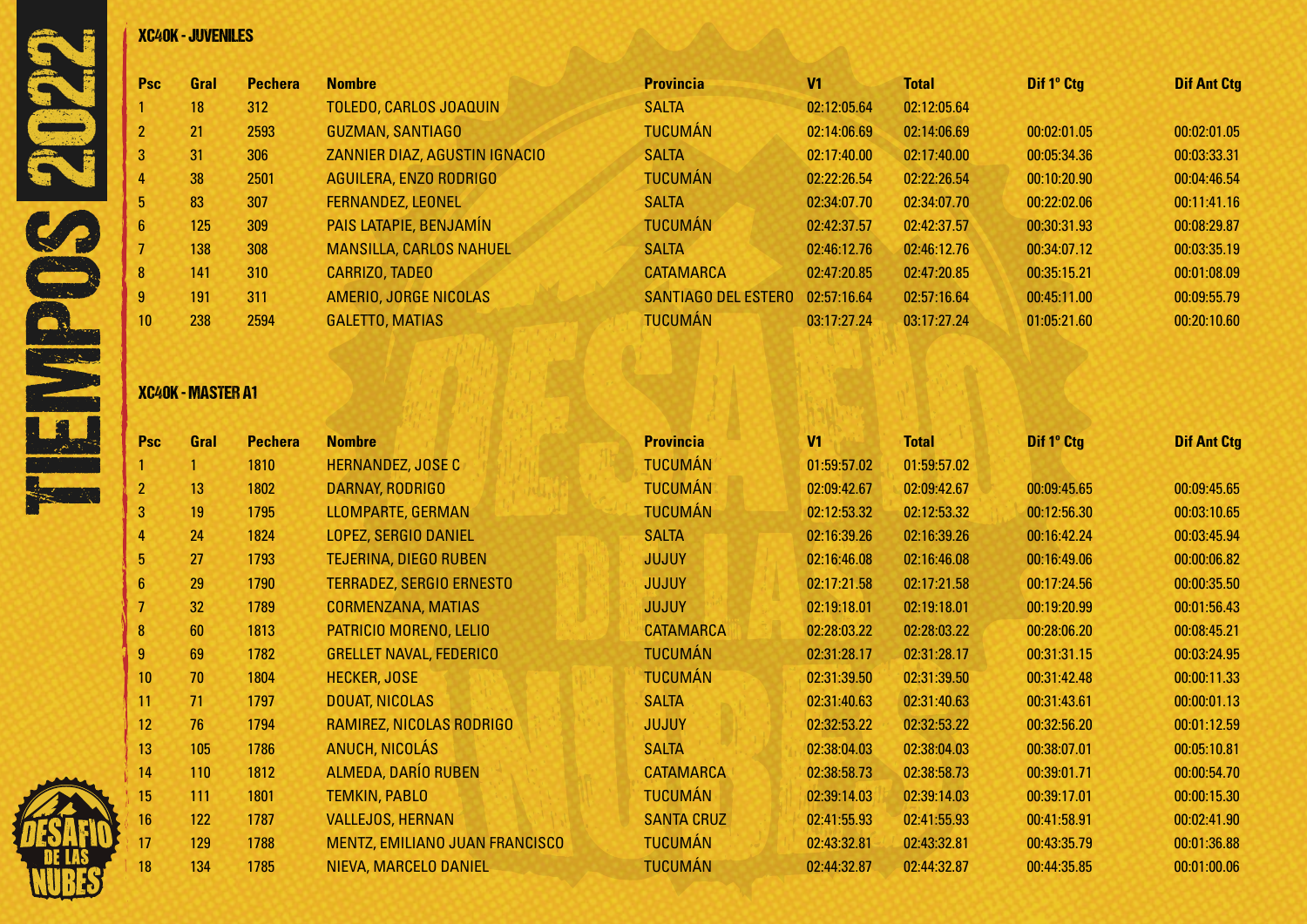| 19 | 164 | 1798 | <b>KNAUF, NICOLAS</b>          | <b>SALTA</b>               | 02:51:44.42 | 02:51:44.42 | 00:51:47.40 | 00:07:11.55 |
|----|-----|------|--------------------------------|----------------------------|-------------|-------------|-------------|-------------|
| 20 | 175 | 1781 | RODRIGUEZ BELMONT, MARIANO     | <b>TUCUMÁN</b>             | 02:55:35.69 | 02:55:35.69 | 00:55:38.67 | 00:03:51.27 |
| 21 | 179 | 1803 | <b>PORTALES, FACUNDO</b>       | <b>TUCUMÁN</b>             | 02:56:22.24 | 02:56:22.24 | 00:56:25.22 | 00:00:46.55 |
| 22 | 180 | 1809 | OTOUZBIRIAN, FEDERICO MARTIN   | <b>BUENOS AIRES</b>        | 02:56:25.48 | 02:56:25.48 | 00:56:28.46 | 00:00:03.24 |
| 23 | 194 | 1796 | <b>MEDINA, DANTE NICOLAS</b>   | <b>TUCUMÁN</b>             | 02:59:33.99 | 02:59:33.99 | 00:59:36.97 | 00:03:08.51 |
| 24 | 217 | 1792 | <b>BENITEZ, NICOLAS</b>        | <b>BUENOS AIRES</b>        | 03:08:11.11 | 03:08:11.11 | 01:08:14.09 | 00:08:37.12 |
| 25 | 224 | 1806 | <b>CORONEL, MAXIMILIANO</b>    | <b>SALTA</b>               | 03:11:08.14 | 03:11:08.14 | 01:11:11.12 | 00:02:57.03 |
| 26 | 225 | 1811 | <b>PAZ, RAUL AGUSTIN</b>       | <b>SANTIAGO DEL ESTERO</b> | 03:11:20.14 | 03:11:20.14 | 01:11:23.12 | 00:00:12.00 |
| 27 | 275 | 1807 | <b>CORNEJO COSTAS, MARTÍN</b>  | <b>SALTA</b>               | 03:38:59.26 | 03:38:59.26 | 01:39:02.24 | 00:27:39.12 |
| 28 | 293 | 1784 | <b>GONZÁLEZ GÜEMES, DANIEL</b> | <b>SALTA</b>               |             |             |             |             |
| 29 | 294 | 1791 | ARCE, CHRISTIAN GONZALO        | <b>CABA</b>                |             |             |             |             |
| 30 | 295 | 1800 | LUNA, ROBERTO                  | <b>SALTA</b>               |             |             |             |             |
| 31 | 296 | 1805 | PATRON COSTAS, NICOLAS         | <b>SALTA</b>               |             |             |             |             |

# XC40K - MASTER A2

| <b>Psc</b>      | Gral | <b>Pechera</b> | <b>Nombre</b>                   | <b>Provincia</b>           | V <sub>1</sub> | <b>Total</b> | Dif 1° Ctg  | <b>Dif Ant Ctg</b> |
|-----------------|------|----------------|---------------------------------|----------------------------|----------------|--------------|-------------|--------------------|
|                 | 3    | 1775           | <b>BIAZZO, JORGE ARTURO</b>     | <b>TUCUMÁN</b>             | 02:01:10.99    | 02:01:10.99  |             |                    |
| $\overline{2}$  | 8    | 1762           | <b>ROUGES, NICOLAS</b>          | <b>TUCUMÁN</b>             | 02:08:08.94    | 02:08:08.94  | 00:06:57.95 | 00:06:57.95        |
| 3               | 12   | 1987           | <b>QUESADA, TONY</b>            | <b>TUCUMÁN</b>             | 02:09:28.48    | 02:09:28.48  | 00:08:17.49 | 00:01:19.54        |
| $\overline{4}$  | 14   | 1773           | <b>VIOLA, ALVARO JAVIER</b>     | <b>TUCUMÁN</b>             | 02:09:58.55    | 02:09:58.55  | 00:08:47.56 | 00:00:30.07        |
| $5\phantom{.0}$ | 15   | 1736           | PEREYRA, GUILLERMO LEANDRO      | <b>TUCUMÁN</b>             | 02:10:59.73    | 02:10:59.73  | 00:09:48.74 | 00:01:01.18        |
| $6\phantom{a}$  | 17   | 1779           | <b>ALEM, LUIS</b>               | <b>CÓRDOBA</b>             | 02:11:47.11    | 02:11:47.11  | 00:10:36.12 | 00:00:47.38        |
| $\overline{7}$  | 37   | 1757           | <b>GRIFASI, PABLO JOSÉ</b>      | <b>SALTA</b>               | 02:21:56.42    | 02:21:56.42  | 00:20:45.43 | 00:10:09.31        |
| $\bf 8$         | 40   | 1777           | DÍAZ, RAMON BERNARDO            | <b>TUCUMÁN</b>             | 02:22:36.23    | 02:22:36.23  | 00:21:25.24 | 00:00:39.81        |
| 9               | 48   | 1740           | YARADE, JULIO IGNACIO           | <b>JUJUY</b>               | 02:24:35.16    | 02:24:35.16  | 00:23:24.17 | 00:01:58.93        |
| 10              | 50   | 1733           | LÓPEZ, EDUARDO RODRIGO          | <b>JUJUY</b>               | 02:24:59.60    | 02:24:59.60  | 00:23:48.61 | 00:00:24.44        |
| 11              | 57   | 1755           | <b>CANO CARPI, JOSÉ MARÍA</b>   | <b>SANTIAGO DEL ESTERO</b> | 02:27:24.48    | 02:27:24.48  | 00:26:13.49 | 00:02:24.88        |
| 12              | 58   | 1759           | MONMANY, BERNARDO               | <b>TUCUMÁN</b>             | 02:27:25.85    | 02:27:25.85  | 00:26:14.86 | 00:00:01.37        |
| 13              | 59   | 1737           | <b>OVIEDO, VICTOR</b>           | <b>TUCUMÁN</b>             | 02:27:54.52    | 02:27:54.52  | 00:26:43.53 | 00:00:28.67        |
| 14              | 63   | 1770           | <b>MORALES, PAULO FRANCISCO</b> | <b>SALTA</b>               | 02:29:32.57    | 02:29:32.57  | 00:28:21.58 | 00:01:38.05        |
| 15              | 74   | 1729           | <b>BERTERO, LISANDRO</b>        | <b>SALTA</b>               | 02:32:14.75    | 02:32:14.75  | 00:31:03.76 | 00:02:42.18        |
| 16              | 77   | 1747           | CASTELLANOS, EVARISTO           | <b>TUCUMÁN</b>             | 02:33:21.72    | 02:33:21.72  | 00:32:10.73 | 00:01:06.97        |
| 17              | 81   | 1988           | <b>CALIVA, MATIAS</b>           | <b>SALTA</b>               | 02:33:59.56    | 02:33:59.56  | 00:32:48.57 | 00:00:37.84        |
| 18              | 84   | 1743           | <b>IBAÑEZ, ALVARO AGUSTIN</b>   | <b>TUCUMÁN</b>             | 02:34:15.75    | 02:34:15.75  | 00:33:04.76 | 00:00:16.19        |
| 19              | 85   | 1734           | PORCEL, JOSUE EDGARDO           | <b>SALTA</b>               | 02:34:25.28    | 02:34:25.28  | 00:33:14.29 | 00:00:09.53        |

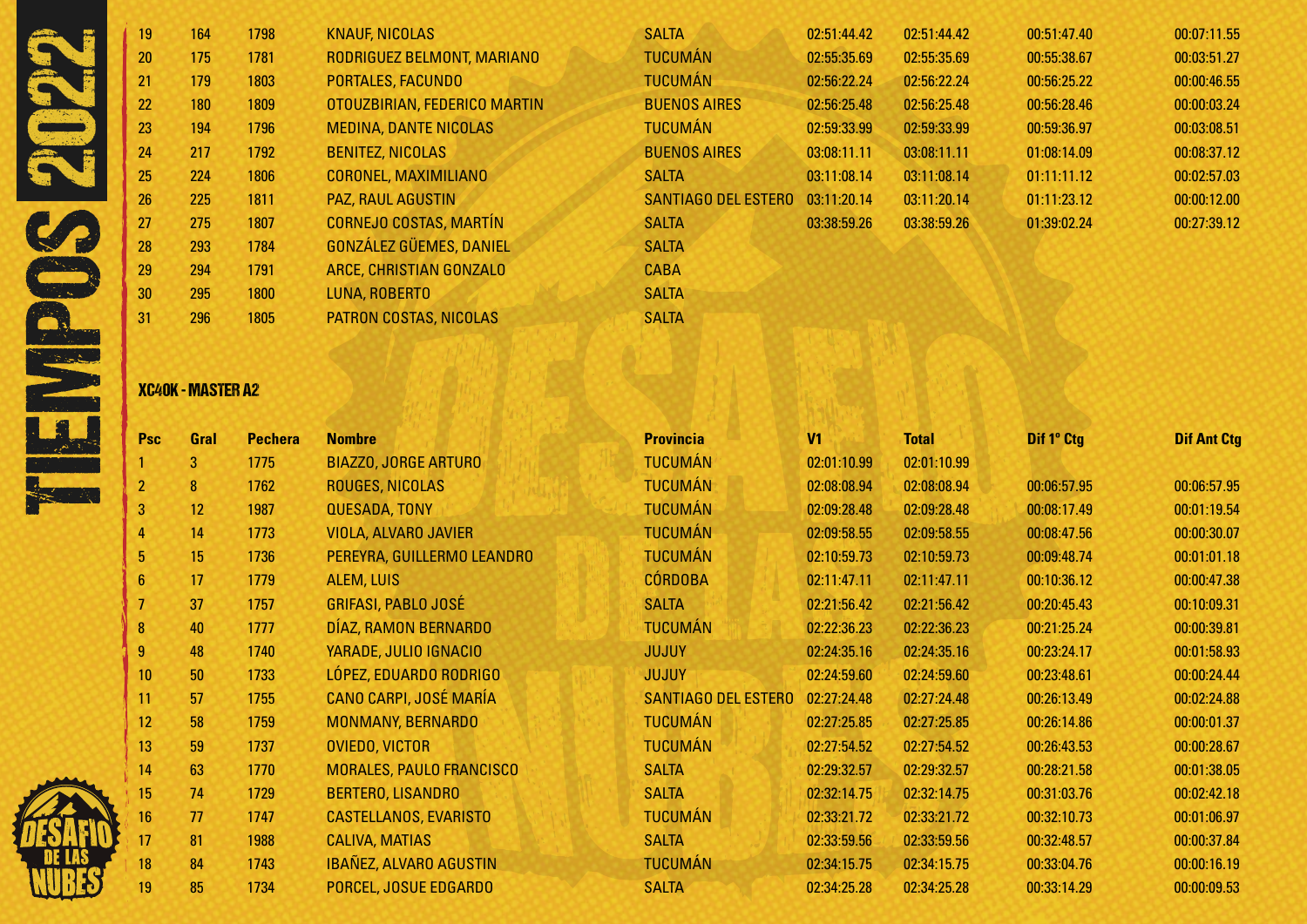| 20              | 87  | 1751 | <b>GRISO, LUIS DANIEL</b>           | <b>SALTA</b>               | 02:34:36.88 | 02:34:36.88 | 00:33:25.89 | 00:00:11.60 |
|-----------------|-----|------|-------------------------------------|----------------------------|-------------|-------------|-------------|-------------|
| 21              | 88  | 1726 | <b>MARTINIS, MATIAS</b>             | <b>SALTA</b>               | 02:34:54.88 | 02:34:54.88 | 00:33:43.89 | 00:00:18.00 |
| 22              | 91  | 1727 | <b>LOUTAYF, BERNABE</b>             | <b>SALTA</b>               | 02:35:26.85 | 02:35:26.85 | 00:34:15.86 | 00:00:31.97 |
| 23              | 92  | 1986 | MORCILLO CASTILLO, CRISTIAN JESUS   | <b>SALTA</b>               | 02:35:40.85 | 02:35:40.85 | 00:34:29.86 | 00:00:14.00 |
| 24              | 94  | 1771 | PEREZ LUENGO, JAVIER ALEJANDRO      | <b>SALTA</b>               | 02:35:59.34 | 02:35:59.34 | 00:34:48.35 | 00:00:18.49 |
| 25              | 96  | 1732 | SOLOAGA CRISTAQUIS, GABRIEL OSVALDO | <b>SALTA</b>               | 02:36:35.25 | 02:36:35.25 | 00:35:24.26 | 00:00:35.91 |
| 26 <sup>°</sup> | 99  | 1738 | PEREYRA, AGUSTIN                    | <b>SANTIAGO DEL ESTERO</b> | 02:37:28.70 | 02:37:28.70 | 00:36:17.71 | 00:00:53.45 |
| 27              | 100 | 1744 | <b>MARTINEZ BUELVAS, JACKSON</b>    | <b>SALTA</b>               | 02:37:31.53 | 02:37:31.53 | 00:36:20.54 | 00:00:02.83 |
| 28              | 101 | 1752 | LOTO, MAURO                         | <b>SALTA</b>               | 02:37:33.94 | 02:37:33.94 | 00:36:22.95 | 00:00:02.41 |
| 29              | 115 | 1753 | <b>BALDERRAMA, JUAN ANDRES</b>      | <b>SALTA</b>               | 02:40:02.28 | 02:40:02.28 | 00:38:51.29 | 00:02:28.34 |
| 30              | 120 | 1774 | GONZA, CARLOS                       | <b>TUCUMÁN</b>             | 02:41:48.43 | 02:41:48.43 | 00:40:37.44 | 00:01:46.15 |
| 31              | 131 | 1754 | RECCHIUTO, RICARDO                  | <b>SALTA</b>               | 02:43:40.81 | 02:43:40.81 | 00:42:29.82 | 00:01:52.38 |
| 32              | 135 | 1756 | <b>BONO GONZALEZ, CARLOS MARTÍN</b> | <b>SALTA</b>               | 02:44:54.89 | 02:44:54.89 | 00:43:43.90 | 00:01:14.08 |
| 33              | 143 | 1745 | <b>BAEZ, NICOLAS</b>                | <b>BUENOS AIRES</b>        | 02:47:34.68 | 02:47:34.68 | 00:46:23.69 | 00:02:39.79 |
| 34              | 144 | 1735 | LESTARD, ALFREDO                    | <b>SALTA</b>               | 02:47:39.19 | 02:47:39.19 | 00:46:28.20 | 00:00:04.51 |
| 35              | 151 | 1767 | <b>TOLEDO, FEDERICO</b>             | <b>SALTA</b>               | 02:49:18.30 | 02:49:18.30 | 00:48:07.31 | 00:01:39.11 |
| 36              | 153 | 1768 | <b>MAMANI, MAURO WALTER</b>         | <b>CÓRDOBA</b>             | 02:49:38.12 | 02:49:38.12 | 00:48:27.13 | 00:00:19.82 |
| 37              | 154 | 1731 | <b>GRAMAJO, GERMAN</b>              | <b>TUCUMÁN</b>             | 02:49:44.43 | 02:49:44.43 | 00:48:33.44 | 00:00:06.31 |
| 38              | 159 | 1748 | <b>MASINO, MARCIO</b>               | <b>TUCUMÁN</b>             | 02:50:39.77 | 02:50:39.77 | 00:49:28.78 | 00:00:55.34 |
| 39              | 167 | 1750 | <b>TEJERINA, FACUNDO</b>            | <b>TUCUMÁN</b>             | 02:52:10.27 | 02:52:10.27 | 00:50:59.28 | 00:01:30.50 |
| 40              | 174 | 1746 | <b>BEJARANO, JUAN</b>               | <b>SALTA</b>               | 02:55:35.66 | 02:55:35.66 | 00:54:24.67 | 00:03:25.39 |
| 41              | 177 | 1728 | DAL BORGO, AUGUSTO                  | <b>SALTA</b>               | 02:56:19.27 | 02:56:19.27 | 00:55:08.28 | 00:00:43.61 |
| 42              | 195 | 1749 | MOYA FERNANDEZ, JOSE MATIAS         | <b>JUJUY</b>               | 02:59:51.58 | 02:59:51.58 | 00:58:40.59 | 00:03:32.31 |
| 43              | 196 | 1730 | VEGA, RAÚL ADÁN                     | <b>TUCUMÁN</b>             | 02:59:53.08 | 02:59:53.08 | 00:58:42.09 | 00:00:01.50 |
| 44              | 204 | 1758 | <b>SAGUIR, PABLO FUAD</b>           | <b>TUCUMÁN</b>             | 03:03:11.29 | 03:03:11.29 | 01:02:00.30 | 00:03:18.21 |
| 45              | 221 | 1761 | <b>MENTZ, JUAN FRANCISCO</b>        | <b>TUCUMÁN</b>             | 03:09:23.12 | 03:09:23.12 | 01:08:12.13 | 00:06:11.83 |
| 46              | 231 | 1763 | <b>GARCÍA RATTO, SANTIAGO</b>       | <b>SALTA</b>               | 03:14:50.29 | 03:14:50.29 | 01:13:39.30 | 00:05:27.17 |
| 47              | 235 | 1739 | <b>GALLO, MARTIN</b>                | <b>TUCUMÁN</b>             | 03:17:06.75 | 03:17:06.75 | 01:15:55.76 | 00:02:16.46 |
| 48              | 242 | 1760 | REYES, HERNÁN EMANUEL               | <b>SALTA</b>               | 03:20:30.09 | 03:20:30.09 | 01:19:19.10 | 00:03:23.34 |
| 49              | 248 | 1741 | FERNANDEZ SAVOY, IGNACIO ALEJANDRO  | <b>SALTA</b>               | 03:23:08.79 | 03:23:08.79 | 01:21:57.80 | 00:02:38.70 |
| 50              | 252 | 1769 | <b>GRANEROS, FABIO</b>              | <b>SALTA</b>               | 03:23:56.66 | 03:23:56.66 | 01:22:45.67 | 00:00:47.87 |
| 51              | 266 | 1764 | <b>RUIZ, RAMIRO</b>                 | SANTIAGO DEL ESTERO        | 03:32:09.78 | 03:32:09.78 | 01:30:58.79 | 00:08:13.12 |
| 52              | 297 | 1765 | <b>BIXQUERT, FRANCISCO JAVIER</b>   | <b>SALTA</b>               |             |             |             |             |
| 53              | 298 | 1766 | <b>CURA, LUIS IGNACIO</b>           | <b>SALTA</b>               |             |             |             |             |
| 54              | 299 | 1776 | <b>TORINO, LUIS</b>                 | <b>SALTA</b>               |             |             |             |             |

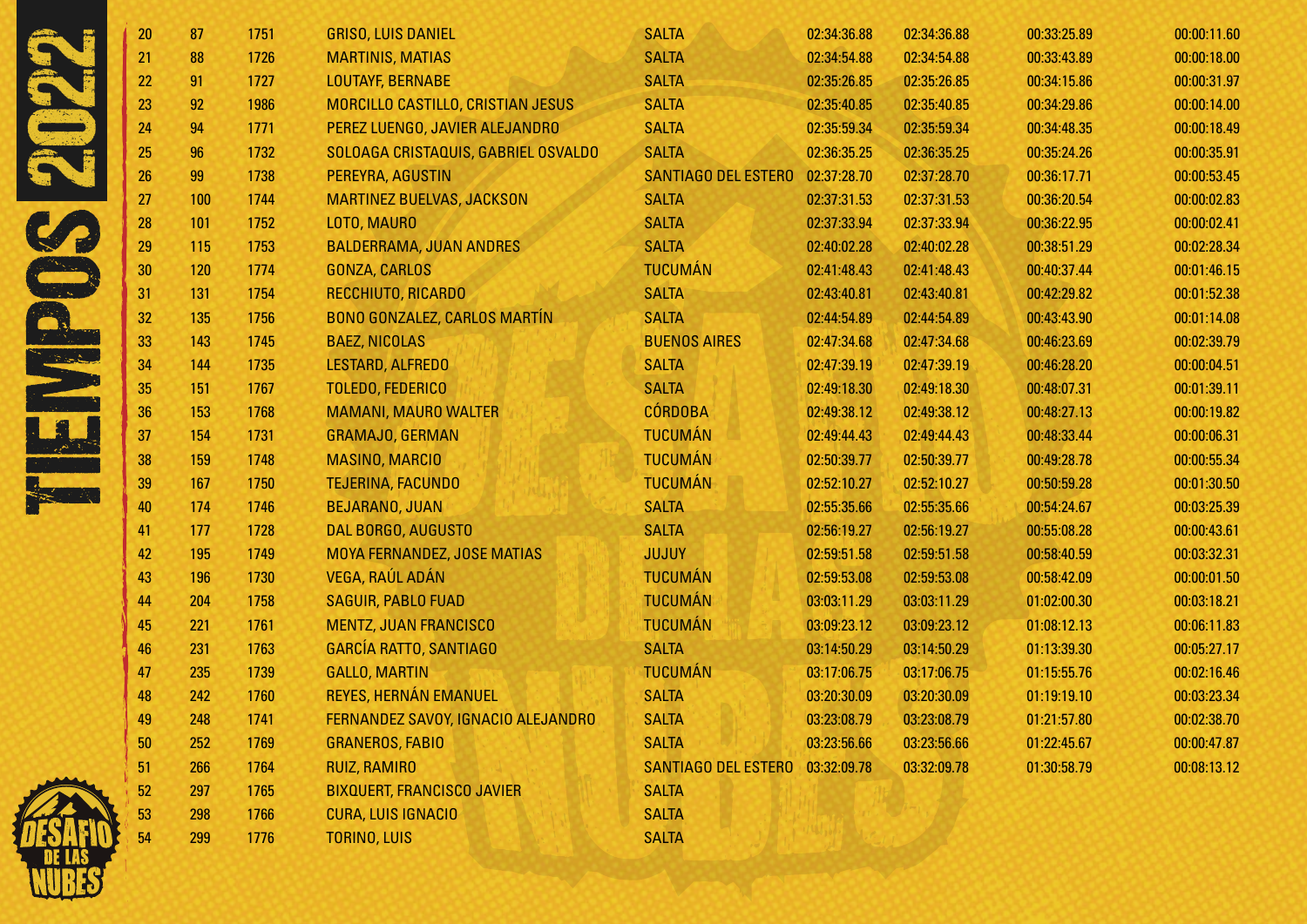

| <b>Psc</b>      | Gral | <b>Pechera</b> | <b>Nombre</b>                 | <b>Provincia</b>           | V <sub>1</sub> | <b>Total</b> | Dif 1° Ctg  | <b>Dif Ant Ctg</b> |
|-----------------|------|----------------|-------------------------------|----------------------------|----------------|--------------|-------------|--------------------|
|                 | 5    | 856            | <b>MACIAS, JAVIER ERNESTO</b> | <b>SALTA</b>               | 02:04:26.28    | 02:04:26.28  |             |                    |
| $\overline{2}$  | 10   | 628            | <b>QUIROGA, SEBASTIAN</b>     | <b>TUCUMAN</b>             | 02:08:38.24    | 02:08:38.24  | 00:04:11.96 | 00:04:11.96        |
| 3               | 16   | 872            | <b>TERAN, GUSTAVO</b>         | <b>TUCUMÁN</b>             | 02:11:13.37    | 02:11:13.37  | 00:06:47.09 | 00:02:35.13        |
| 4               | 22   | 861            | <b>SIGUENZA, LUIS</b>         | <b>TUCUMÁN</b>             | 02:14:21.17    | 02:14:21.17  | 00:09:54.89 | 00:03:07.80        |
| 5               | 25   | 877            | <b>IBAÑEZ, DIEGO</b>          | <b>TUCUMÁN</b>             | 02:16:43.08    | 02:16:43.08  | 00:12:16.80 | 00:02:21.91        |
| $6\phantom{1}6$ | 26   | 874            | KOVACEVICH, MARTIN ROBERTO    | <b>TUCUMÁN</b>             | 02:16:45.58    | 02:16:45.58  | 00:12:19.30 | 00:00:02.50        |
| 7               | 28   | 852            | QUIROGA, FEDERICO             | <b>TUCUMÁN</b>             | 02:17:21.40    | 02:17:21.40  | 00:12:55.12 | 00:00:35.82        |
| 8               | 33   | 875            | <b>VILLAGRA, CRISTIAN</b>     | <b>SALTA</b>               | 02:19:25.48    | 02:19:25.48  | 00:14:59.20 | 00:02:04.08        |
| $\overline{9}$  | 34   | 869            | ABELENDA, FRANCO DARIO        | <b>CORRIENTES</b>          | 02:19:27.24    | 02:19:27.24  | 00:15:00.96 | 00:00:01.76        |
| 10              | 36   | 868            | PARDO, PABLO LEANDRO          | <b>CHACO</b>               | 02:21:46.11    | 02:21:46.11  | 00:17:19.83 | 00:02:18.87        |
| 11              | 39   | 840            | <b>VAZQUEZ, FERNANDO</b>      | <b>TUCUMÁN</b>             | 02:22:28.83    | 02:22:28.83  | 00:18:02.55 | 00:00:42.72        |
| 12              | 41   | 857            | <b>MAIDANA, SERGIO</b>        | <b>SALTA</b>               | 02:22:55.05    | 02:22:55.05  | 00:18:28.77 | 00:00:26.22        |
| 13              | 42   | 849            | LOPEZ, ELVIO SALOMÓN          | <b>CATAMARCA</b>           | 02:23:08.11    | 02:23:08.11  | 00:18:41.83 | 00:00:13.06        |
| 14              | 45   | 873            | <b>BIAZZO, JUAN</b>           | <b>TUCUMÁN</b>             | 02:23:57.61    | 02:23:57.61  | 00:19:31.33 | 00:00:49.50        |
| 15              | 53   | 860            | <b>AGUIRRE, JUAN ALBERTO</b>  | <b>SALTA</b>               | 02:25:56.73    | 02:25:56.73  | 00:21:30.45 | 00:01:59.12        |
| 16              | 56   | 847            | <b>TOSCANO, JAVIER</b>        | <b>SALTA</b>               | 02:27:15.61    | 02:27:15.61  | 00:22:49.33 | 00:01:18.88        |
| 17              | 61   | 823            | NAZUR, JUAN ANTONIO           | <b>TUCUMÁN</b>             | 02:28:28.26    | 02:28:28.26  | 00:24:01.98 | 00:01:12.65        |
| 18              | 72   | 837            | <b>VARGAS, MARTIN</b>         | <b>SALTA</b>               | 02:31:55.60    | 02:31:55.60  | 00:27:29.32 | 00:03:27.34        |
| 19              | 73   | 854            | COMOTTI, GUSTAVO              | <b>TUCUMÁN</b>             | 02:31:57.85    | 02:31:57.85  | 00:27:31.57 | 00:00:02.25        |
| 20              | 79   | 838            | NOUGUES, MARTIN               | <b>TUCUMÁN</b>             | 02:33:23.60    | 02:33:23.60  | 00:28:57.32 | 00:01:25.75        |
| 21              | 89   | 878            | <b>CORBALAN, JUAN PABLO</b>   | <b>SALTA</b>               | 02:34:58.60    | 02:34:58.60  | 00:30:32.32 | 00:01:35.00        |
| 22              | 93   | 839            | GARCÍA, ALEJANDRO             | <b>TUCUMÁN</b>             | 02:35:44.35    | 02:35:44.35  | 00:31:18.07 | 00:00:45.75        |
| 23              | 95   | 863            | <b>TROGLIERO, CARLOS</b>      | <b>SALTA</b>               | 02:36:25.29    | 02:36:25.29  | 00:31:59.01 | 00:00:40.94        |
| 24              | 107  | 880            | <b>HERNÁNDEZ, FEDERICO</b>    | <b>TUCUMÁN</b>             | 02:38:26.15    | 02:38:26.15  | 00:33:59.87 | 00:02:00.86        |
| 25              | 112  | 841            | <b>ABEL, SERGIO PATRICIO</b>  | <b>SALTA</b>               | 02:39:24.75    | 02:39:24.75  | 00:34:58.47 | 00:00:58.60        |
| 26              | 113  | 833            | <b>VARGAS, VICTOR RENE</b>    | <b>JUJUY</b>               | 02:39:26.16    | 02:39:26.16  | 00:34:59.88 | 00:00:01.41        |
| 27              | 118  | 864            | <b>GONZALEZ, SEBASTIAN</b>    | <b>SANTIAGO DEL ESTERO</b> | 02:40:43.88    | 02:40:43.88  | 00:36:17.60 | 00:01:17.72        |
| 28              | 119  | 834            | CARDOZO, RODRIGO EZEQUIEL     | <b>JUJUY</b>               | 02:41:43.16    | 02:41:43.16  | 00:37:16.88 | 00:00:59.28        |
| 29              | 124  | 846            | FERULLO, CARLOS ALBERTO       | <b>TUCUMÁN</b>             | 02:42:29.29    | 02:42:29.29  | 00:38:03.01 | 00:00:46.13        |
| 30              | 127  | 848            | <b>ASTUDILLO, JAVIER</b>      | <b>SALTA</b>               | 02:43:31.10    | 02:43:31.10  | 00:39:04.82 | 00:01:01.81        |
| 31              | 128  | 876            | AZA, SANTIAGO ROBERTO         | SANTIAGO DEL ESTERO        | 02:43:32.03    | 02:43:32.03  | 00:39:05.75 | 00:00:00.93        |
| 32              | 137  | 871            | <b>GRIFASI, ALEJANDRO</b>     | <b>SALTA</b>               | 02:45:26.53    | 02:45:26.53  | 00:41:00.25 | 00:01:54.50        |
| 33              | 139  | 819            | PEREZ, GUSTAVO JAVIER         | <b>TUCUMÁN</b>             | 02:46:30.09    | 02:46:30.09  | 00:42:03.81 | 00:01:03.56        |
| 34              | 145  | 844            | <b>DUARTE, JOSE</b>           | <b>SALTA</b>               | 02:47:41.00    | 02:47:41.00  | 00:43:14.72 | 00:01:10.91        |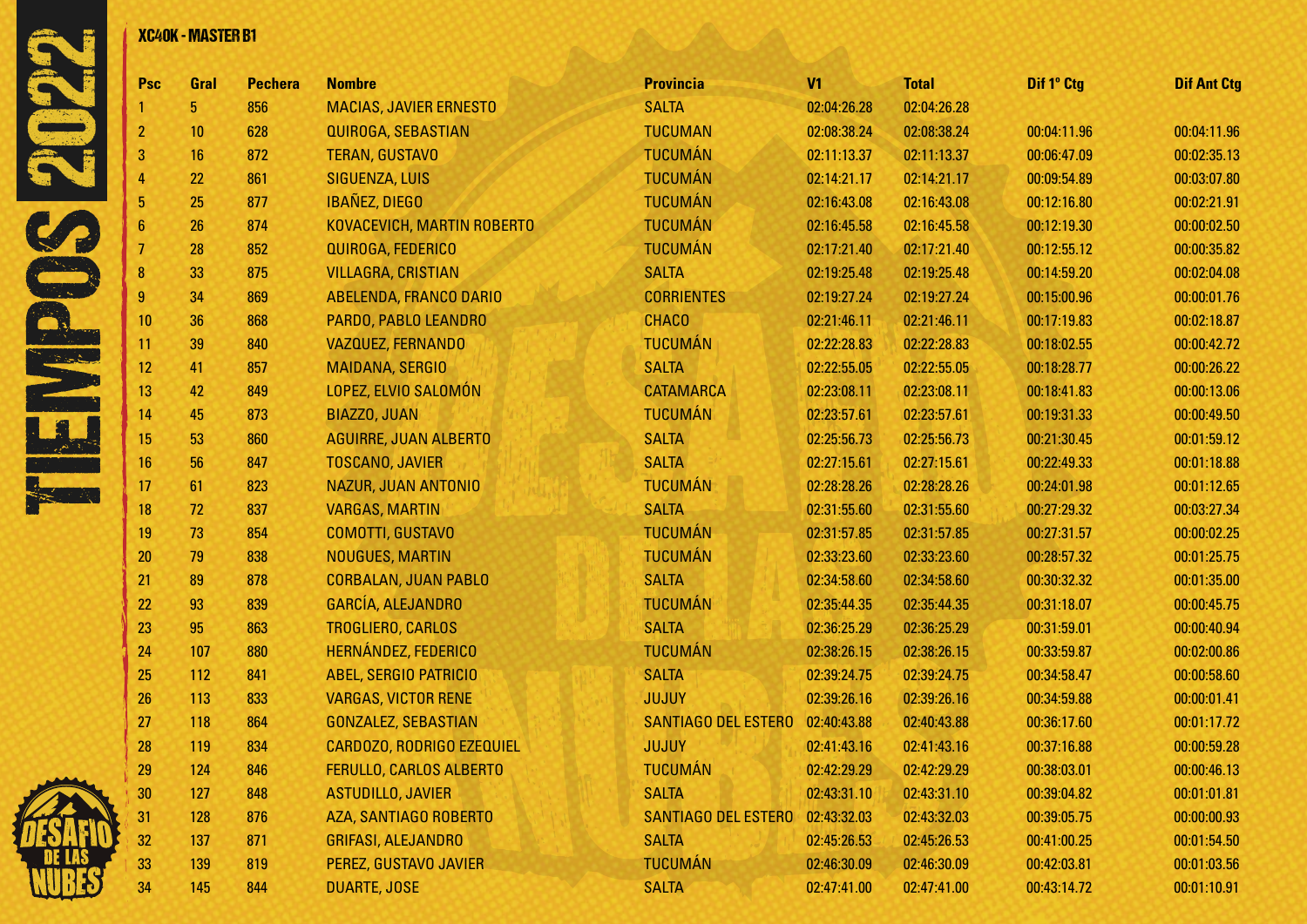| 35 | 149 | 816 | LAZARTE, OSVALDO                     | <b>TUCUMÁN</b>             | 02:48:45.50 | 02:48:45.50 | 00:44:19.22 | 00:01:04.50 |
|----|-----|-----|--------------------------------------|----------------------------|-------------|-------------|-------------|-------------|
| 36 | 155 | 822 | REINOSO, CARLOS                      | <b>TUCUMÁN</b>             | 02:49:52.31 | 02:49:52.31 | 00:45:26.03 | 00:01:06.81 |
| 37 | 156 | 824 | FAOTO, HECTOR                        | <b>TUCUMÁN</b>             | 02:50:04.65 | 02:50:04.65 | 00:45:38.37 | 00:00:12.34 |
| 38 | 158 | 850 | <b>ESPECHE, BALTASAR</b>             | <b>SALTA</b>               | 02:50:31.59 | 02:50:31.59 | 00:46:05.31 | 00:00:26.94 |
| 39 | 165 | 843 | MENDONÇA, PATRICIO                   | <b>TUCUMÁN</b>             | 02:51:58.00 | 02:51:58.00 | 00:47:31.72 | 00:01:26.41 |
| 40 | 183 | 827 | ORTIZ, MARCELO ROBERTO               | <b>TUCUMÁN</b>             | 02:56:37.18 | 02:56:37.18 | 00:52:10.90 | 00:04:39.18 |
| 41 | 187 | 851 | POLLITZER, FEDERICO                  | <b>SALTA</b>               | 02:56:58.55 | 02:56:58.55 | 00:52:32.27 | 00:00:21.37 |
| 42 | 190 | 820 | LUNA, MARCOS                         | <b>TUCUMÁN</b>             | 02:57:16.28 | 02:57:16.28 | 00:52:50.00 | 00:00:17.73 |
| 43 | 197 | 818 | <b>RUIZ DE LOS LLANOS, DIEGO</b>     | <b>SALTA</b>               | 02:59:53.55 | 02:59:53.55 | 00:55:27.27 | 00:02:37.27 |
| 44 | 199 | 858 | DANESI, MARIO JOSE                   | <b>TUCUMÁN</b>             | 03:00:21.16 | 03:00:21.16 | 00:55:54.88 | 00:00:27.61 |
| 45 | 201 | 835 | ROMERO, CARLOS MARIA                 | <b>SALTA</b>               | 03:01:58.01 | 03:01:58.01 | 00:57:31.73 | 00:01:36.85 |
| 46 | 202 | 826 | MORALES, EMILIO ALBERTO              | <b>TUCUMÁN</b>             | 03:02:18.71 | 03:02:18.71 | 00:57:52.43 | 00:00:20.70 |
| 47 | 205 | 870 | GIROLA, RICARDO FEDERICO             | <b>TUCUMÁN</b>             | 03:03:17.21 | 03:03:17.21 | 00:58:50.93 | 00:00:58.50 |
| 48 | 210 | 831 | <b>GALETTO, LUCAS</b>                | <b>TUCUMÁN</b>             | 03:06:34.33 | 03:06:34.33 | 01:02:08.05 | 00:03:17.12 |
| 49 | 219 | 821 | DELGADO, DIEGO GERMÁN                | <b>TUCUMÁN</b>             | 03:09:06.99 | 03:09:06.99 | 01:04:40.71 | 00:02:32.66 |
| 50 | 226 | 866 | ROMERO, DANIEL HORACIO               | <b>SANTIAGO DEL ESTERO</b> | 03:11:31.39 | 03:11:31.39 | 01:07:05.11 | 00:02:24.40 |
| 51 | 229 | 832 | FRASSÁ, FRANCO JAVIER                | <b>TUCUMÁN</b>             | 03:13:17.17 | 03:13:17.17 | 01:08:50.89 | 00:01:45.78 |
| 52 | 239 | 836 | <b>GOLLAN, DANIEL MARIANO</b>        | <b>BUENOS AIRES</b>        | 03:17:44.08 | 03:17:44.08 | 01:13:17.80 | 00:04:26.91 |
| 53 | 250 | 830 | BERTOLETTI COCCOLO, MARTIN ALEJANDRO | <b>TUCUMÁN</b>             | 03:23:38.42 | 03:23:38.42 | 01:19:12.14 | 00:05:54.34 |
| 54 | 255 | 867 | SEGURA VERA VALLEJO, FEDERICO JAVIER | <b>SANTIAGO DEL ESTERO</b> | 03:27:08.26 | 03:27:08.26 | 01:22:41.98 | 00:03:29.84 |
| 55 | 258 | 859 | TREJO, FABIÁN ANÍBAL                 | <b>TUCUMÁN</b>             | 03:28:50.95 | 03:28:50.95 | 01:24:24.67 | 00:01:42.69 |
| 56 | 260 | 862 | <b>CRUZ, ARIEL UBALDO</b>            | <b>TUCUMÁN</b>             | 03:29:03.04 | 03:29:03.04 | 01:24:36.76 | 00:00:12.09 |
| 57 | 263 | 855 | NEGRI, SANTIAGO RICARDO              | <b>FORMOSA</b>             | 03:29:39.88 | 03:29:39.88 | 01:25:13.60 | 00:00:36.84 |
| 58 | 280 | 825 | ANDRADA, SERGIO                      | <b>TUCUMÁN</b>             | 03:43:12.06 | 03:43:12.06 | 01:38:45.78 | 00:13:32.18 |
| 59 | 287 | 845 | LÓPEZ, LUIS ALEJANDRO                | <b>LA RIOJA</b>            | 05:10:06.58 | 05:10:06.58 | 03:05:40.30 | 01:26:54.52 |
| 60 | 300 | 817 | <b>CANALS, JUAN JOSÉ</b>             | <b>MENDOZA</b>             |             |             |             |             |
| 61 | 301 | 828 | QUIROGA, JOSE                        | <b>TUCUMÁN</b>             |             |             |             |             |
| 62 | 302 | 829 | <b>RUIZ, SEBASTIAN</b>               | <b>TUCUMÁN</b>             |             |             |             |             |
| 63 | 303 | 853 | ALVAREZ, BENITO NICOLAS ALBERTO      | <b>TUCUMÁN</b>             |             |             |             |             |
| 64 | 304 | 865 | ABDALA, FERNANDO RAÚL                | SANTIAGO DEL ESTERO        |             |             |             |             |
| 65 | 305 | 879 | <b>SABATELLA, ARIEL HERNAN</b>       | <b>BUENOS AIRES</b>        |             |             |             |             |



# XC40K - MASTER B2

| Psc Gral | <b>Pechera</b> | <b>Nombre</b>           | <b>Provincia</b> | V1          | <b>Total</b> | Dif 1° Ctg  | <b>Dif Ant Ctg</b> |
|----------|----------------|-------------------------|------------------|-------------|--------------|-------------|--------------------|
|          | 815            | <b>RODRIGUEZ, ARIEL</b> | <b>TUCUMÁN</b>   | 02:05:38.86 | 02:05:38.86  |             |                    |
|          | 759            | QUIROGA, GABRIEL        | <b>TUCUMÁN</b>   | 02:08:35.84 | 02:08:35.84  | 00:02:56.98 | 00:02:56.98        |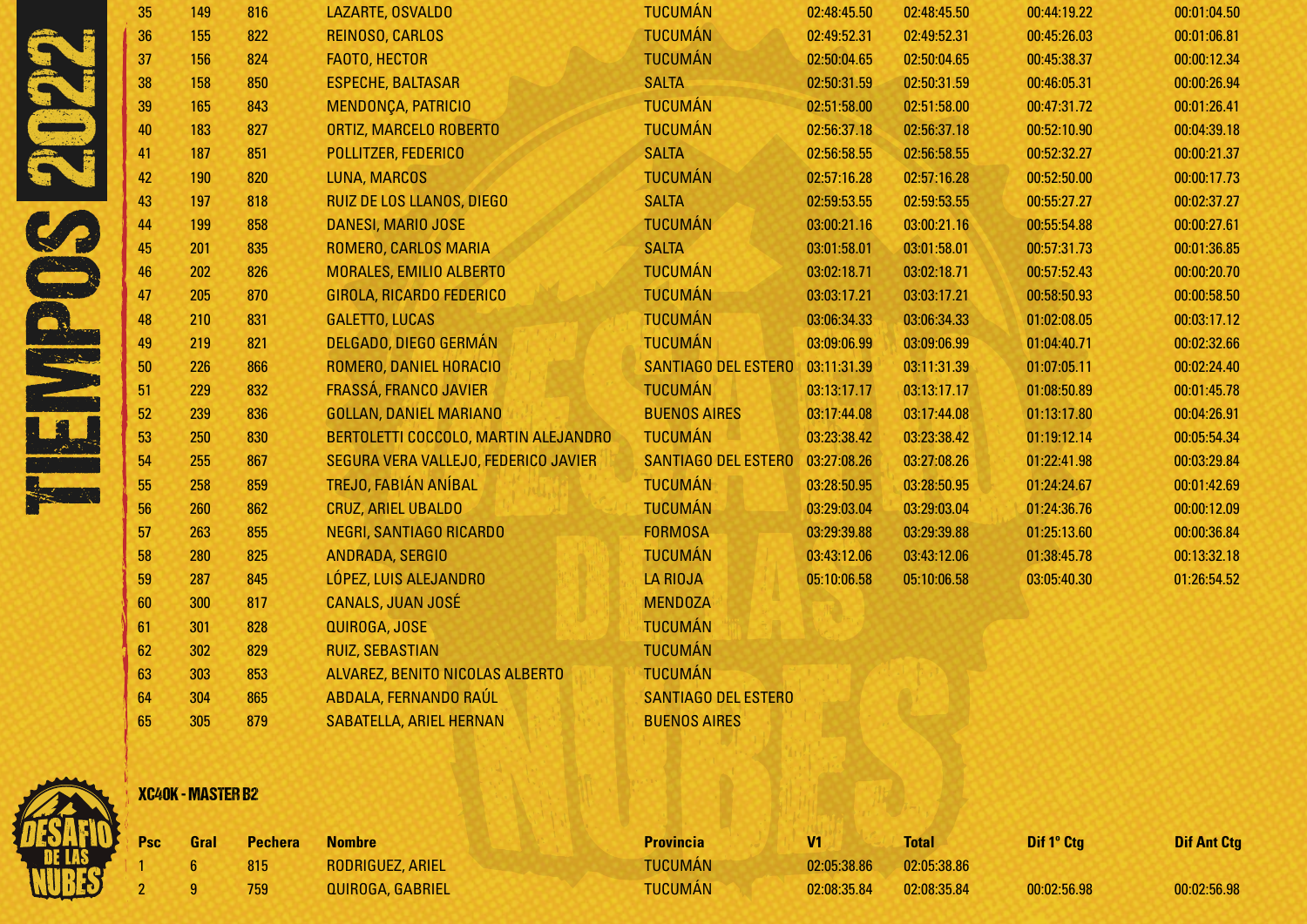| 3                | 23  | 814  | RETONDO, SANTIAGO                     | <b>TUCUMÁN</b>                  | 02:14:22.24 | 02:14:22.24 | 00:08:43.38 | 00:05:46.40 |
|------------------|-----|------|---------------------------------------|---------------------------------|-------------|-------------|-------------|-------------|
| 4                | 30  | 771  | <b>CONORT, AGUSTIN</b>                | <b>TUCUMÁN</b>                  | 02:17:28.99 | 02:17:28.99 | 00:11:50.13 | 00:03:06.75 |
| $\overline{5}$   | 43  | 783  | <b>ILLANES, CARLOS JAVIER</b>         | <b>CATAMARCA</b>                | 02:23:09.37 | 02:23:09.37 | 00:17:30.51 | 00:05:40.38 |
| $6\phantom{1}$   | 46  | 769  | <b>ROUGES, LEON</b>                   | <b>TUCUMÁN</b>                  | 02:24:08.76 | 02:24:08.76 | 00:18:29.90 | 00:00:59.39 |
|                  | 54  | 806  | FRANCO, JUAN                          | <b>TUCUMÁN</b>                  | 02:26:48.77 | 02:26:48.77 | 00:21:09.91 | 00:02:40.01 |
| $\boldsymbol{8}$ | 62  | 763  | <b>ELIZALDE, LUCAS</b>                | <b>SALTA</b>                    | 02:29:14.70 | 02:29:14.70 | 00:23:35.84 | 00:02:25.93 |
| $\overline{9}$   | 78  | 2582 | <b>COSTAS, MAXIMILIANO</b>            | SANTIAGO DEL ESTERO             | 02:33:21.95 | 02:33:21.95 | 00:27:43.09 | 00:04:07.25 |
| 10               | 80  | 774  | MONTENEGRO, EDUARDO GABRIEL           | SANTIAGO DEL ESTERO             | 02:33:38.10 | 02:33:38.10 | 00:27:59.24 | 00:00:16.15 |
| 11               | 82  | 811  | PIERANTONI, ADRIAN                    | <b>TUCUMÁN</b>                  | 02:34:06.17 | 02:34:06.17 | 00:28:27.31 | 00:00:28.07 |
| 12               | 86  | 804  | <b>TOLEDO, DIEGO OSCAR</b>            | <b>TUCUMÁN</b>                  | 02:34:31.42 | 02:34:31.42 | 00:28:52.56 | 00:00:25.25 |
| 13               | 98  | 2545 | <b>BLANCO, MARTIN</b>                 | <b>TUCUMÁN</b>                  | 02:37:18.44 | 02:37:18.44 | 00:31:39.58 | 00:02:47.02 |
| 14               | 106 | 2584 | <b>ABOUDA, TALAAT</b>                 | <b>SALTA</b>                    | 02:38:24.91 | 02:38:24.91 | 00:32:46.05 | 00:01:06.47 |
| 15               | 109 | 757  | PUCCI, SERGIO GUSTAVO                 | <b>TUCUMÁN</b>                  | 02:38:47.60 | 02:38:47.60 | 00:33:08.74 | 00:00:22.69 |
| 16               | 114 | 798  | <b>GALLARDO, FERNANDO JAVIER</b>      | <b>TUCUMÁN</b>                  | 02:39:49.07 | 02:39:49.07 | 00:34:10.21 | 00:01:01.47 |
| 17               | 126 | 805  | <b>CEBALLOS, HÉCTOR MARIO</b>         | <b>JUJUY</b>                    | 02:42:41.11 | 02:42:41.11 | 00:37:02.25 | 00:02:52.04 |
| 18               | 130 | 790  | <b>BIAGIOLI, CARLOS</b>               | <b>SANTIAGO DEL ESTERO</b>      | 02:43:33.06 | 02:43:33.06 | 00:37:54.20 | 00:00:51.95 |
| 19               | 132 | 803  | <b>CRUZ ITURRIETA, MIGUEL</b>         | <b>SALTA</b>                    | 02:43:54.03 | 02:43:54.03 | 00:38:15.17 | 00:00:20.97 |
| 20               | 133 | 781  | <b>COUREL, ESTEBAN</b>                | <b>TUCUMÁN</b>                  | 02:44:21.06 | 02:44:21.06 | 00:38:42.20 | 00:00:27.03 |
| 21               | 136 | 2568 | MURATORE, BRUNO EZEQUIEL              | <b>SANTIAGO DEL ESTERO</b>      | 02:45:01.91 | 02:45:01.91 | 00:39:23.05 | 00:00:40.85 |
| 22               | 140 | 760  | <b>KRAM, DIEGO MAURICIO</b>           | <b>SALTA</b>                    | 02:46:44.75 | 02:46:44.75 | 00:41:05.89 | 00:01:42.84 |
| 23               | 157 | 788  | <b>CALISE, ALDO ROBERTO</b>           | <b>MENDOZA</b>                  | 02:50:23.03 | 02:50:23.03 | 00:44:44.17 | 00:03:38.28 |
| 24               | 160 | 758  | <b>SOSA, HERNAN EDUARDO</b>           | <b>TUCUMÁN</b>                  | 02:50:42.50 | 02:50:42.50 | 00:45:03.64 | 00:00:19.47 |
| 25               | 161 | 767  | RUIZ, FABIAN ESTEBAN                  | <b>TUCUMÁN</b>                  | 02:50:59.69 | 02:50:59.69 | 00:45:20.83 | 00:00:17.19 |
| 26               | 162 | 799  | <b>FUENTES, DIEGO RUBÉN</b>           | <b>TUCUMÁN</b>                  | 02:51:07.39 | 02:51:07.39 | 00:45:28.53 | 00:00:07.70 |
| 27               | 166 | 786  | <b>CÁCERES MORENO, JAVIER</b>         | <b>SALTA</b>                    | 02:51:59.43 | 02:51:59.43 | 00:46:20.57 | 00:00:52.04 |
| 28               | 169 | 773  | <b>MENÉNDEZ, PABLO</b>                | <b>SALTA</b>                    | 02:53:51.59 | 02:53:51.59 | 00:48:12.73 | 00:01:52.16 |
| 29               | 171 | 785  | <b>CORNEJO, NICOLÁS</b>               | <b>SALTA</b>                    | 02:54:56.50 | 02:54:56.50 | 00:49:17.64 | 00:01:04.91 |
| 30               | 178 | 791  | LOPEZ SANABRIA, PATRICIO              | <b>SALTA</b>                    | 02:56:20.36 | 02:56:20.36 | 00:50:41.50 | 00:01:23.86 |
| 31               | 181 | 812  | <b>SALCEDO, CRISTIAN FERNANDO</b>     | <b>CATAMARCA</b>                | 02:56:26.99 | 02:56:26.99 | 00:50:48.13 | 00:00:06.63 |
| 32               | 182 | 780  | <b>LIONTI, CARLOS DANIEL</b>          | <b>TUCUMÁN</b>                  | 02:56:36.18 | 02:56:36.18 | 00:50:57.32 | 00:00:09.19 |
| 33               | 184 | 768  | DI COLANTONIO, SEBASTIÁN              | <b>TUCUMÁN</b>                  | 02:56:48.15 | 02:56:48.15 | 00:51:09.29 | 00:00:11.97 |
| 34               | 185 | 808  | <b>SCARAZZINI, MAXIMILIANO ANDRES</b> | <b>SANTIAGO DEL ESTERO</b>      | 02:56:55.12 | 02:56:55.12 | 00:51:16.26 | 00:00:06.97 |
| 35               | 186 | 782  | <b>MARRA, AGUSTIN</b>                 | <b>TUCUMÁN</b>                  | 02:56:56.87 | 02:56:56.87 | 00:51:18.01 | 00:00:01.75 |
| 36               | 188 | 2555 | FERREYRA, ANTONIO                     | <b>JUJUY</b>                    | 02:57:04.65 | 02:57:04.65 | 00:51:25.79 | 00:00:07.78 |
| 37               | 192 | 775  | APAS PEREZ DE NUCCI, PABLO AGUSTIN    | <b>TUCUMÁN</b>                  | 02:58:14.62 | 02:58:14.62 | 00:52:35.76 | 00:01:09.97 |
| 38               | 198 | 800  | <b>BERARDO, JUAN MARTIN</b>           | SANTIAGO DEL ESTERO 03:00:19.90 |             | 03:00:19.90 | 00:54:41.04 | 00:02:05.28 |
| 39               | 200 | 795  | ORSO, ALEJANDRO                       | SANTIAGO DEL ESTERO 03:00:54.25 |             | 03:00:54.25 | 00:55:15.39 | 00:00:34.35 |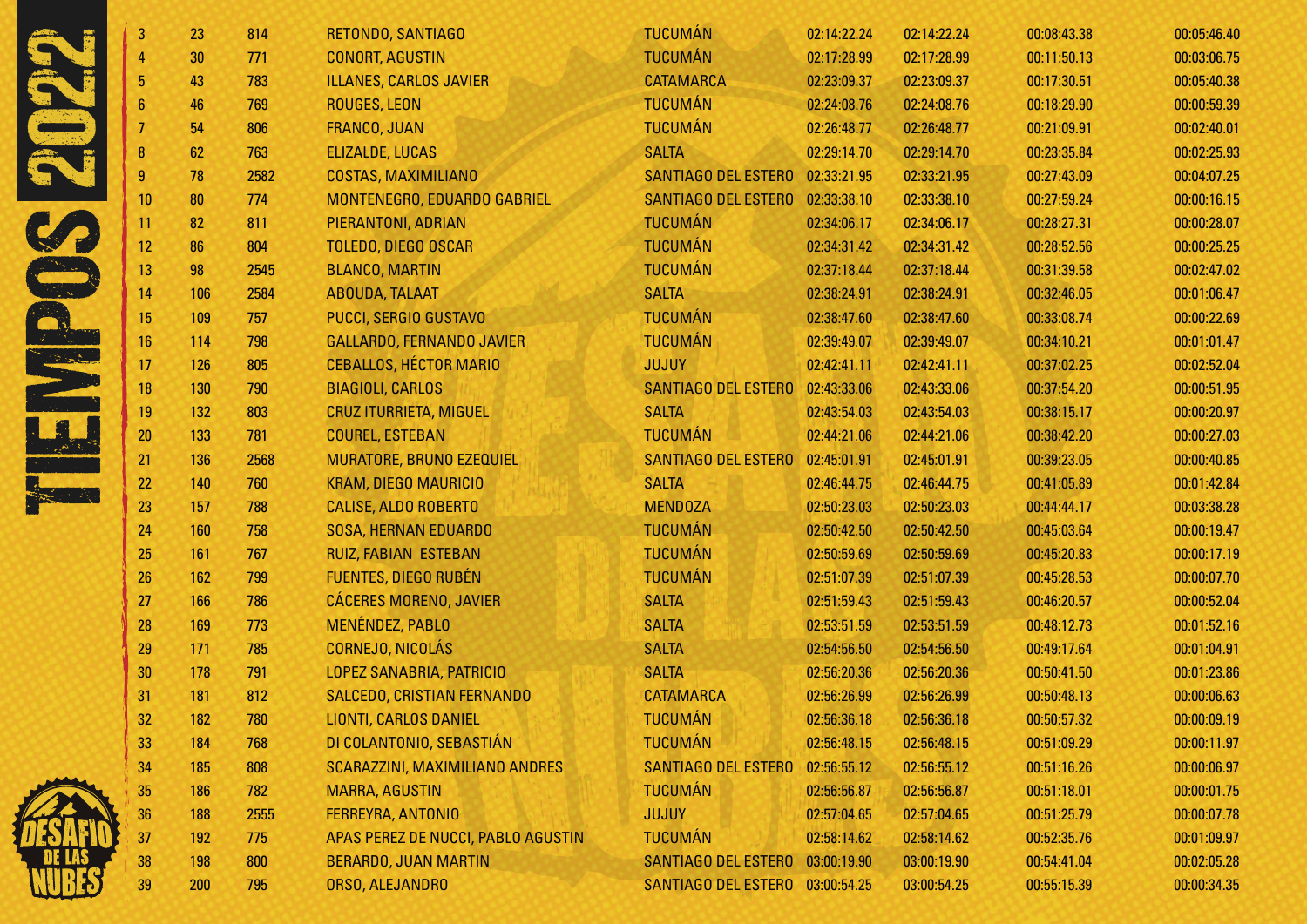|                                                                                                                       | 40 | 208 | 756  | APUD, CARLOS MOISÉS               | <b>TUCUMÁN</b>             | 03:05:56.98 | 03:05:56.98 | 01:00:18.12 | 00:05:02.73 |
|-----------------------------------------------------------------------------------------------------------------------|----|-----|------|-----------------------------------|----------------------------|-------------|-------------|-------------|-------------|
|                                                                                                                       | 41 | 209 | 792  | RIOS, DIEGO ANSEL                 | <b>FORMOSA</b>             | 03:05:57.05 | 03:05:57.05 | 01:00:18.19 | 00:00:00.07 |
|                                                                                                                       | 42 | 211 | 2587 | <b>SAN MILLAN, RICARDO</b>        | <b>SALTA</b>               | 03:06:36.30 | 03:06:36.30 | 01:00:57.44 | 00:00:39.25 |
|                                                                                                                       | 43 | 213 | 784  | PAZ, FRANCISCO JOSE               | <b>SALTA</b>               | 03:06:57.96 | 03:06:57.96 | 01:01:19.10 | 00:00:21.66 |
|                                                                                                                       | 44 | 215 | 809  | ZACCHEO, PABLO FEDERICO           | <b>TUCUMÁN</b>             | 03:07:18.18 | 03:07:18.18 | 01:01:39.32 | 00:00:20.22 |
|                                                                                                                       | 45 | 216 | 807  | <b>BULACIO, JUAN MANUEL</b>       | <b>TUCUMÁN</b>             | 03:07:51.36 | 03:07:51.36 | 01:02:12.50 | 00:00:33.18 |
|                                                                                                                       | 46 | 223 | 762  | ROMANO, ROLANDO                   | <b>SANTIAGO DEL ESTERO</b> | 03:10:32.33 | 03:10:32.33 | 01:04:53.47 | 00:02:40.97 |
|                                                                                                                       | 47 | 227 | 765  | <b>JABIF, HERNÁN MATÍAS</b>       | <b>TUCUMÁN</b>             | 03:12:04.27 | 03:12:04.27 | 01:06:25.41 | 00:01:31.94 |
|                                                                                                                       | 48 | 230 | 764  | <b>VELIZ, DIEGO MARTIN</b>        | <b>TUCUMÁN</b>             | 03:13:28.87 | 03:13:28.87 | 01:07:50.01 | 00:01:24.60 |
|                                                                                                                       | 49 | 236 | 779  | SABALUA, IGNACIO                  | <b>BUENOS AIRES</b>        | 03:17:10.74 | 03:17:10.74 | 01:11:31.88 | 00:03:41.87 |
|                                                                                                                       | 50 | 237 | 778  | <b>CORDOBA, ADRIAN</b>            | <b>TUCUMÁN</b>             | 03:17:13.99 | 03:17:13.99 | 01:11:35.13 | 00:00:03.25 |
|                                                                                                                       | 51 | 241 | 801  | GIMENEZ, ADOLFO                   | <b>SANTIAGO DEL ESTERO</b> | 03:20:28.70 | 03:20:28.70 | 01:14:49.84 | 00:03:14.71 |
|                                                                                                                       | 52 | 244 | 776  | PAIS, WALTER LUIS                 | <b>TUCUMÁN</b>             | 03:21:11.58 | 03:21:11.58 | 01:15:32.72 | 00:00:42.88 |
|                                                                                                                       | 53 | 249 | 793  | <b>VELAZCO, JUAN CRUZ</b>         | <b>FORMOSA</b>             | 03:23:13.09 | 03:23:13.09 | 01:17:34.23 | 00:02:01.51 |
| المحمد المحمد<br>المحمد المحمد المحمد المحمد المحمد المحمد المحمد المحمد المحمد المحمد المحمد المحمد المحمد المحمد ال | 54 | 251 | 761  | ARIAZ, FERNANDO ROGER             | <b>SANTIAGO DEL ESTERO</b> | 03:23:47.23 | 03:23:47.23 | 01:18:08.37 | 00:00:34.14 |
|                                                                                                                       | 55 | 254 | 797  | RIVERO VELIZ, ESTEBAN LUCAS       | <b>SALTA</b>               | 03:25:21.76 | 03:25:21.76 | 01:19:42.90 | 00:01:34.53 |
|                                                                                                                       | 56 | 259 | 810  | ORTIZ, ALEXIS JOB                 | <b>ENTRE RÍOS</b>          | 03:28:52.92 | 03:28:52.92 | 01:23:14.06 | 00:03:31.16 |
|                                                                                                                       | 57 | 264 | 802  | <b>CORBALAN, EMILIO</b>           | SANTIAGO DEL ESTERO        | 03:30:28.66 | 03:30:28.66 | 01:24:49.80 | 00:01:35.74 |
|                                                                                                                       | 58 | 276 | 794  | <b>CASTRO, CESAR ALEJANDRO</b>    | SANTIAGO DEL ESTERO        | 03:39:07.35 | 03:39:07.35 | 01:33:28.49 | 00:08:38.69 |
|                                                                                                                       | 59 | 284 | 766  | <b>VILLARREAL, NICOLAS</b>        | <b>TUCUMÁN</b>             | 03:53:31.53 | 03:53:31.53 | 01:47:52.67 | 00:14:24.18 |
|                                                                                                                       | 60 | 306 | 770  | NASSIFF, OCTAVIO GONZALO          | <b>TUCUMÁN</b>             |             |             |             |             |
|                                                                                                                       | 61 | 307 | 772  | <b>COLOMBRES, FERNANDO MATIAS</b> | <b>TUCUMÁN</b>             |             |             |             |             |
|                                                                                                                       | 62 | 308 | 787  | RIANERO, CÉSAR                    | <b>SALTA</b>               |             |             |             |             |
|                                                                                                                       | 63 | 309 | 796  | <b>FANJUL, DIEGO MAURICIO</b>     | <b>TUCUMÁN</b>             |             |             |             |             |
|                                                                                                                       | 64 | 310 | 813  | <b>CASANOVA, SEBASTIAN</b>        | <b>TUCUMÁN</b>             |             |             |             |             |
|                                                                                                                       | 65 | 311 | 2572 | <b>FERRO, JOSE CARLOS</b>         | <b>TUCUMÁN</b>             |             |             |             |             |

### XC40K - MASTER C1

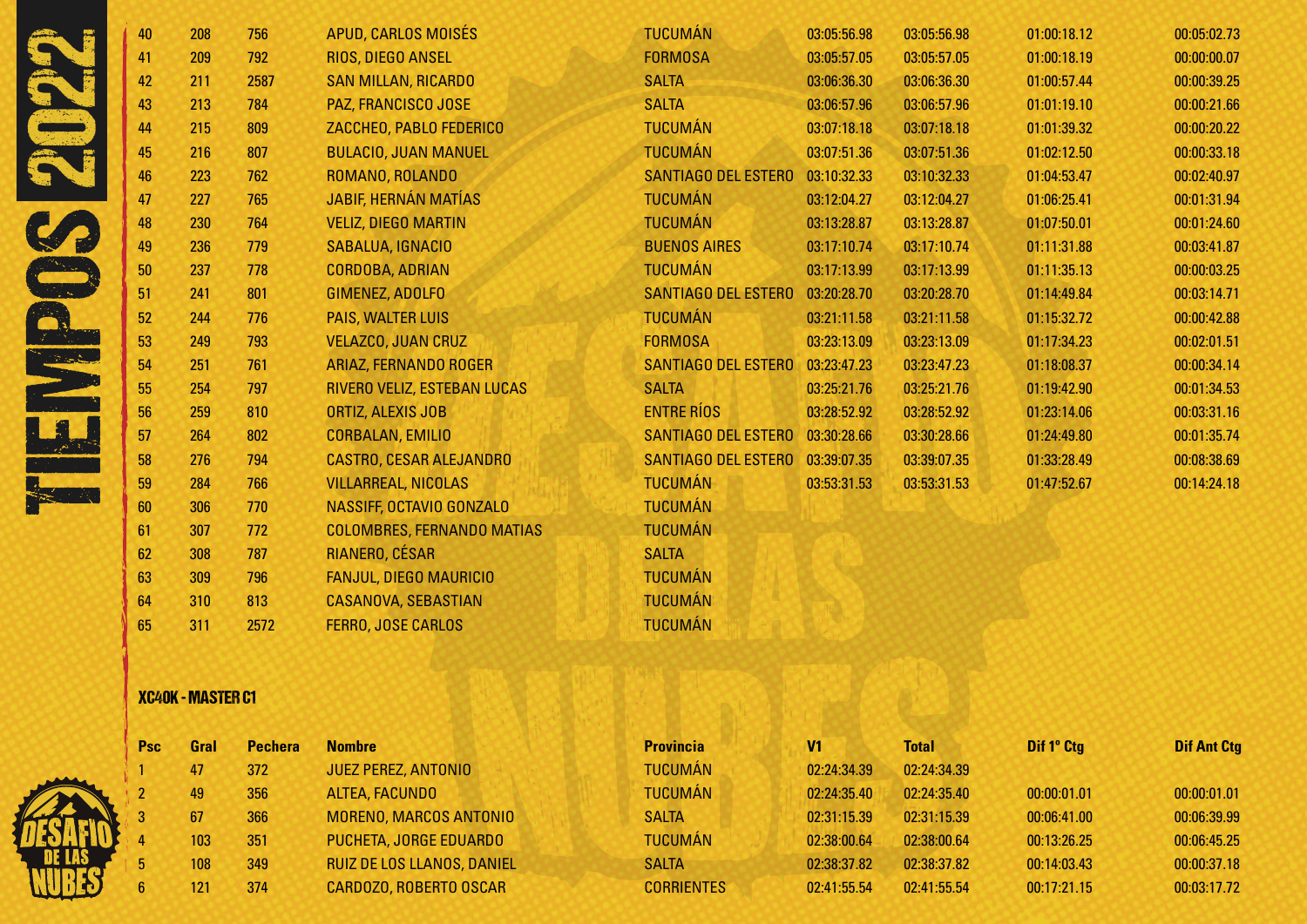|                    |    | 148 | 362 | OWCZARCZYN, RAÚL PEDRO              | <b>CORRIENTES</b>          | 02:48:43.04 | 02:48:43.04 | 00:24:08.65 | 00:06:47.50 |
|--------------------|----|-----|-----|-------------------------------------|----------------------------|-------------|-------------|-------------|-------------|
|                    | 8  | 170 | 350 | OLIVARES, FERNANDO MARCELO          | <b>SALTA</b>               | 02:54:46.64 | 02:54:46.64 | 00:30:12.25 | 00:06:03.60 |
|                    |    | 172 | 352 | ORTIZ, FABIAN                       | <b>BUENOS AIRES</b>        | 02:55:26.50 | 02:55:26.50 | 00:30:52.11 | 00:00:39.86 |
|                    | 10 | 173 | 346 | <b>HEREDIA, FLAVIO</b>              | <b>TUCUMÁN</b>             | 02:55:26.69 | 02:55:26.69 | 00:30:52.30 | 00:00:00.19 |
|                    | 11 | 176 | 370 | <b>FATTOR, MANUEL HÉCTOR CARLOS</b> | SANTIAGO DEL ESTERO        | 02:56:02.22 | 02:56:02.22 | 00:31:27.83 | 00:00:35.53 |
|                    | 12 | 193 | 355 | <b>BUMBACHER, JAVIER HUMBERTO</b>   | <b>TUCUMÁN</b>             | 02:59:21.56 | 02:59:21.56 | 00:34:47.17 | 00:03:19.34 |
|                    | 13 | 207 | 365 | <b>NORRIS, LUCAS</b>                | <b>SALTA</b>               | 03:04:57.65 | 03:04:57.65 | 00:40:23.26 | 00:05:36.09 |
|                    | 14 | 212 | 360 | <b>MAZA, JUAN MANUEL</b>            | SANTIAGO DEL ESTERO        | 03:06:45.81 | 03:06:45.81 | 00:42:11.42 | 00:01:48.16 |
|                    | 15 | 218 | 359 | AMARILLA, GUILLERMO                 | <b>CORRIENTES</b>          | 03:09:06.61 | 03:09:06.61 | 00:44:32.22 | 00:02:20.80 |
|                    | 16 | 243 | 358 | <b>GALLARDI, SILVIO DANTE</b>       | <b>CORRIENTES</b>          | 03:20:35.86 | 03:20:35.86 | 00:56:01.47 | 00:11:29.25 |
|                    | 17 | 246 | 348 | <b>VIGNOLI, DANIEL OSCAR</b>        | <b>TUCUMÁN</b>             | 03:22:01.11 | 03:22:01.11 | 00:57:26.72 | 00:01:25.25 |
|                    | 18 | 253 | 371 | AMERIO, JORGE                       | <b>SANTIAGO DEL ESTERO</b> | 03:24:38.98 | 03:24:38.98 | 01:00:04.59 | 00:02:37.87 |
|                    | 19 | 269 | 368 | <b>GUZMAN MENDOZA, TADEO</b>        | <b>TUCUMÁN</b>             | 03:34:31.98 | 03:34:31.98 | 01:09:57.59 | 00:09:53.00 |
|                    | 20 | 270 | 354 | <b>MACHACA, MILTON CESAR</b>        | <b>CHACO</b>               | 03:36:16.49 | 03:36:16.49 | 01:11:42.10 | 00:01:44.51 |
| <b>Controlling</b> | 21 | 271 | 367 | LOPEZ, JUAN RAMON                   | <b>SALTA</b>               | 03:36:18.57 | 03:36:18.57 | 01:11:44.18 | 00:00:02.08 |
|                    | 22 | 279 | 347 | NASTIQUE, OSCAR ALFONSO             | <b>TUCUMÁN</b>             | 03:42:54.88 | 03:42:54.88 | 01:18:20.49 | 00:06:36.31 |
|                    | 23 | 285 | 357 | <b>ESPINOLA, JORGE ULISES</b>       | <b>CORRIENTES</b>          | 03:56:03.56 | 03:56:03.56 | 01:31:29.17 | 00:13:08.68 |
|                    | 24 | 288 | 363 | PORRETTA, ARTURO ALBERTO            | <b>BUENOS AIRES</b>        | 05:20:57.98 | 05:20:57.98 | 02:56:23.59 | 01:24:54.42 |
|                    | 25 | 312 | 353 | <b>CASTEDO, JUAN</b>                | <b>BOLIVIA</b>             |             |             |             |             |
|                    | 26 | 313 | 361 | SIMON, LUIS OSCAR                   | <b>SANTIAGO DEL ESTERO</b> |             |             |             |             |
|                    | 27 | 314 | 364 | AYUSA, HECTOR ROLANDO               | <b>CATAMARCA</b>           |             |             |             |             |

# XC40K - MASTER C2

| Psc                | Gral | <b>Pechera</b> | <b>Nombre</b>                 | <b>Provincia</b>  | V <sub>1</sub> | <b>Total</b> | Dif 1° Ctg  | <b>Dif Ant Ctg</b> |
|--------------------|------|----------------|-------------------------------|-------------------|----------------|--------------|-------------|--------------------|
|                    | 64   | 328            | <b>BORRAS, SERGIO</b>         | <b>TUCUMÁN</b>    | 02:29:41.74    | 02:29:41.74  |             |                    |
| $2^{\circ}$        | 65   | 327            | <b>CALABRETTA, MARIO</b>      | <b>TUCUMÁN</b>    | 02:29:56.17    | 02:29:56.17  | 00:00:14.43 | 00:00:14.43        |
| 3                  | 90   | 323            | ROMAN, MARCO EUDORO           | <b>TUCUMÁN</b>    | 02:35:14.51    | 02:35:14.51  | 00:05:32.77 | 00:05:18.34        |
| 4                  | 97   | 322            | <b>CASTRO, DARDO HUMBERTO</b> | <b>SALTA</b>      | 02:37:17.04    | 02:37:17.04  | 00:07:35.30 | 00:02:02.53        |
| 5 <sub>1</sub>     | 123  | 214            | SOSA, ANTONIO                 | <b>CORRIENTES</b> | 02:41:56.60    | 02:41:56.60  | 00:12:14.86 | 00:04:39.56        |
| 6 <sup>1</sup>     | 142  | 324            | <b>SOLER, DIEGO CESAR</b>     | <b>TUCUMÁN</b>    | 02:47:23.07    | 02:47:23.07  | 00:17:41.33 | 00:05:26.47        |
|                    | 150  | 325            | RODRIGUEZ, GONZALO            | <b>TUCUMÁN</b>    | 02:49:17.82    | 02:49:17.82  | 00:19:36.08 | 00:01:54.75        |
| $\overline{\bf 8}$ | 152  | 326            | CAINZO, GUSTAVO AFOLFO        | <b>TUCUMÁN</b>    | 02:49:28.00    | 02:49:28.00  | 00:19:46.26 | 00:00:10.18        |
| 9                  | 168  | 339            | LOPEZ NAON, MARIO ALEJANDRO   | <b>TUCUMÁN</b>    | 02:53:23.60    | 02:53:23.60  | 00:23:41.86 | 00:03:55.60        |
| 10                 | 203  | 338            | DIP, JORGE                    | <b>TUCUMÁN</b>    | 03:02:22.97    | 03:02:22.97  | 00:32:41.23 | 00:08:59.37        |
| 11                 | 220  | 332            | <b>MARMOL, LUIS ALBERTO</b>   | <b>SALTA</b>      | 03:09:15.18    | 03:09:15.18  | 00:39:33.44 | 00:06:52.21        |

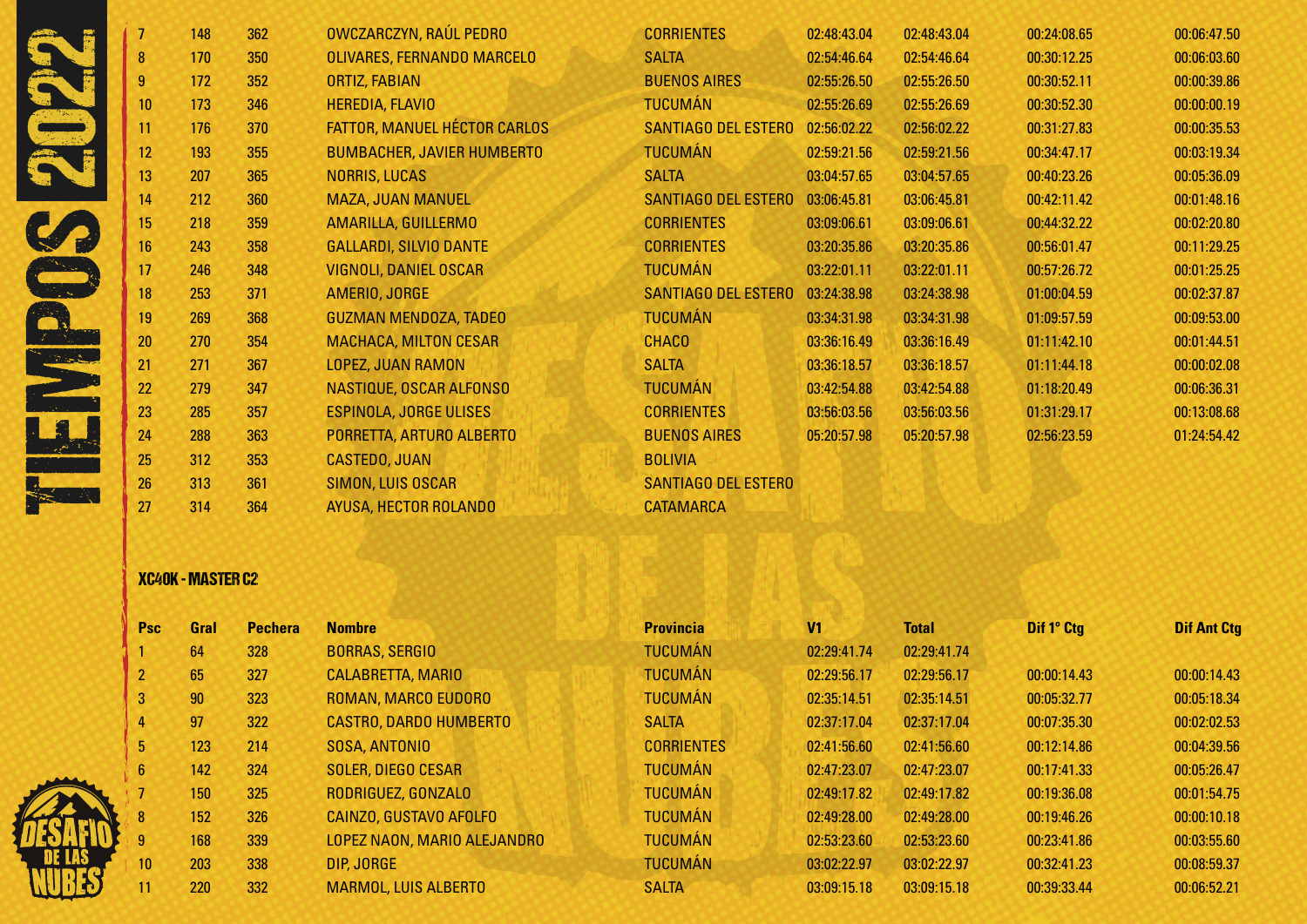| 12.             | 228 | 334 | ALCOCER, ALBERTO BERNARDINO      | <b>SALTA</b>      | 03:12:57.37 | 03:12:57.37 | 00:43:15.63 | 00:03:42.19 |
|-----------------|-----|-----|----------------------------------|-------------------|-------------|-------------|-------------|-------------|
| 13 <sup>°</sup> | 240 | 331 | <b>OQUI, EMILIO RAMON</b>        | <b>MENDOZA</b>    | 03:20:21.56 | 03:20:21.56 | 00:50:39.82 | 00:07:24.19 |
| 14              | 245 | 336 | <b>JUNCOSA, SANTIAGO</b>         | <b>SALTA</b>      | 03:21:25.74 | 03:21:25.74 | 00:51:44.00 | 00:01:04.18 |
| 15              | 247 | 337 | GIUNTA, PABLO DANIEL             | <b>TUCUMÁN</b>    | 03:22:17.86 | 03:22:17.86 | 00:52:36.12 | 00:00:52.12 |
| 16              | 256 | 333 | <b>ACHUCARRO, JUAN</b>           | <b>CHACO</b>      | 03:27:39.36 | 03:27:39.36 | 00:57:57.62 | 00:05:21.50 |
| 17              | 262 | 329 | MENDIONDO, LEOPOLDO EDUARDO      | <b>CORRIENTES</b> | 03:29:38.83 | 03:29:38.83 | 00:59:57.09 | 00:01:59.47 |
| 18              | 272 | 321 | FERNANDEZ CORONA, MIGUEL ENRIQUE | <b>TUCUMÁN</b>    | 03:36:22.63 | 03:36:22.63 | 01:06:40.89 | 00:06:43.80 |
| 19              | 277 | 335 | BATTISTELLA, FERNANDO            | <b>SALTA</b>      | 03:39:46.48 | 03:39:46.48 | 01:10:04.74 | 00:03:23.85 |
| 20              | 283 | 330 | <b>ESCUDERO, JOSUE ANTONIO</b>   | <b>SALTA</b>      | 03:49:21.78 | 03:49:21.78 | 01:19:40.04 | 00:09:35.30 |
|                 |     |     |                                  |                   |             |             |             |             |

XC40K - MASTER D1

| <b>Psc</b>   | Gral | <b>Pechera</b> | <b>Nombre</b>               | <b>Provincia</b>    | V <sub>1</sub> | <b>Total</b> | Dif 1º Ctg  | <b>Dif Ant Ctg</b> |
|--------------|------|----------------|-----------------------------|---------------------|----------------|--------------|-------------|--------------------|
|              | 146  | 278            | <b>MARQUEZ, GUSTAVO</b>     | <b>BUENOS AIRES</b> | 02:47:47.47    | 02:47:47.47  |             |                    |
|              | 206  | 296            | ROQUE, OSVALDO              | <b>JUJUY</b>        | 03:04:04.06    | 03:04:04.06  | 00:16:16.59 | 00:16:16.59        |
| $\mathbf{3}$ | 233  | 297            | ORDOÑEZ, PABLO              | <b>JUJUY</b>        | 03:17:02.64    | 03:17:02.64  | 00:29:15.17 | 00:12:58.58        |
|              | 257  | 277            | <b>FORCONI, RUBEN DARIO</b> | <b>MENDOZA</b>      | 03:27:54.95    | 03:27:54.95  | 00:40:07.48 | 00:10:52.31        |
| 5            | 268  | 279            | <b>CVITANICH, JORGE</b>     | <b>SALTA</b>        | 03:34:10.76    | 03:34:10.76  | 00:46:23.29 | 00:06:15.81        |
| 6            | 278  | 292            | <b>FORNS, LUIS AUGUSTO</b>  | <b>TUCUMÁN</b>      | 03:42:09.02    | 03:42:09.02  | 00:54:21.55 | 00:07:58.26        |
|              | 286  | 295            | MIRANDE, EDUARDO JOSÉ       | <b>TUCUMÁN</b>      | 04:08:08.13    | 04:08:08.13  | 01:20:20.66 | 00:25:59.11        |
| 8            | 315  | 291            | PÉREZ, MÁXIMO ALBERTO       | <b>TUCUMÁN</b>      |                |              |             |                    |

# XC40K - MASTER D2

| sc | Gral | <b>Pechera</b> | <b>Nombre</b>           |
|----|------|----------------|-------------------------|
|    | 147  | 301            | DURÁN, JESÚS            |
|    | 222  | 2574           | MOYA, JULIO GERN        |
|    | 265  | 303            | <b>BUCARELLI, CARLO</b> |
|    | 267  | 2536           | MUGNECO, JOSE LI        |
|    | 274  | 304            | <b>AGLIANO, HUMBER</b>  |
|    | 281  | 302            | <b>CHEMI, JOSE MAN</b>  |

| <b>Psc</b> | Gral | <b>Pechera</b> | <b>Nombre</b>             | <b>Provincia</b> | V <sub>1</sub> | <b>Total</b> | Dif 1° Ctg  | <b>Dif Ant Ctg</b> |
|------------|------|----------------|---------------------------|------------------|----------------|--------------|-------------|--------------------|
|            | 147  | 301            | DURÁN, JESÚS              | <b>TUCUMÁN</b>   | 02:48:27.01    | 02:48:27.01  |             |                    |
|            | 222  | 2574           | MOYA, JULIO GERMÁN        | <b>TUCUMÁN</b>   | 03:10:01.12    | 03:10:01.12  | 00:21:34.11 | 00:21:34.11        |
|            | 265  | 303            | <b>BUCARELLI, CARLOS</b>  | <b>CHUBUT</b>    | 03:31:18.20    | 03:31:18.20  | 00:42:51.19 | 00:21:17.08        |
|            | 267  | 2536           | MUGNECO, JOSE LUIS        | <b>MENDOZA</b>   | 03:32:42.23    | 03:32:42.23  | 00:44:15.22 | 00:01:24.03        |
|            | 274  | 304            | AGLIANO, HUMBERTO         | <b>TUCUMÁN</b>   | 03:37:27.04    | 03:37:27.04  | 00:49:00.03 | 00:04:44.81        |
|            | 281  | 302            | <b>CHEMI, JOSE MANUEL</b> | <b>TUCUMÁN</b>   | 03:44:06.82    | 03:44:06.82  | 00:55:39.81 | 00:06:39.78        |